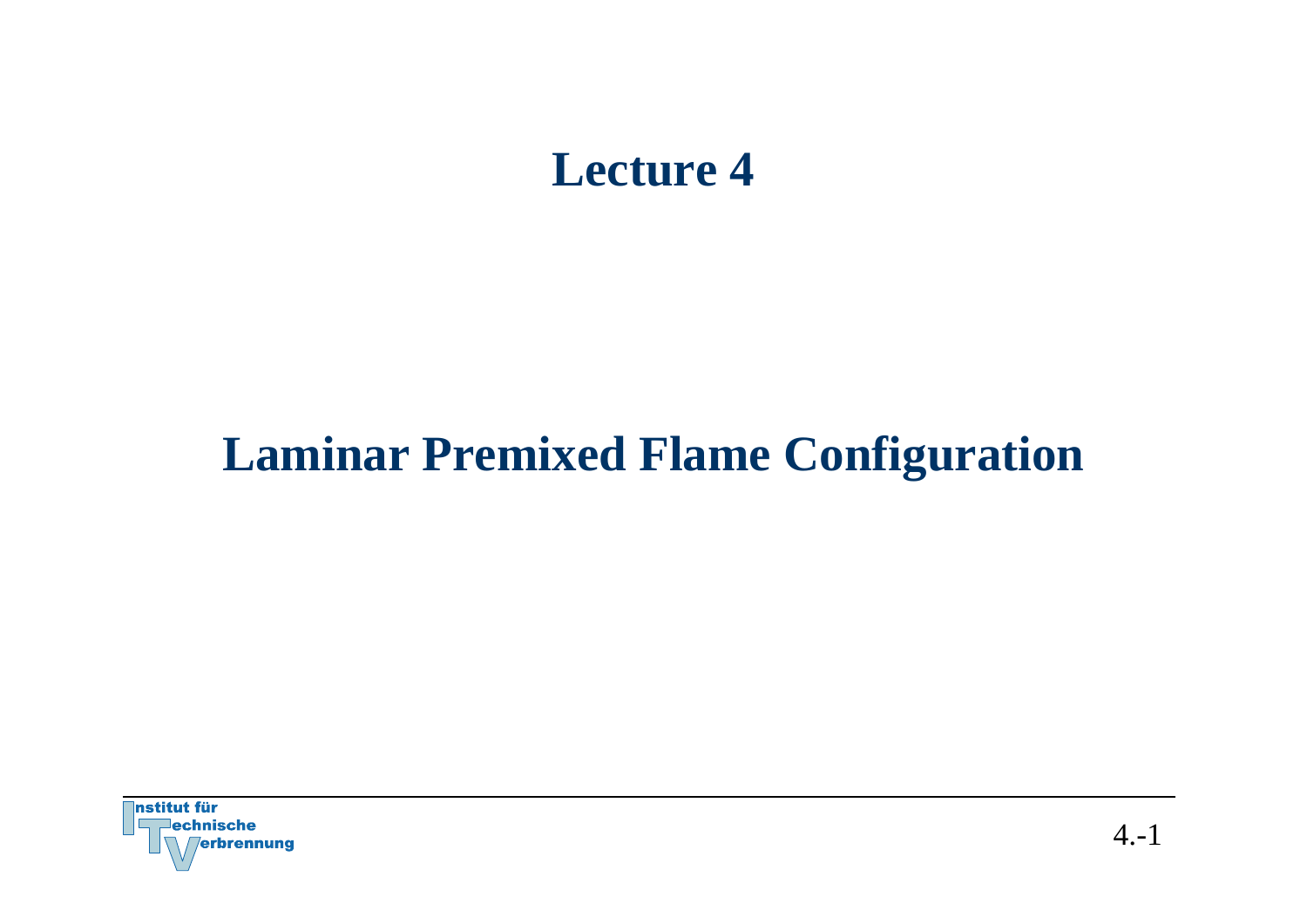Bunsen burner

classical device to generate a laminar premixed flame.

Gaseous fuel enters into the mixing chamber, into which air is entrained.

The velocity of the jet entering into the mixing chamber may be varied and the entrainment of the air and the mixing can be optimized.



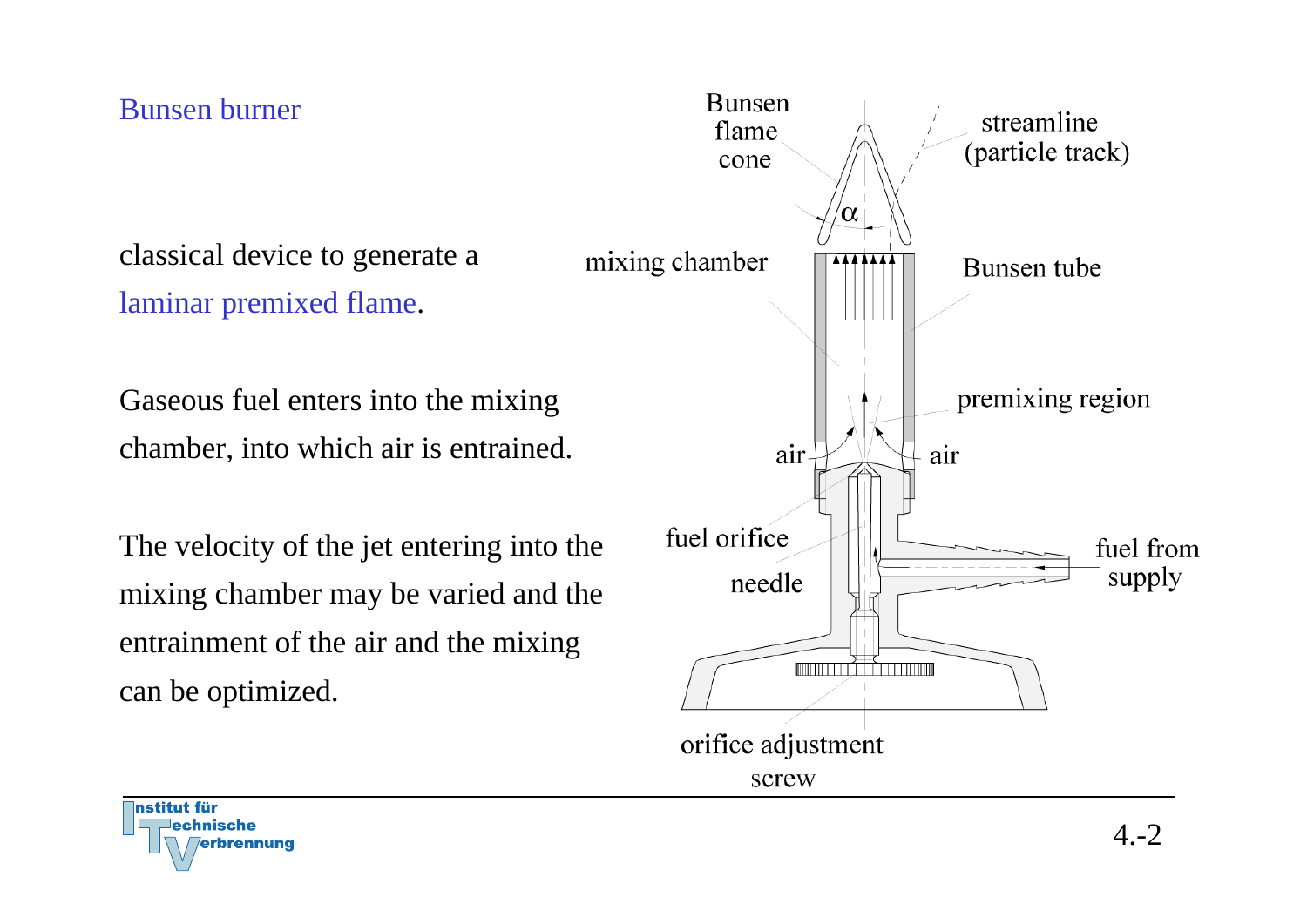The mixing chamber must be long enough to generate a premixed gas issuing from the Bunsen tube into the surroundings.

If the velocity of the issuing flow is larger than the laminar burning velocity to be defined below, a Bunsen flame cone establishes at the top of the tube.



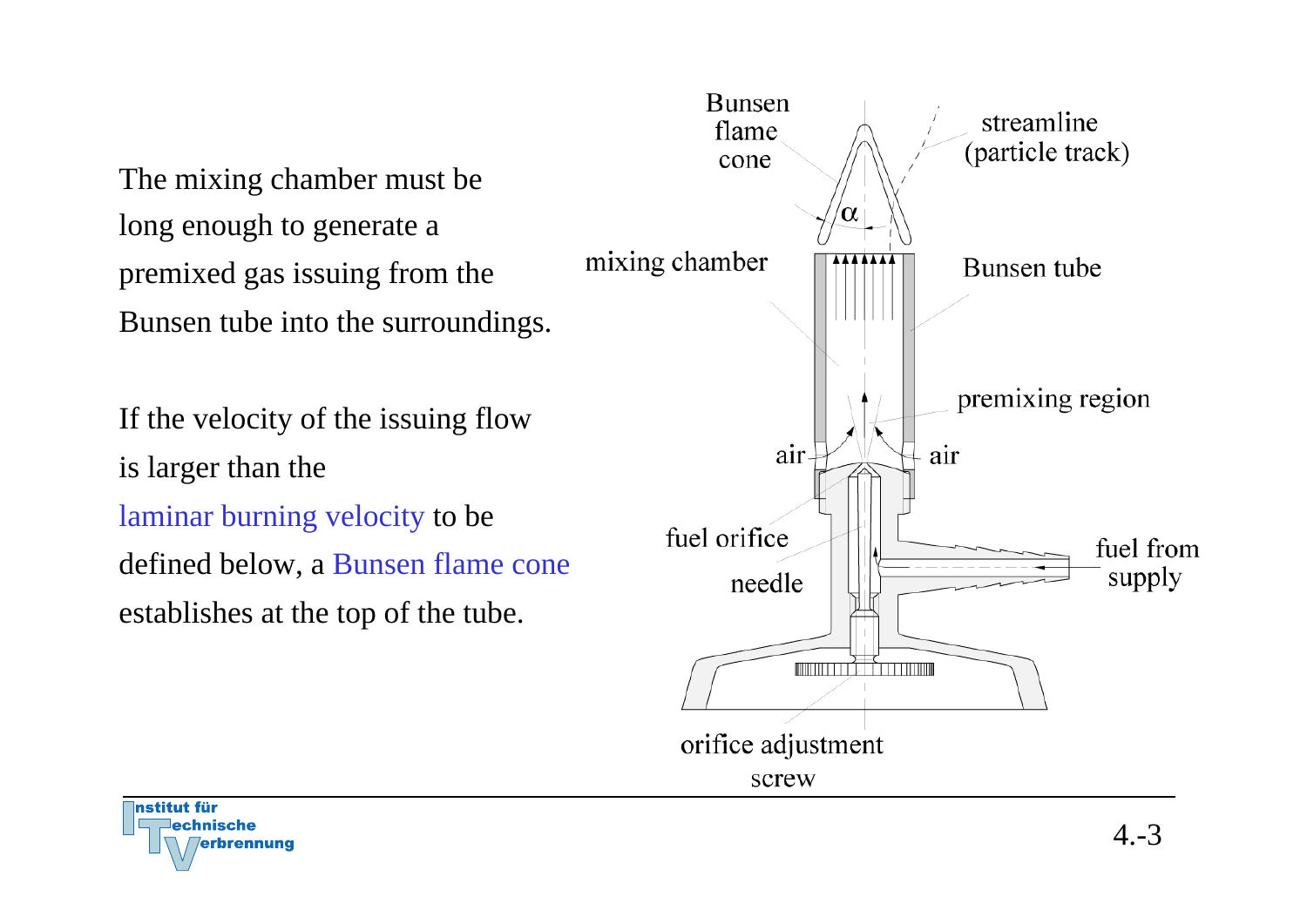Kinematic balance for a steady oblique flame:

The oncoming flow velocity  $v_{\mu}$  of the unburnt mixture (subscript *<sup>u</sup>*) is split into a component  $v_{t,u}$  which is tangential to the flame and into a component  $v_{n,u}$  normal to the flame front.

Due to thermal expansion within the flame

nstitut für

echnische

front the normal velocity component is increased,

since the mass flow density  $\rho v_n$  through the flame must be the same in the unburnt mixture and in the burnt gas (subscript *b*).

$$
(\rho v_n)_u = (\rho v_n)_b \quad \Rightarrow \quad v_{n,b} = v_{n,u} \frac{\rho_u}{\rho_b}
$$

The tangential velocity  $v_t$  is not affected by the gas expansion:  $v_{t,b} = v_{t,u}$ 

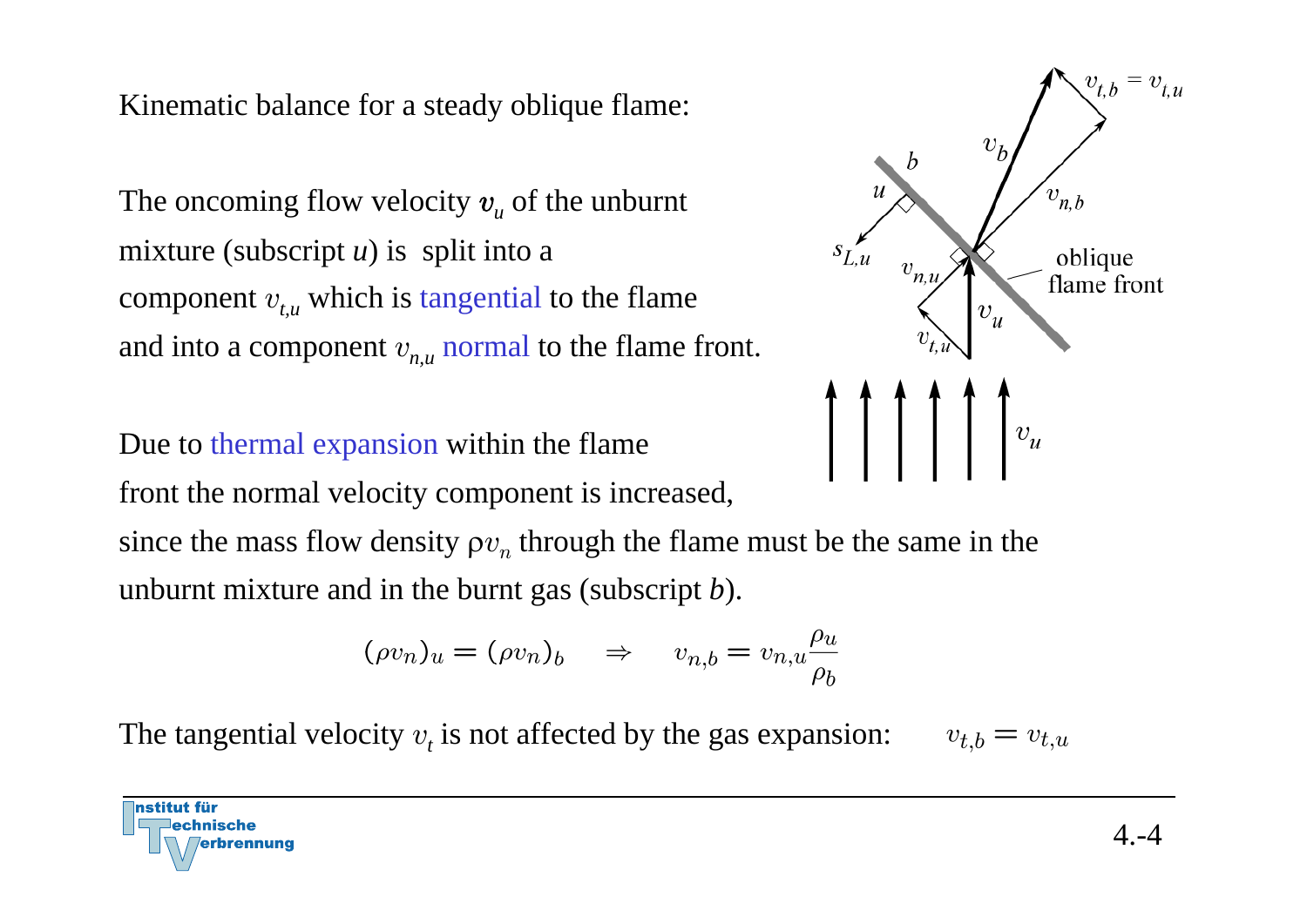Vector addition of the velocity components in the burnt gas leads to  $v_b$  which points into a direction which is deflected from the flow direction of the unburnt mixture.

Since the flame front is stationary, the burning velocity  $s_{L,u}$  with respect to the unburnt mixture must be equal to the flow velocity of the unburnt mixture normal to the front

$$
s_{L,u} = v_{n,u} = v_u \sin \alpha
$$

where  $\alpha$  is the Bunsen flame cone angle.



This allows to experimentally determine the burning velocity by measuring the cone angle  $\alpha$  under the condition that the flow velocity  $v_{_u}$  is uniform across the tube exit.

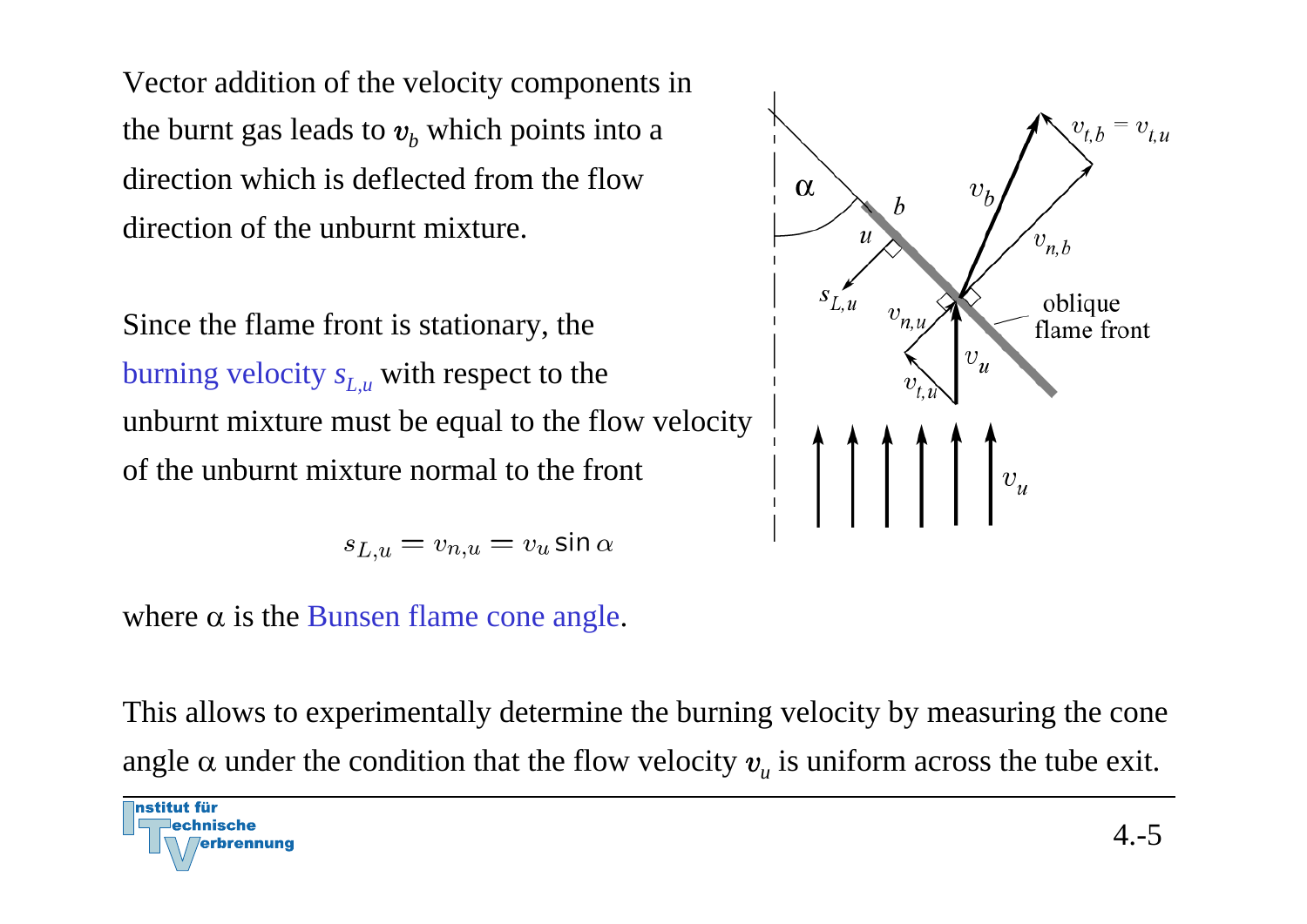A particular phenomenon occurs at the flame tip.

If the tip is closed, the burning velocity at the tip is equal to the flow velocity

 $s_{L,u}$  flame tip  $v_u$ 

Therefore the burning velocity at the flame tip is by a factor  $1 / \sin \alpha$  larger than the burning velocity through the oblique part of the cone.



Explanation: the strong curvature of the flame front at the tip leads to a preheating by the lateral parts of the flame front and thereby to an increase in burning velocity.

A detailed analysis of this phenomenon also includes the effect of non-unity Lewis numbers by which, for instance, a difference between lean hydrogen and lean hydrocarbon flames can be explained.

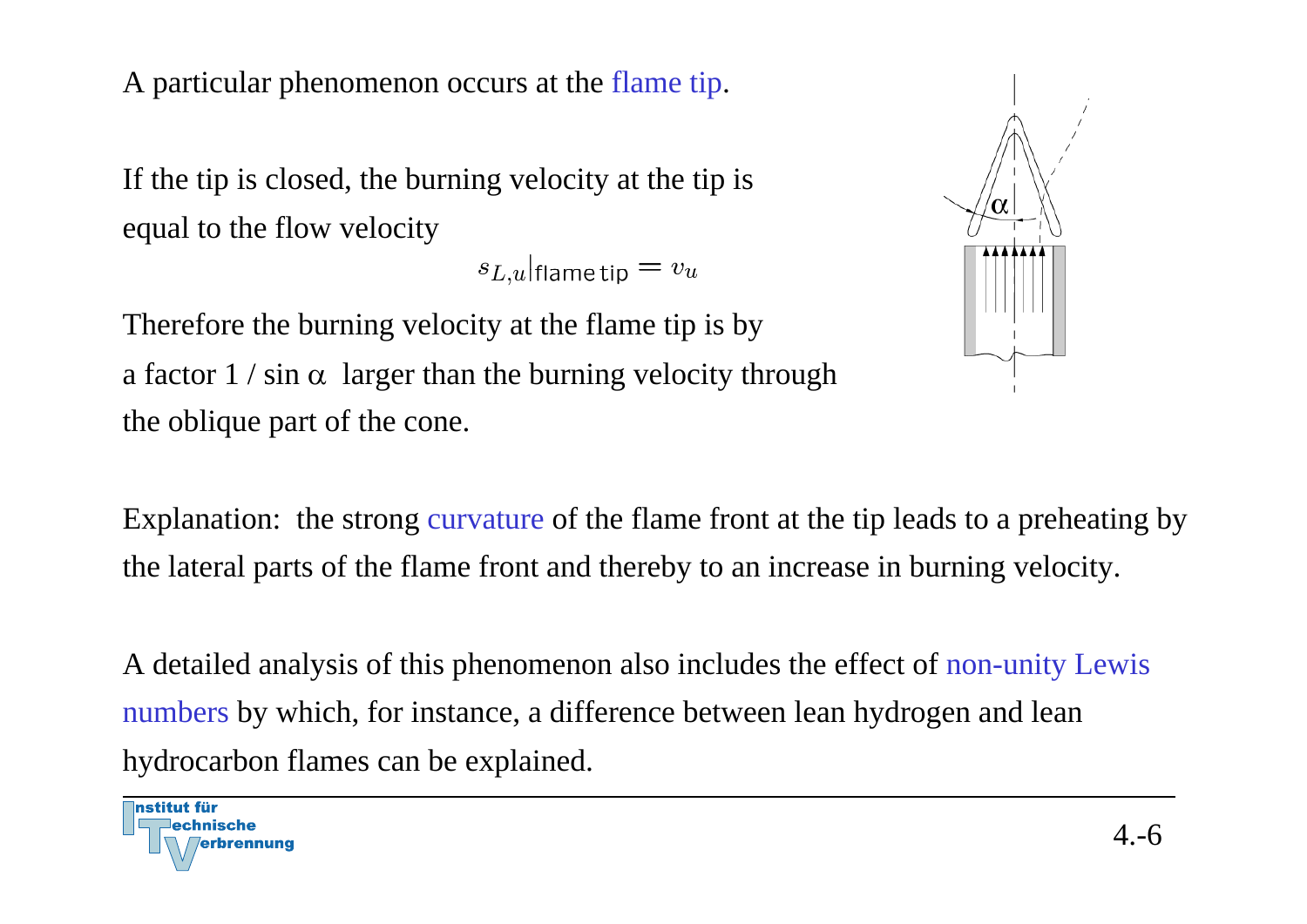Finally, one observes that the flame is detached from the rim of the burner.

This is due to conductive heat loss to the burner which leads in regions very close to the rim to temperatures, at which combustion cannot be sustained.



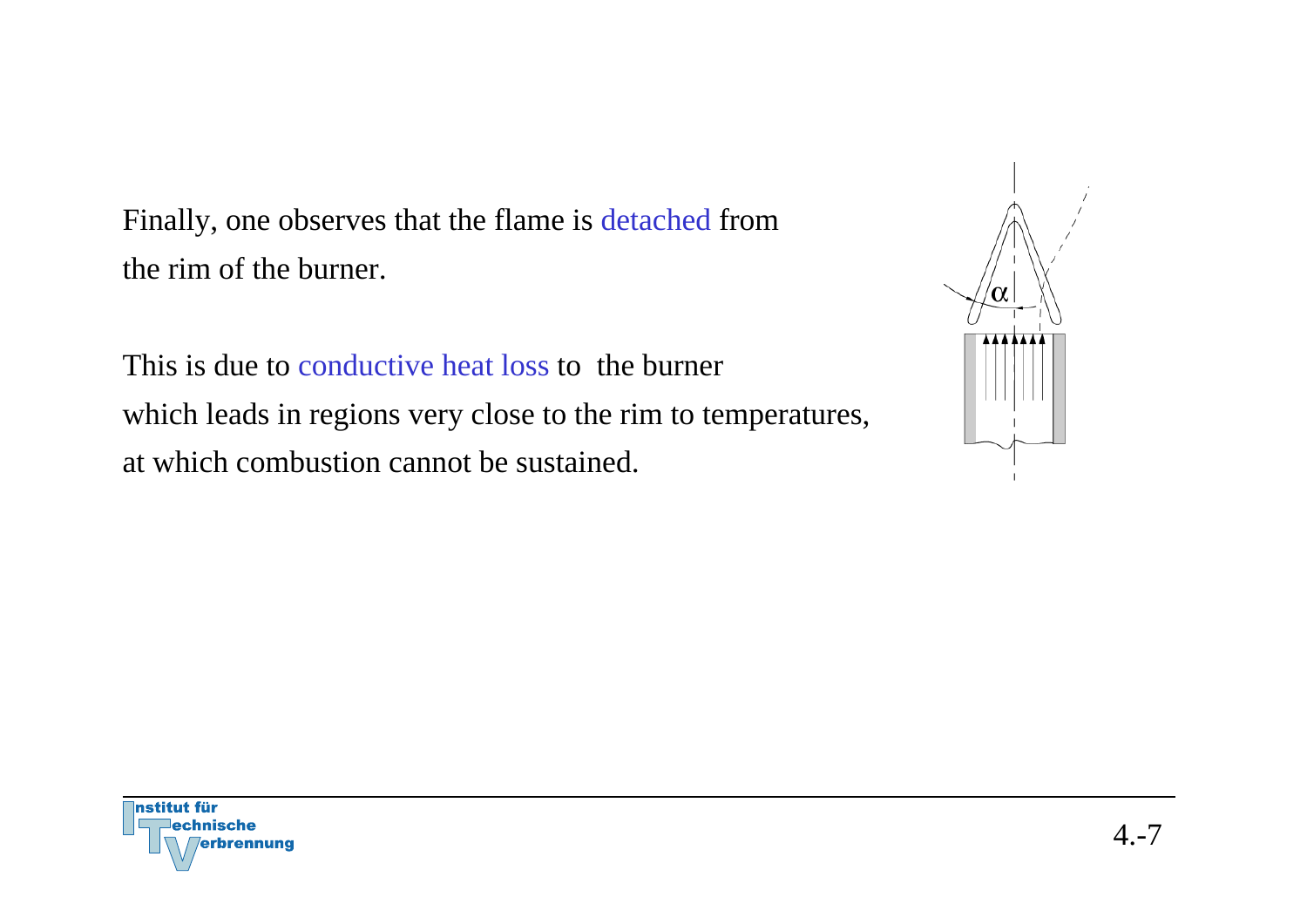Another example for an experimental device to measure laminar burning velocities is the combustion bombwithin which a flame is initiated by a central spark.



Spherical propagation of a flame then takes place which may optically be detected through quartz windows and the flame propagation velocity  $dr_f/dt$  may be recorded.

Now the flame front is not stationary.

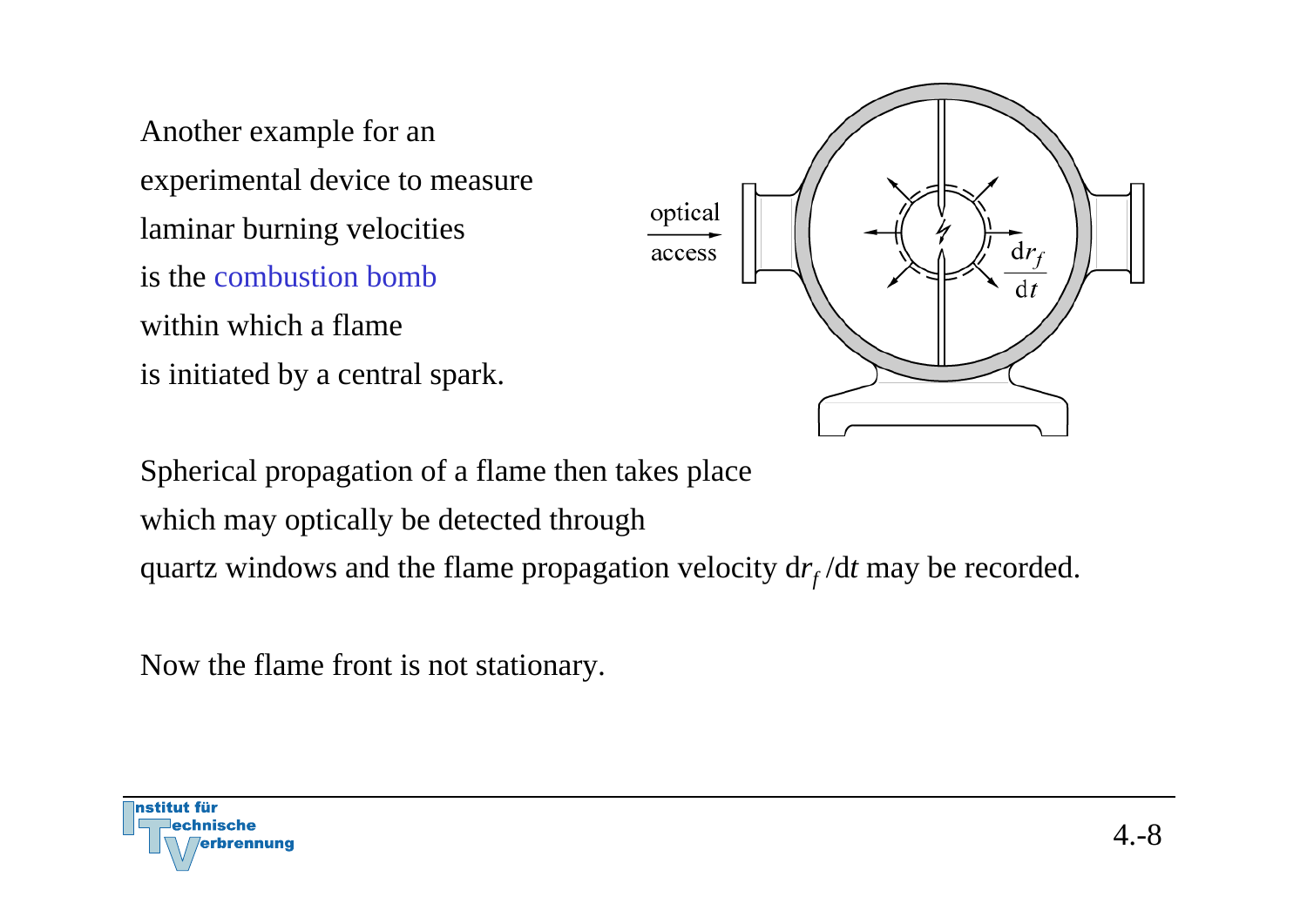If the radial flow velocities are defined positive in inward direction, the velocity of the front must be subtracted from these in the mass flow balance through the flame front.

$$
\rho u(v_u - \frac{dr_f}{dt}) = \rho_b(v_b - \frac{dr_f}{dt})
$$



At the flame front the kinematic balance between propagation velocity, flow velocity and burning velocity with respect to the unburnt mixture is

$$
\frac{\mathrm{d}r_f}{\mathrm{d}t} = v_u + s_{L,u}
$$

Similarly, the kinematic balance with respect to the burnt gas is

$$
\frac{\mathrm{d}r_f}{\mathrm{d}t} = v_b + s_{L,b}
$$

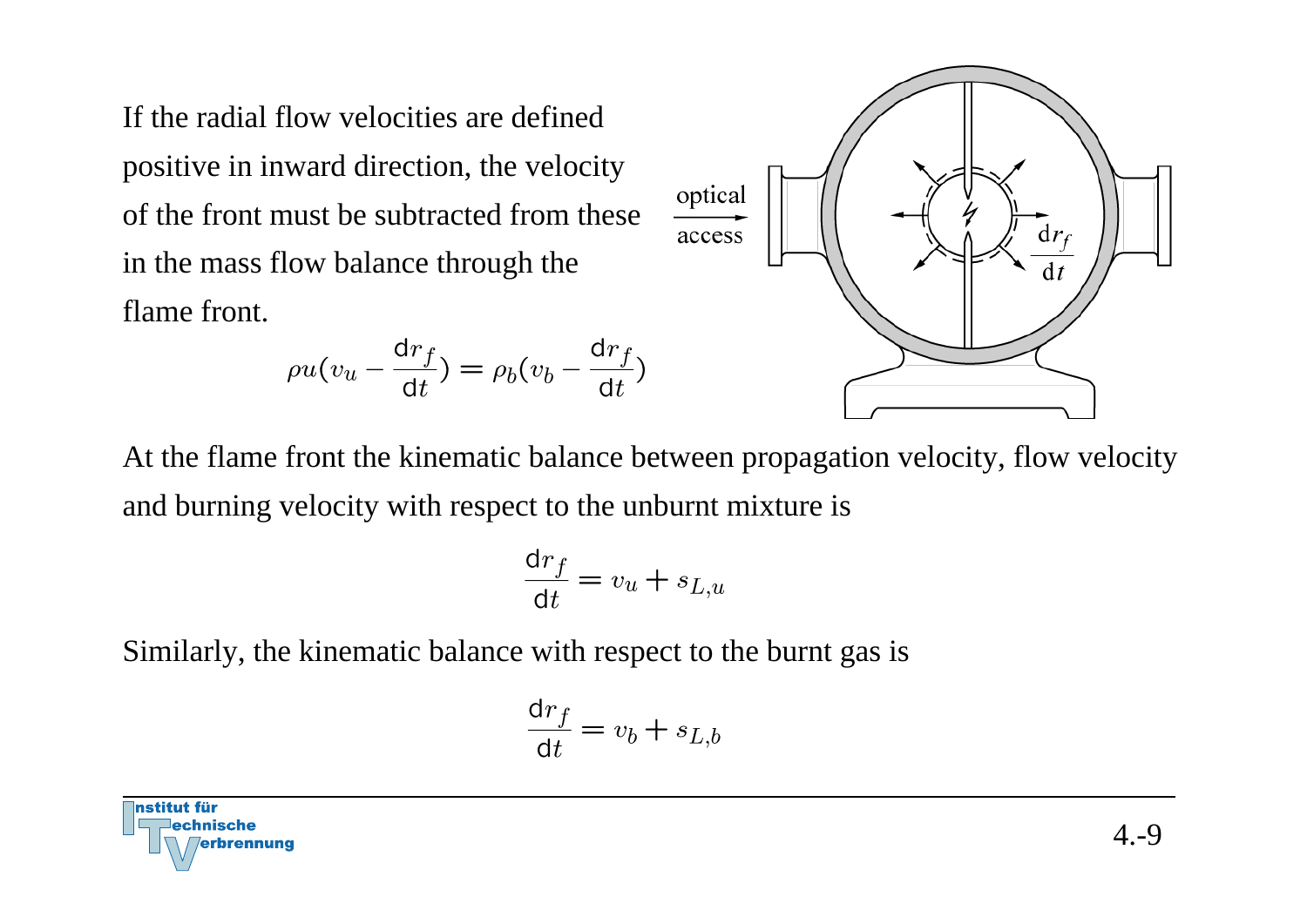In the present example the flow velocity in the burnt gas behind the flame is zero due to symmetry.

This leads to

$$
\frac{\mathrm{d}r_f}{\mathrm{d}t} = \frac{\rho u}{\rho u - \rho_b} v_u = v_u + s_{L,u}
$$



$$
v_u = \frac{\rho u}{\rho_u - \rho_b} s_{L,u}
$$

This velocity is induced by the expansion of the gas behind the flame front.



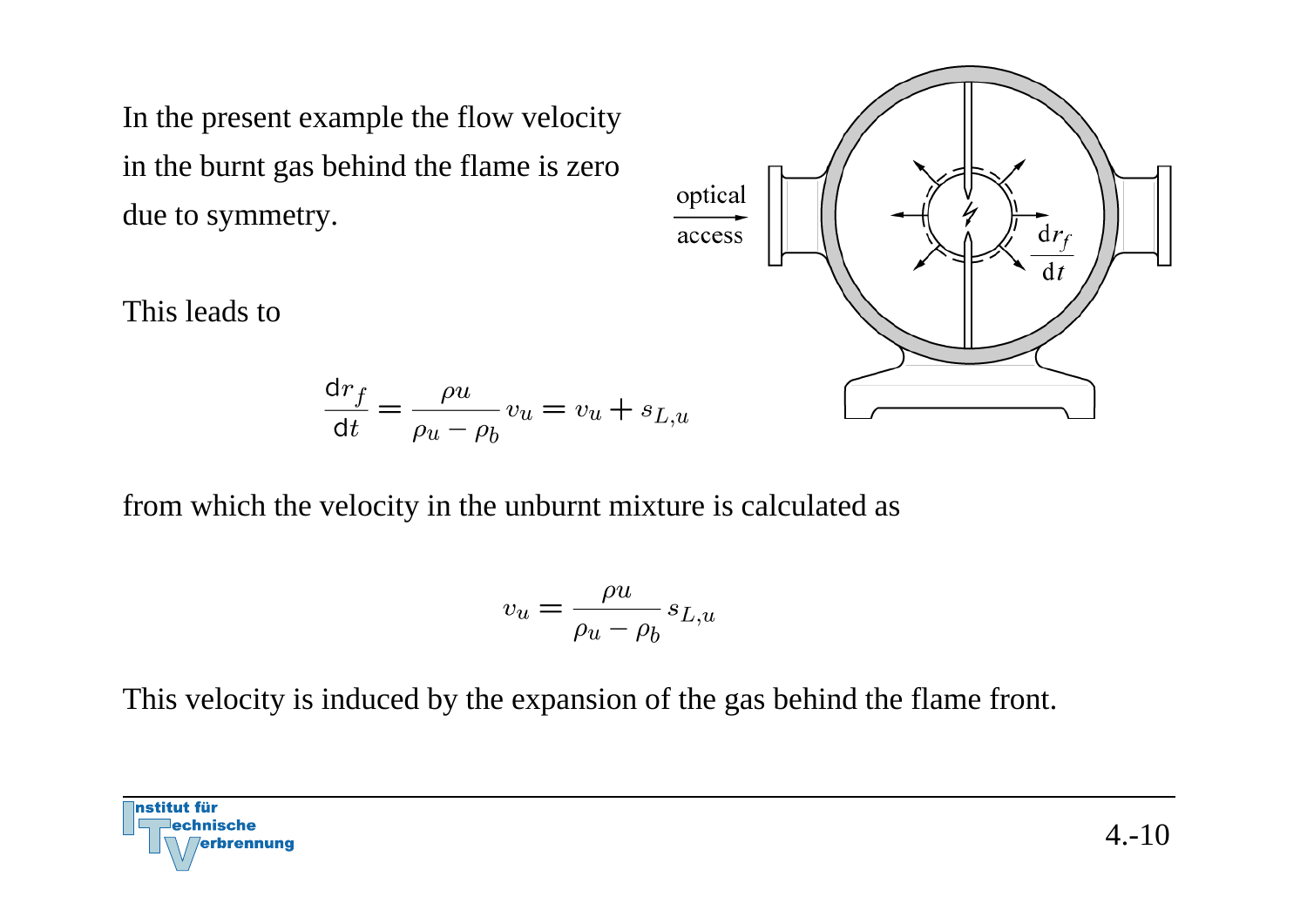Furthermore it follows that the flame propagation velocity d *rf*/d *t* is related to the burning velocity  $s_{L,u}^{\phantom{\dag}}$  by

$$
\frac{\mathrm{d}r_f}{\mathrm{d}t} = \frac{\rho_u}{\rho_b} s_{L,u}.
$$

Measuring the flame propagation velocity then allows to determine  $s_{L,u}$ .

Furthermore, from 
$$
\frac{dr_f}{dt} = v_b + s_{L,b}
$$
 it follows with  $v_b = 0$ :  $\frac{dr_f}{dt} = s_{L,b}$ 

The comparison shows that the burning velocity with respect to the burnt gas is by a factor  $\rho_u/\rho_b$  larger than that with respect to the unburnt gas.

This is equivalent to the Bunsen burner case with:

$$
v_{n,b} = v_{n,u} \frac{\rho_u}{\rho_b}
$$

Convenience: $s_L \equiv s_{L,u}$ 

nstitut für

We keep the notation  $s_{L,b}$  for the burning velocity with respect to the burnt gas.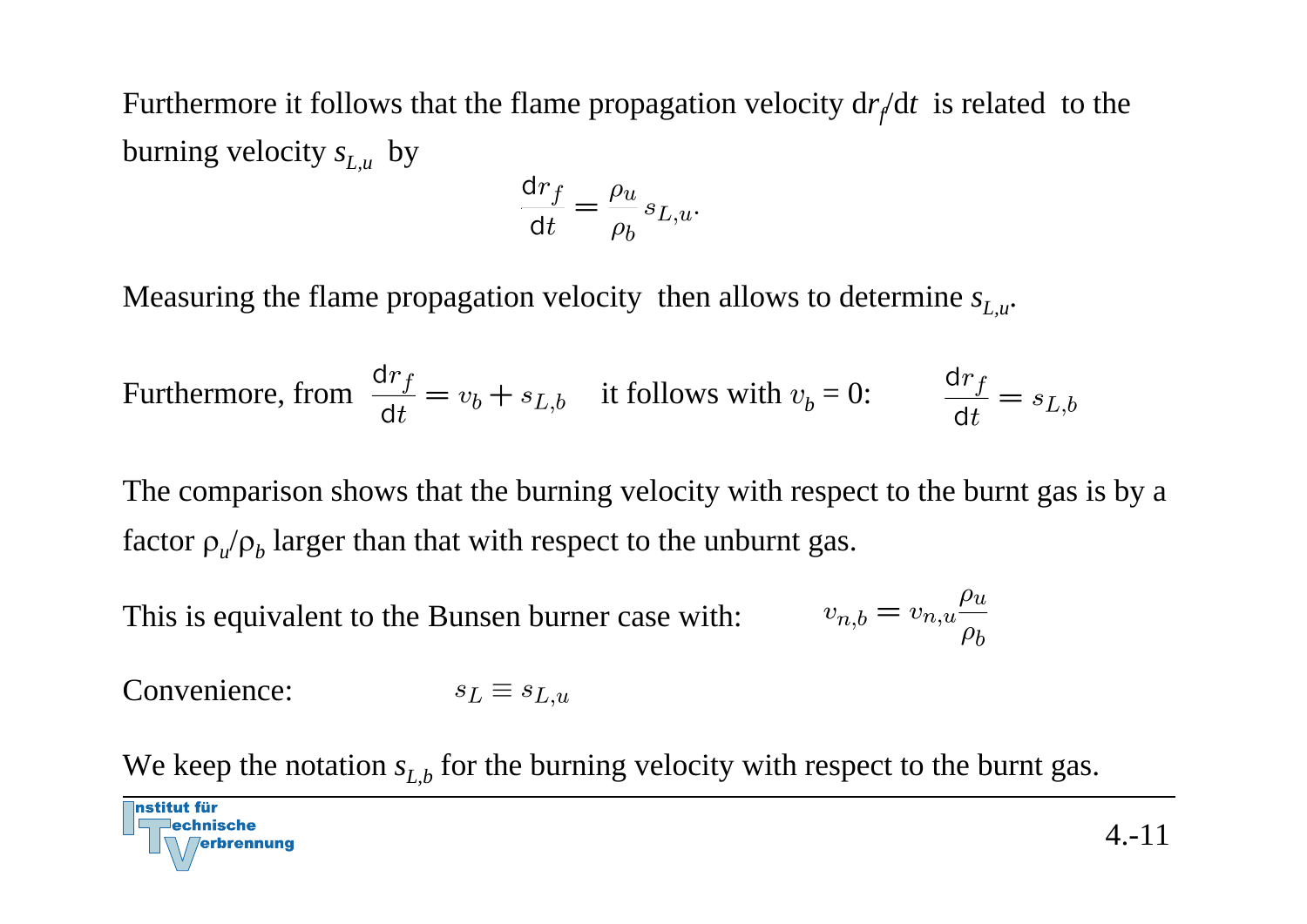## **Governing Equations for Steady Premixed Flames, Numerical Calculations and Experimental Data**

Planar steady state flame configuration normal to the *x*-direction



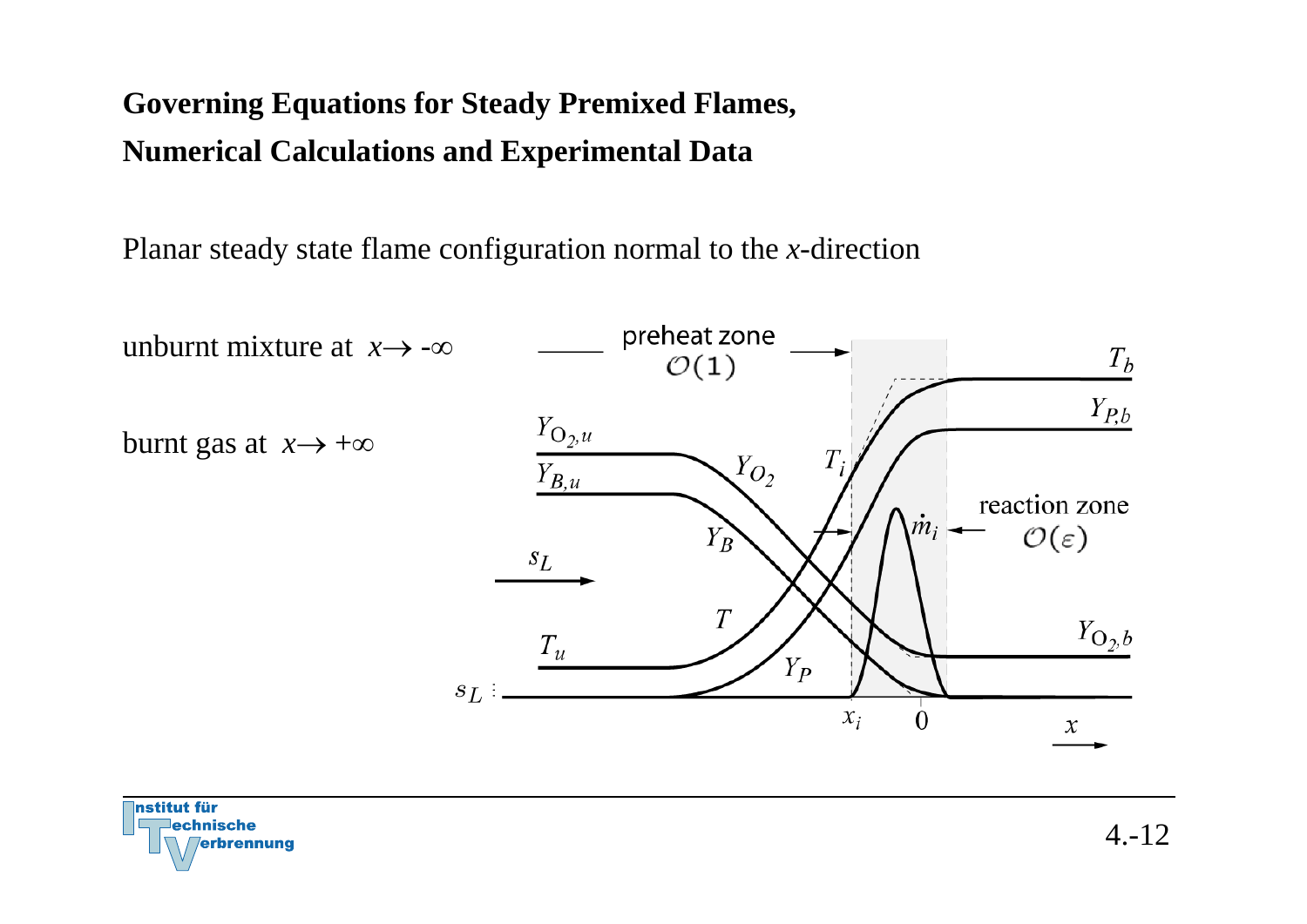The flame structure for the case of a lean flame with a one-step reaction



The fuel is entirely depleted while the remaining oxygen is convected downstream where it has the mass fraction Y<sub>O2,u</sub>.

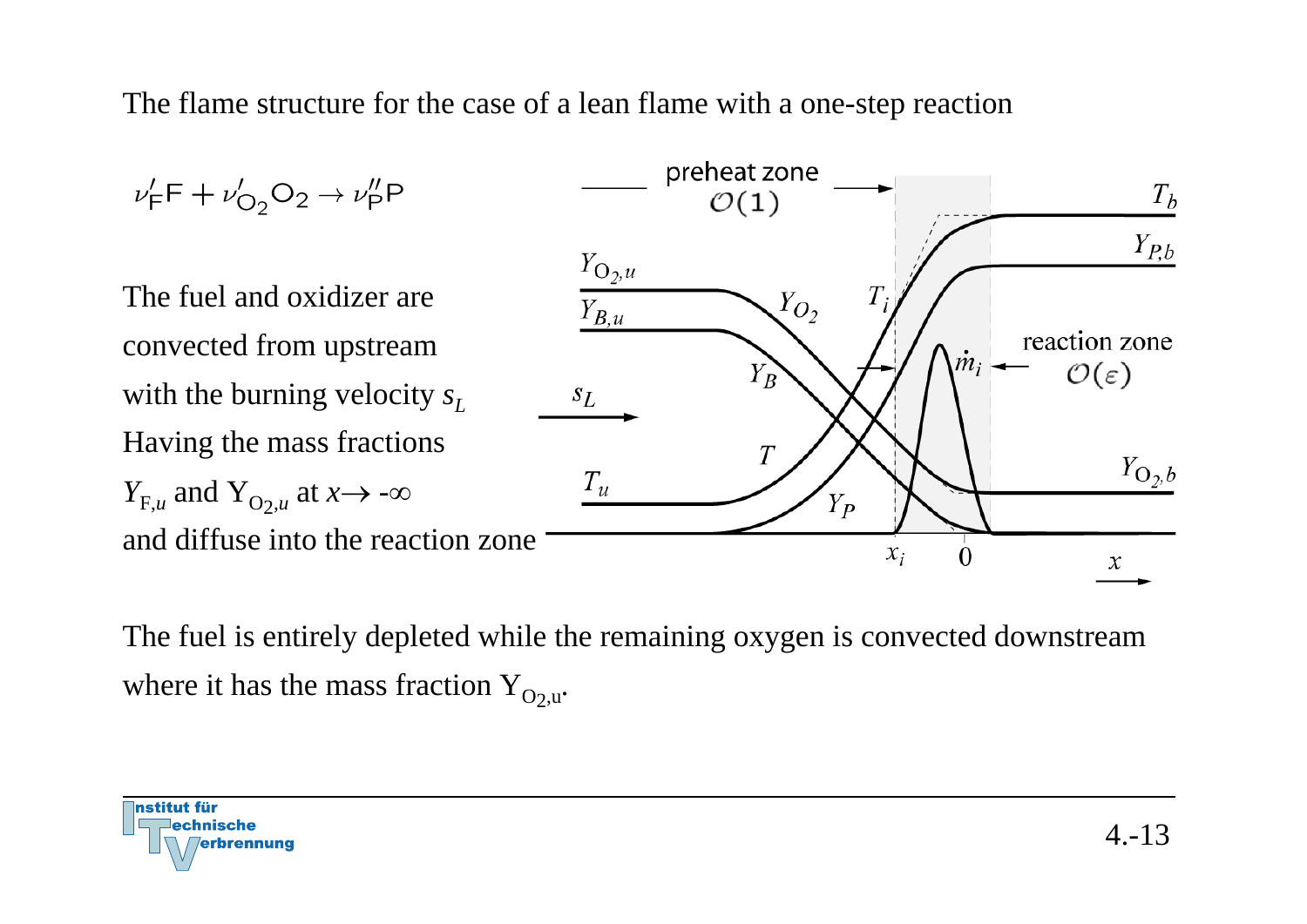The chemical reaction forms the product P and releases heat which leads to a temperature rise.

$$
v'_F F + v'_{O_2} O_2 \rightarrow v''_P P
$$
  
\nThe mass fraction  $Y_P$  increases  
\ntherefore in a similar  
\nway from zero to  $Y_{P,b}$  as the  
\ntemperature from  $T_u$  to  $T_b$ .  
\nThe products diffuses upstream,  
\nand mix with the fuel and the  
\n $\frac{T_u}{T_H}$   
\n $\frac{T_u}{T_H}$   
\n $\frac{T_u}{T_H}$   
\n $\frac{T_u}{T_H}$   
\n $\frac{T_u}{T_H}$   
\n $\frac{T_u}{T_H}$   
\n $\frac{T_u}{T_H}$   
\n $\frac{T_u}{T_H}$   
\n $\frac{T_u}{T_H}$   
\n $\frac{T_u}{T_H}$   
\n $\frac{T_u}{T_H}$   
\n $\frac{T_u}{T_H}$   
\n $\frac{T_u}{T_H}$   
\n $\frac{T_u}{T_H}$   
\n $\frac{T_u}{T_H}$   
\n $\frac{T_u}{T_H}$   
\n $\frac{T_u}{T_H}$   
\n $\frac{T_u}{T_H}$   
\n $\frac{T_u}{T_H}$   
\n $\frac{T_u}{T_H}$   
\n $\frac{T_u}{T_H}$   
\n $\frac{T_u}{T_H}$   
\n $\frac{T_u}{T_H}$   
\n $\frac{T_u}{T_H}$   
\n $\frac{T_u}{T_H}$   
\n $\frac{T_u}{T_H}$   
\n $\frac{T_u}{T_H}$   
\n $\frac{T_u}{T_H}$   
\n $\frac{T_u}{T_H}$   
\n $\frac{T_u}{T_H}$   
\n $\frac{T_u}{T_H}$   
\n $\frac{T_u}{T_H}$   
\n $\frac{T_u}{T_H}$   
\n $\frac{T_u}{T_H}$   
\n $\frac{T_u}{T_H}$   
\n $\frac{T_u}{T_H}$   
\n $\frac{T_u}{T_H}$   
\n $\frac{T_u}{T_H}$   
\n $\frac{T_u}{T_H}$   
\n $\frac{T_u}{T_H}$   
\n $\frac{T_u}{T_H}$   
\n $\frac{T_u}{T_H}$   
\n $\frac{T_u}{T_H}$   
\n $\frac{T_u}{T_H}$ 

Heat conduction from the reaction zone is also directed upstream leading to a preheating of the fuel/air mixture. Therefore the region upstream of the reaction zone is called the preheat zone.



oxidizer.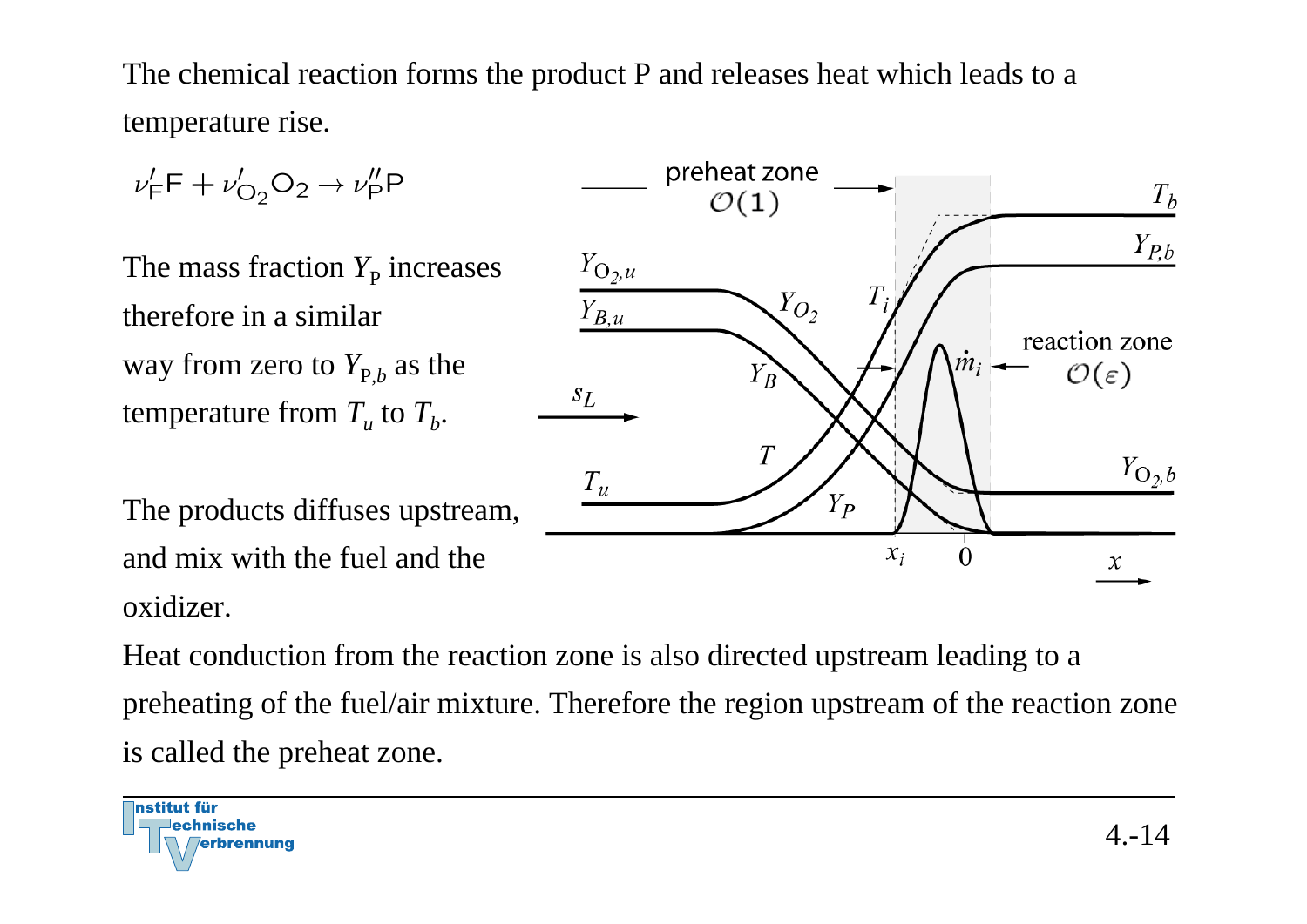#### The general case with multi-step chemical kinetics

The fundamental property of a premixed flame, the burning velocity *s L* may be calculated by solving the governing conservation equations for the overall mass, species and temperature.

Continuity 
$$
\frac{d(\rho u)}{dx} = 0
$$

Species

$$
\rho u \frac{\mathrm{d}Y_i}{\mathrm{d}x} = -\frac{\mathrm{d}j_i}{\mathrm{d}x} + m_i
$$

Energy

$$
\rho u c_p \frac{dT}{dx} = \frac{d}{dx} (\lambda \frac{dT}{dx}) - \sum_{i=1}^k h_i \dot{m}_i - \sum_{i=1}^k c_p j_i \frac{dT}{dx} + \frac{\partial p}{\partial t}
$$

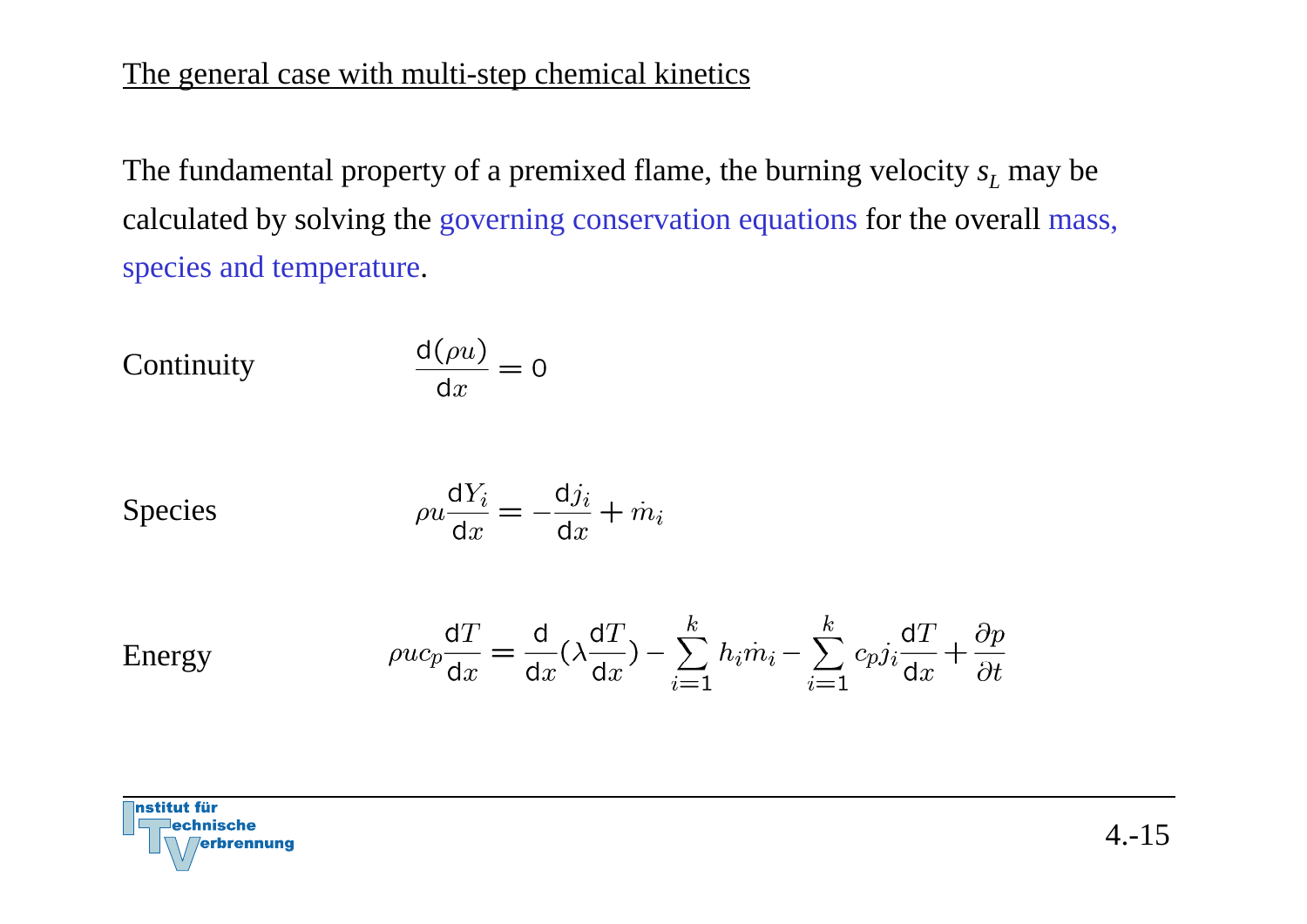For flame propagation with burning velocities much smaller than the velocity of sound, the pressure is spatially constant and is determined from the thermal equation of state.

Therefore spatial pressure gradients are neglected

The continuity equation may be integrated once to yield

 $\rho u = \rho_u s_L$ 

The burning velocity is an eigenvalue, which must be determined as part of the solution.

The system of equations may be solved numerically with the appropriate upstream boundary conditions for the mass fractions and the temperature and zero gradient boundary conditions downstream.

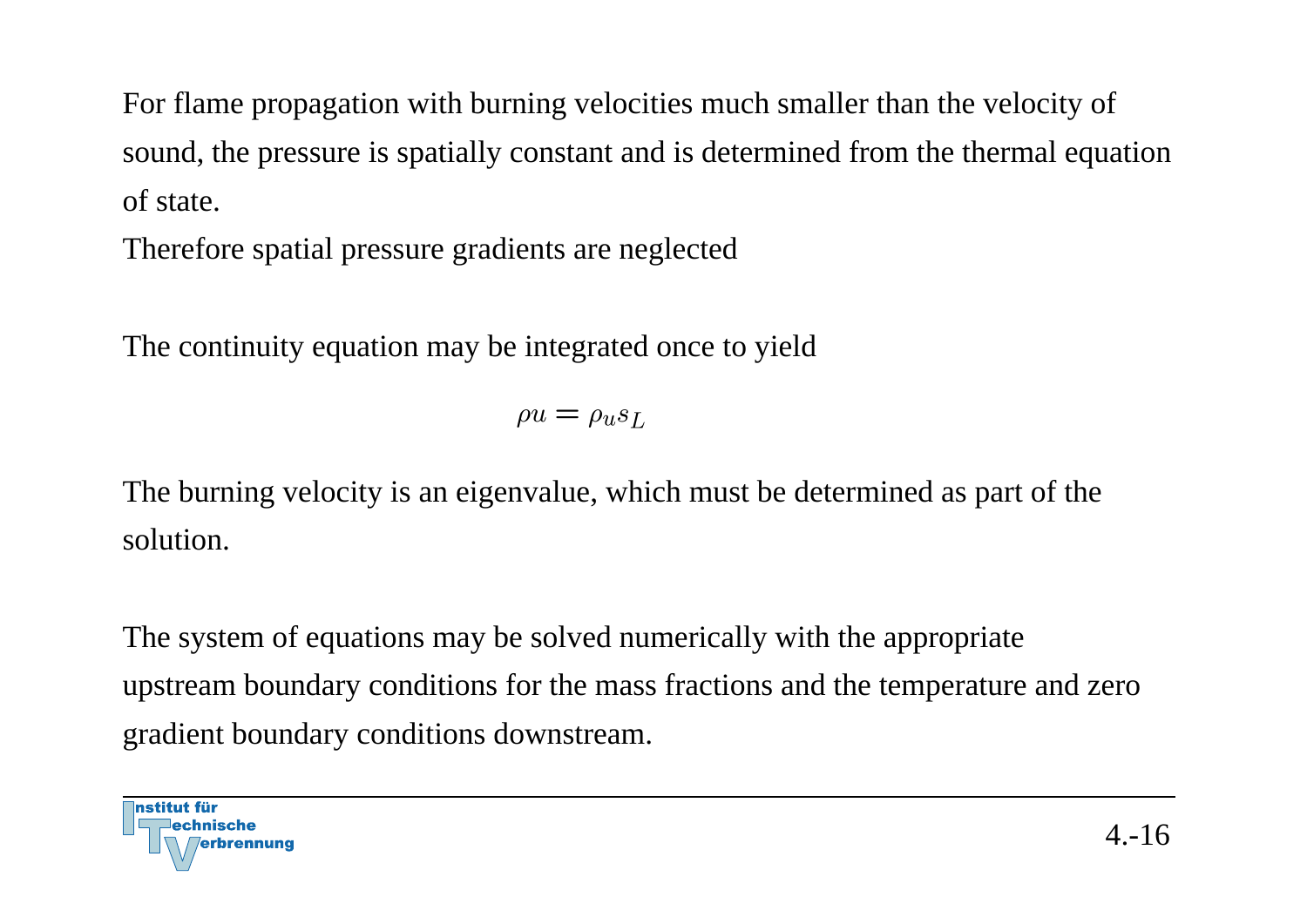Example: Calculations of the burning velocity of premixed methane-air flames using a mechanism that contains only  $C_1$ -hydrocarbons and a mechanism that includes the  $C_2$ -species as a function of the equivalence ratio φ [Mauss 1993].



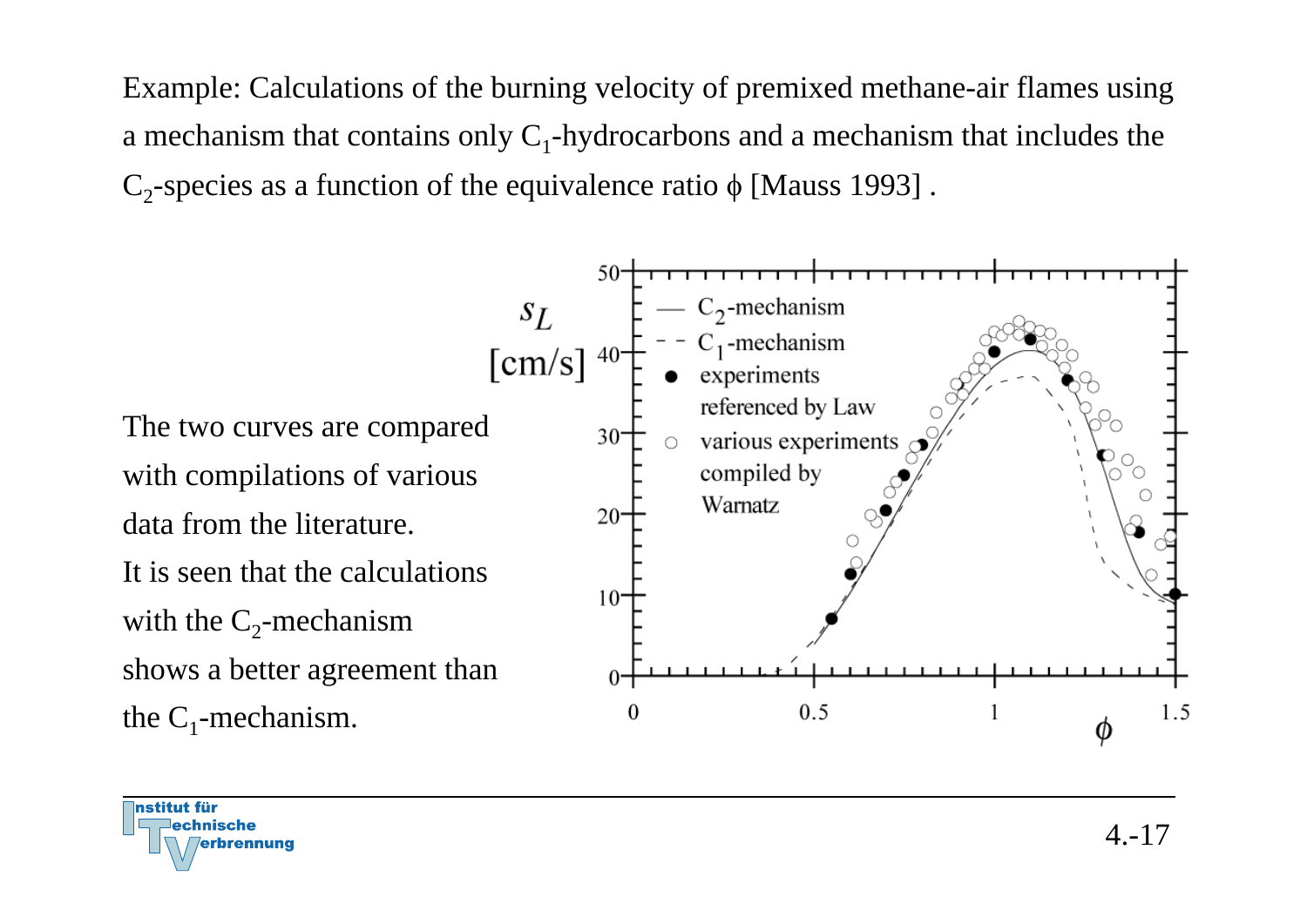#### Example:

## burning velocities of propane flames taken from [Kennel1993]



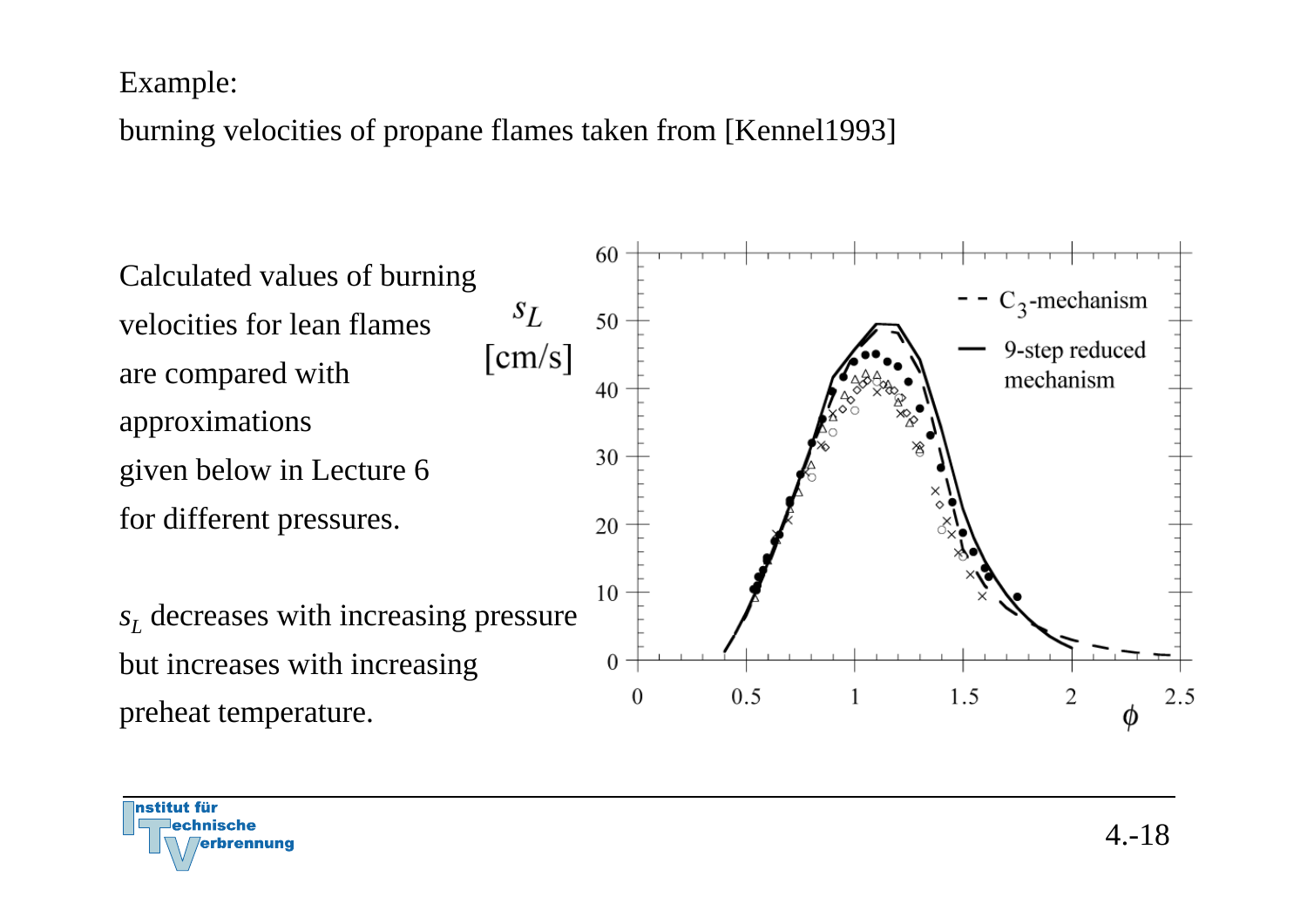The fundamental property of a premixed flame is its ability to propagate normal to itself with a burning velocity.

The burning velocity, to first approximation, depends on thermo-chemical parameters of the premixed gas ahead of the flame only.

In a steady flow of premixed gas a premixed flame will propagate against the flow until it stabilizes.

 $\rightarrow$  Bunsen flame: the condition of a constant burning velocity is violated at the top of the flame. Curvature must be taken into account.

In this chapter we want to calculate flame shapes. We then will consider external influences that locally change the burning velocity and discuss the response of the flame to these disturbances.

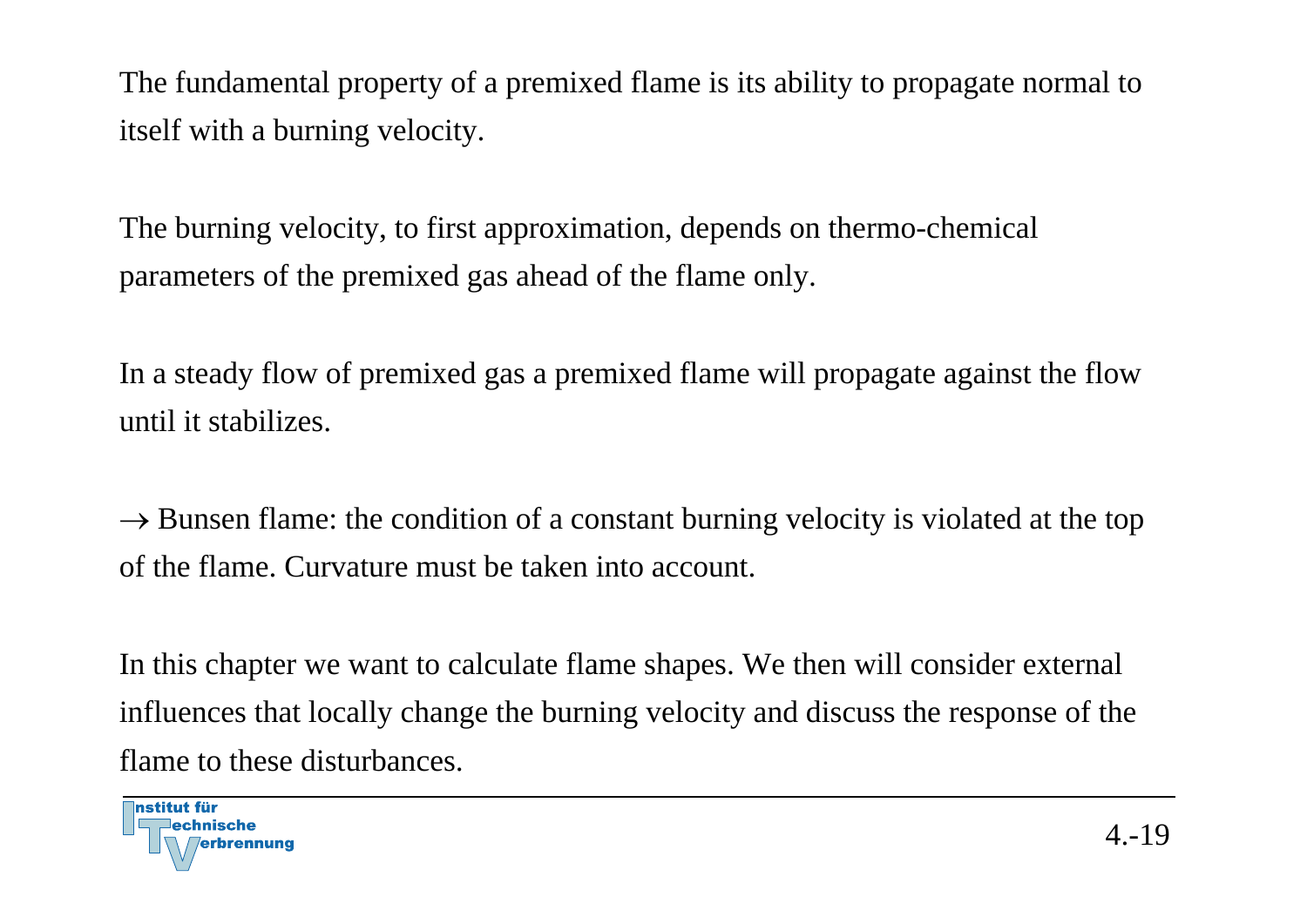#### **A Field Equation Describing the Flame Position**

The kinematic relation  $\frac{dr_f}{dt} = v_u + s_{L,u}$  between the propagation velocity, the flow velocity, and the burning velocity that was derived for spherical flame propagation may be generalized by introducing the vector *n* normal to the flame

$$
\frac{\mathrm{d}x_f}{\mathrm{d}t} = v + s_L n,
$$

where  $x_f$  is the vector describing the flame position,

<sup>d</sup>*<sup>x</sup>f*/d *t* the flame propagation velocity, and  $\boldsymbol{v}$  the velocity vector.



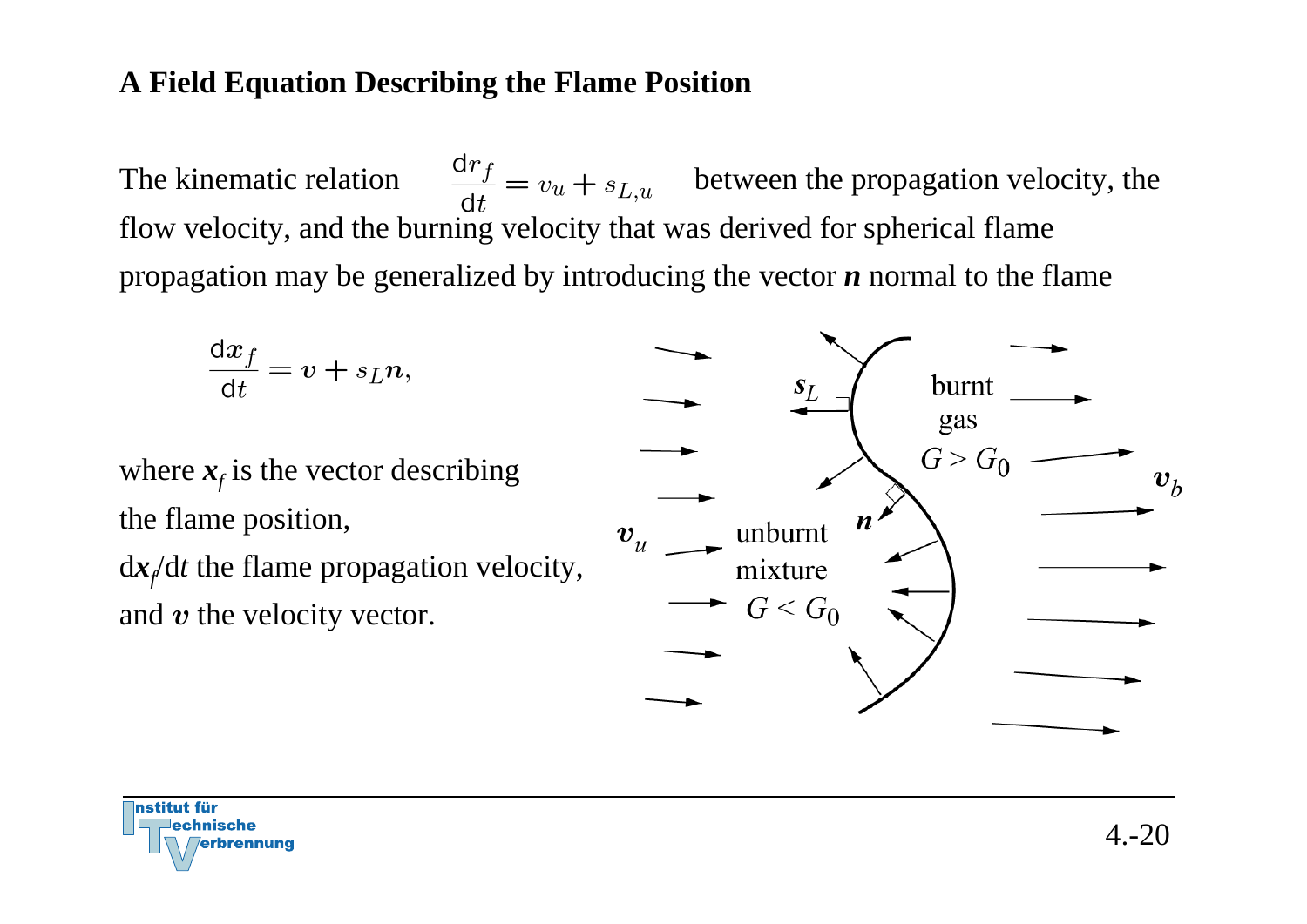#### **A Field Equation Describing the Flame Position**

The normal vector points towards the unburnt mixture and is given by

$$
n=-\frac{\nabla G}{|\nabla G|},
$$

where  $G(x,t)$  can be identified as a scalar field whose level surfaces

$$
G(x,t)=G_0
$$



where  $G_0$  is arbitrary, represent the flame surface.

 $\overline{\phantom{a}}$ 

The flame contour  $G(x,t) = G_0$  divides the physical field into two regions, where  $G > G_0$  is the region of burnt gas and  $G < G_0$  that of the unburnt mixture.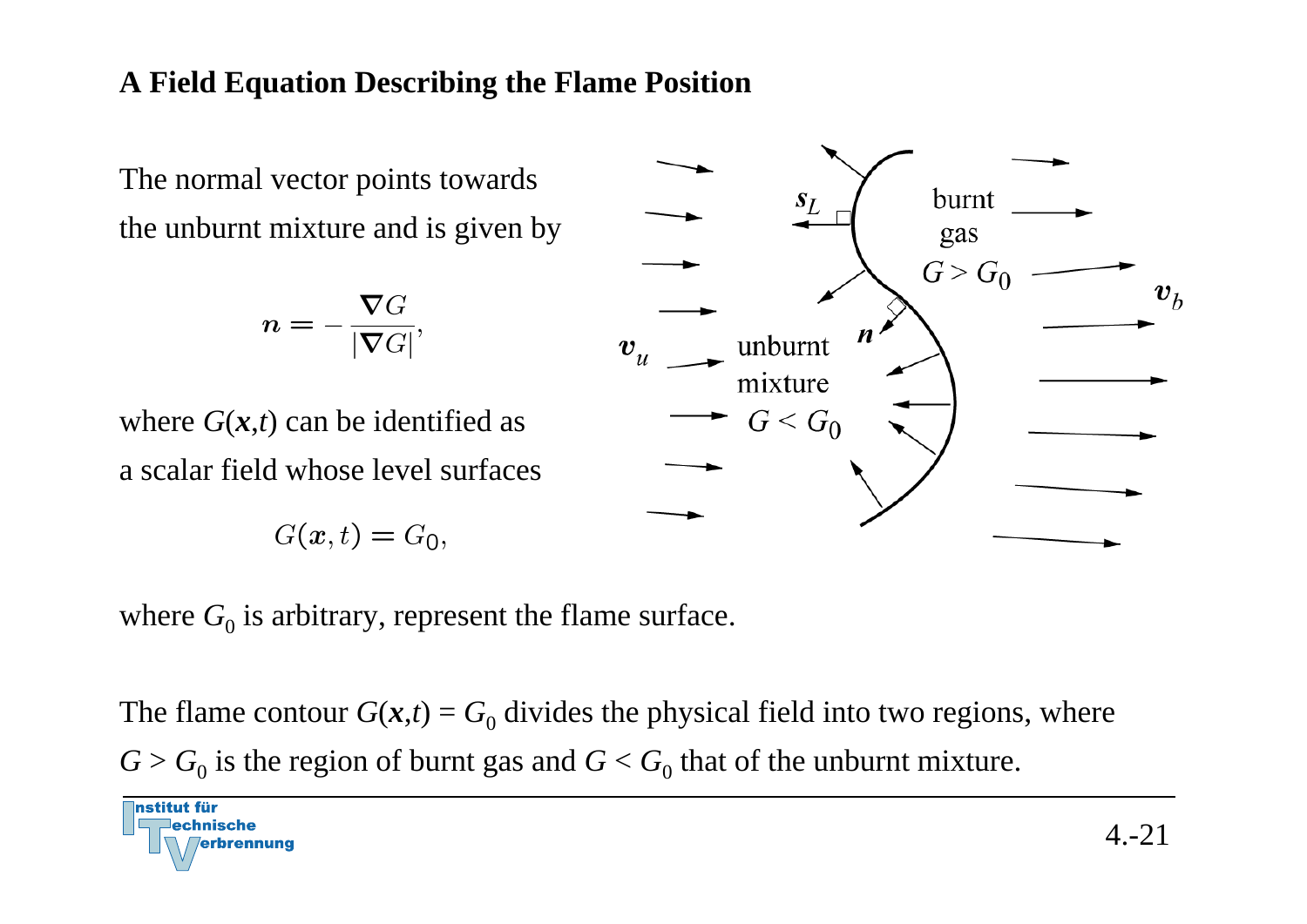If one differentiates  $G(x,t) = G_0$  with respect to *t* at  $G = G_0$ , such as

$$
\frac{\partial G}{\partial t} + \nabla G \cdot \frac{\partial x}{\partial t}\Big|_{G = G_0} = 0,
$$

or with

$$
\frac{\partial G}{\partial t} - |\nabla G| \mathbf{n} \cdot \frac{\partial x}{\partial t}\Big|_{G=G_0} = 0
$$

Introducing 
$$
\frac{dx_f}{dt} = v + s_L n
$$
, and identifying  $\frac{dx}{dt}\Big|_{G=G_0} = \frac{dx_f}{dt}$ 

one obtains the field equation called *G*-equation :

$$
\frac{\partial G}{\partial t} + \mathbf{v} \cdot \nabla G = s_L |\nabla G|
$$

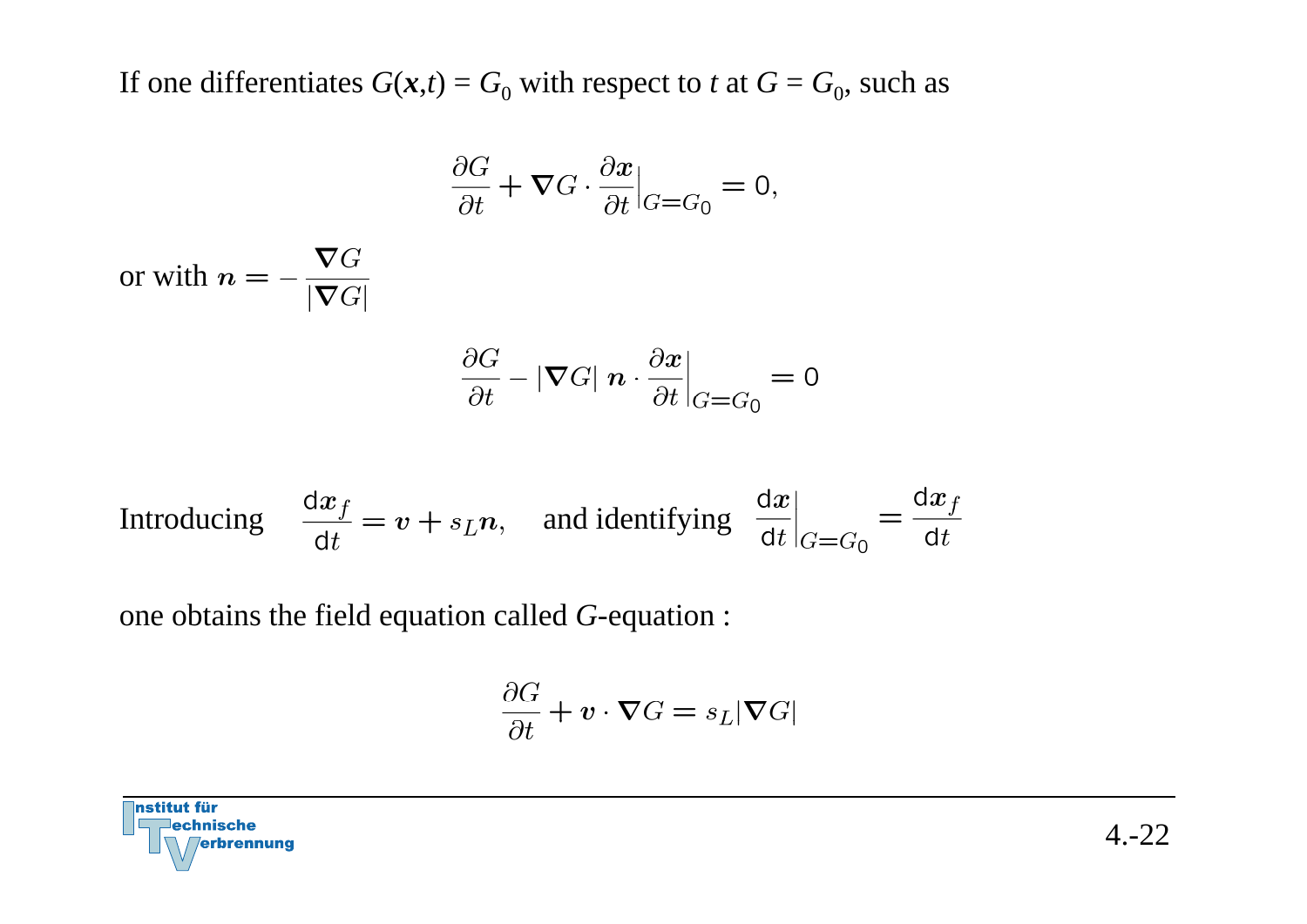If the burning velocity  $s_L$  is defined with respect to the unburnt mixture, then the flow velocity  $v$  is defined as the conditioned velocity field in the unburnt mixture ahead of the flame.

For a constant value of *s*<sub>L</sub> the solution of

$$
\frac{\partial G}{\partial t} + \mathbf{v} \cdot \nabla G = s_L |\nabla G|
$$

is non unique, and cusps will be formed where different parts of the flame intersect.



Even an originally smooth undulated front in a quiescent flow will form cusps and eventually become flatter with time. This is called Huygens' principle.

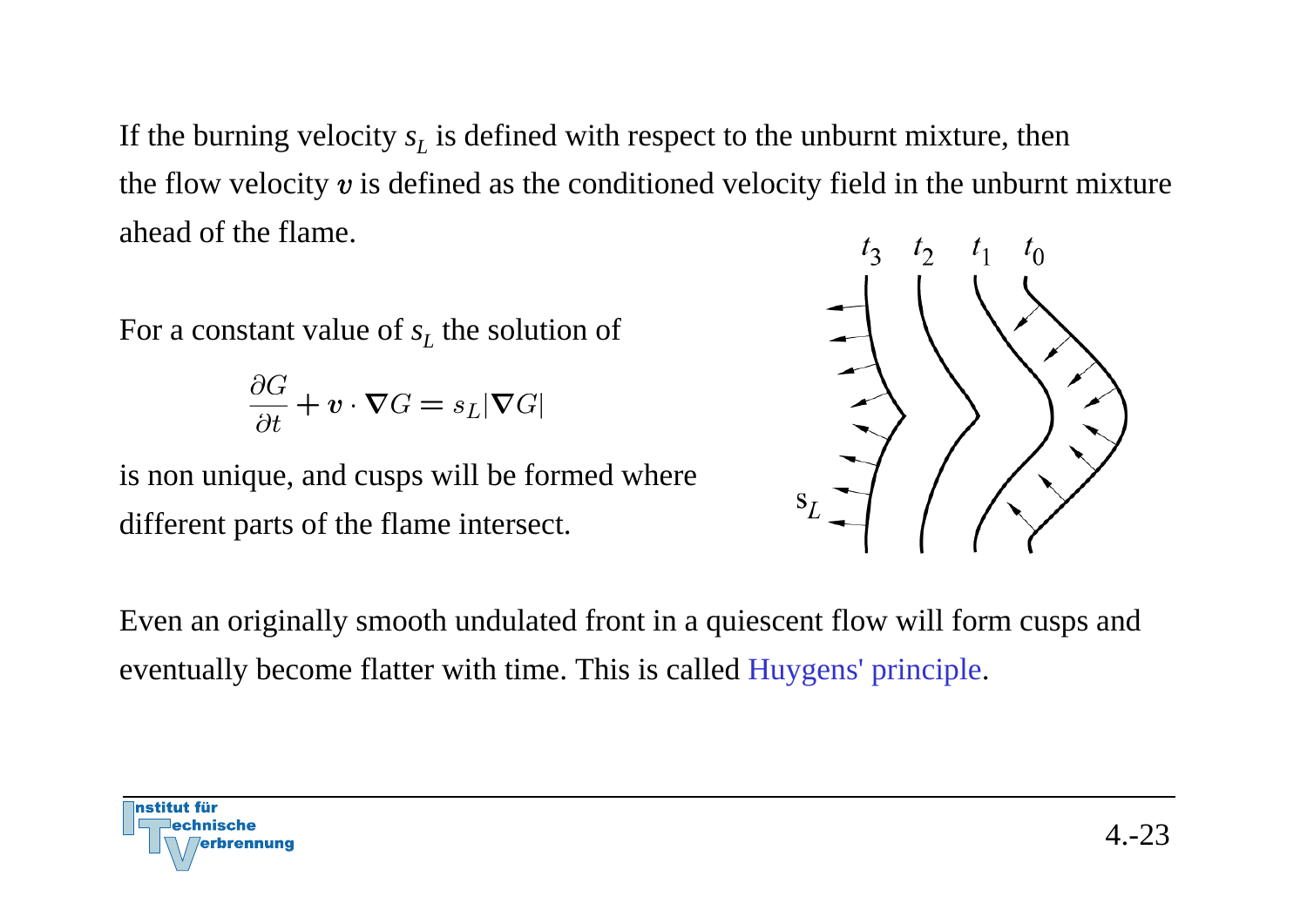#### Example

A closed form solution of the G-equation

$$
\frac{\partial G}{\partial t} + \mathbf{v} \cdot \nabla G = s_L |\nabla G|
$$

can be obtained for the case of a slot burner with a constant exit velocity *<sup>u</sup>* for premixed combustion,

This is the two-dimensional planar version of the axisymmetric Bunsen burner.

 $x_{F,0}$  $\mathcal{X}$  $u = const$ 

The *G*-equation takes the form

$$
u\frac{\partial G}{\partial x} = s_L \sqrt{\left(\frac{\partial G}{\partial x}\right)^2 + \left(\frac{\partial G}{\partial y}\right)^2}
$$

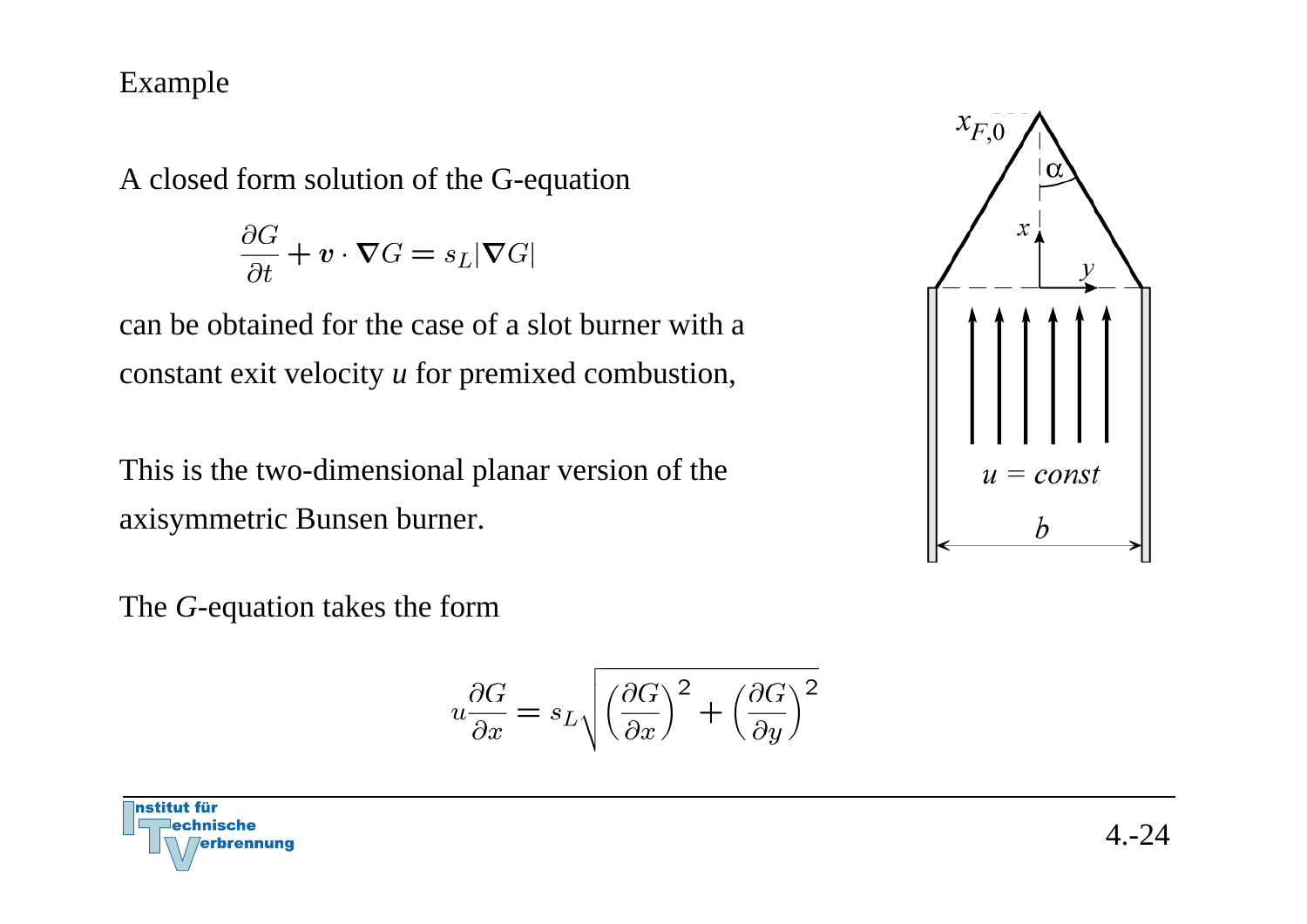With the ansatz

and 
$$
G_0 = 0
$$
 one obtains  $u = s_L \left( 1 + \left( \frac{\partial F}{\partial y} \right)^2 \right)$ 

leading to

$$
F = \sqrt{\frac{u^2 - s_L^2}{s_L^2}} |y| + const.
$$

As the flame is attached at  $x = 0$ ,  $y = \pm b/2$ , where  $G = 0$ , this leads to the solution

$$
G = \sqrt{\frac{u^2 - s_L^2}{s_L^2} (|y| - \frac{b}{2})} + x.
$$



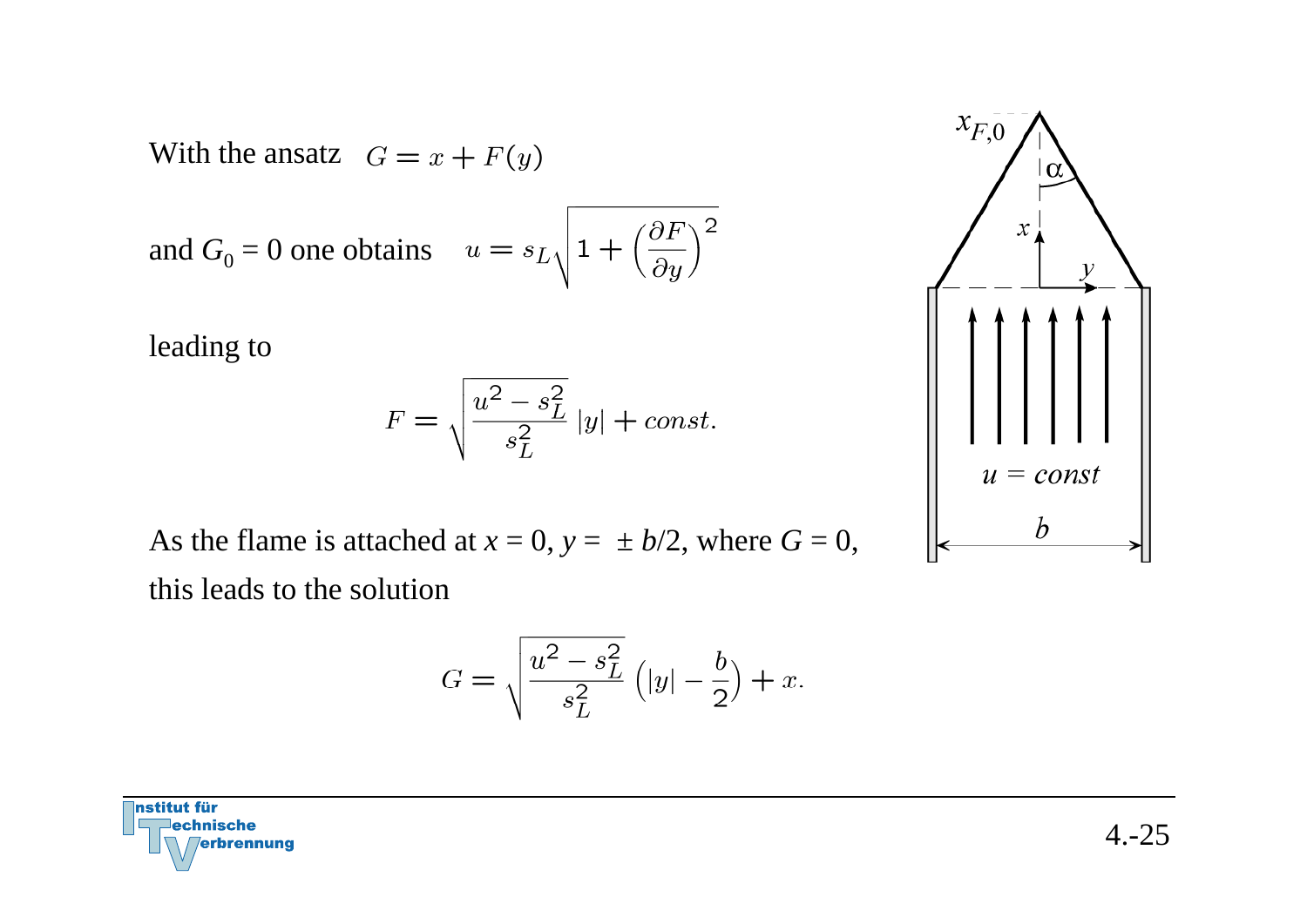The flame tip lies with  $y=0$ ,  $G=0$  at

$$
x_{F,0} = \frac{b}{2} \sqrt{\frac{u^2 - s_L^2}{s_L^2}}
$$

and the flame angle  $\alpha$  is given by

nstitut für

lechnische

rbrennung

$$
\tan \alpha = \frac{b}{2x_{F,0}} = \sqrt{\frac{u^2 - s_L^2}{s_L^2}}.
$$

With tan<sup>2</sup>  $\alpha = \sin^2 \alpha/(1 - \sin^2 \alpha)$  it follows that

$$
\sin \alpha = \frac{s_L}{u}
$$

which is equivalent to  $s_{L,u} = v_{n,u} = v_u \sin \alpha$ .

This solution shows a cusp at the flame tip  $x = x_{F0}$ ,  $y = 0$ . In order to obtain a

rounded flame tip, one has to take modifications of the burning velocity due to flame curvature into account. This leads to the concept of flame stretch.

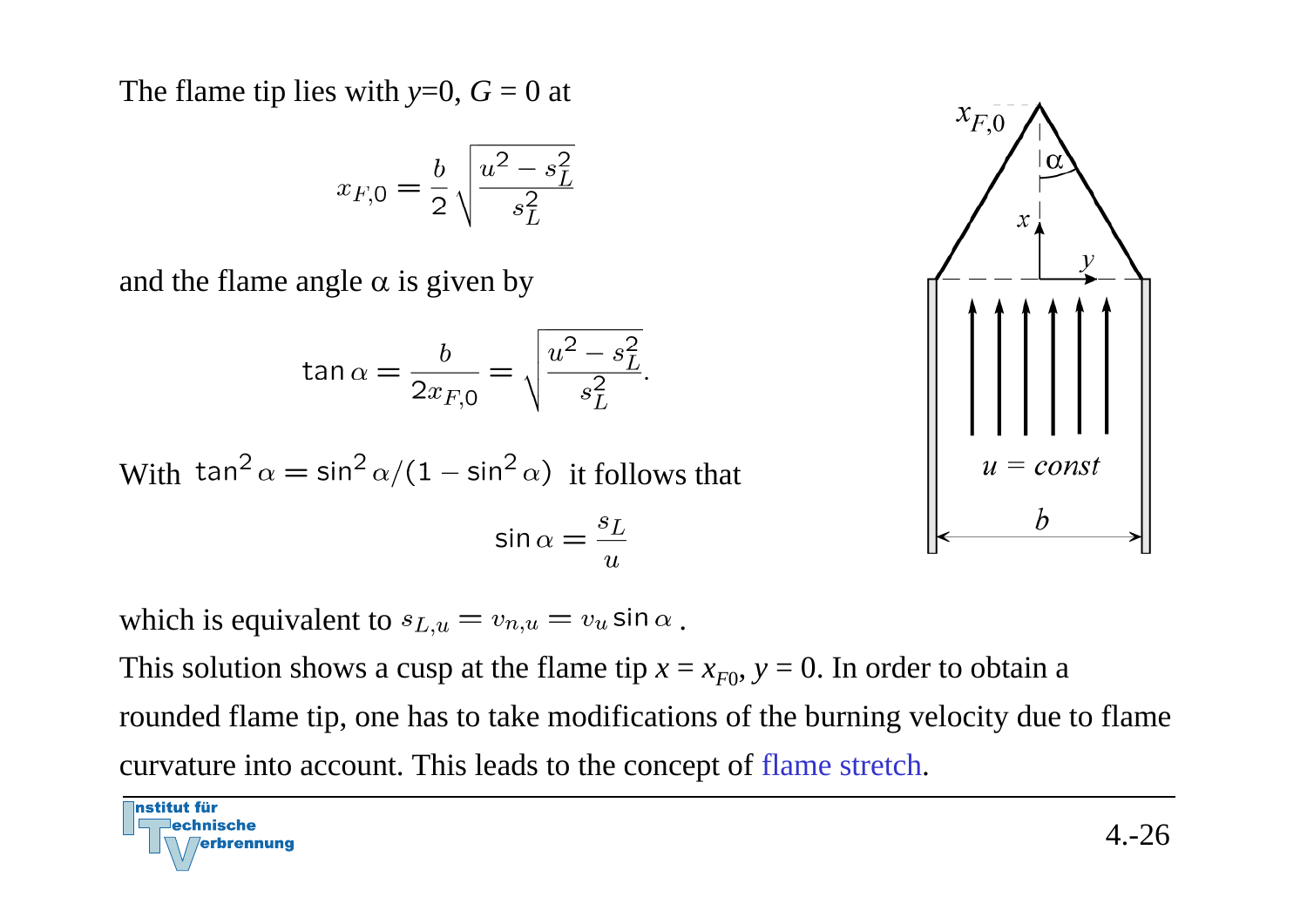#### **Flame stretch**

Flame stretch consists of two contributions: One due to flame curvature and another due to flow divergence.

For a one-step large activation energy reaction and with the assumption of constant properties the burning velocity  $s_L$  is modified by these two effects as

$$
s_L = s_L^0 - s_L^0 \mathcal{L} \kappa + \mathcal{L} n \cdot \nabla v \cdot n.
$$

 $s^0_L$  is the burning velocity for an unstretched flame and  ${\cal L}$  is the Markstein length.

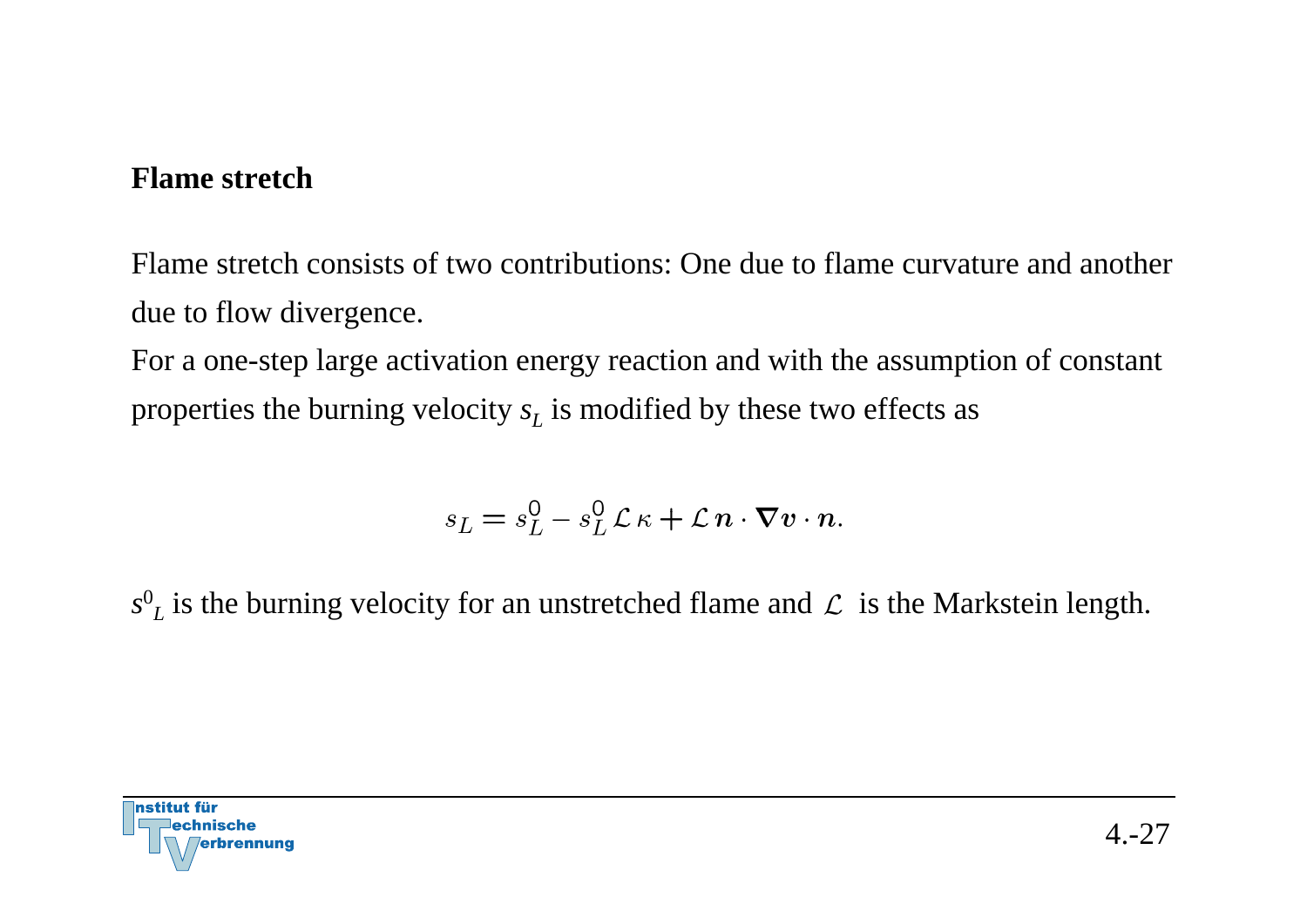The flame curvature κ is defined as

$$
\kappa = \boldsymbol{\nabla} \cdot \boldsymbol{n} = - \boldsymbol{\nabla} \cdot \left( \frac{\boldsymbol{\nabla} G}{|\boldsymbol{\nabla} G|} \right)
$$

which may be transformed as

$$
\kappa = -\frac{\nabla^2 G + \boldsymbol{n} \cdot \nabla (\boldsymbol{n} \cdot \nabla G)}{|\nabla G|}.
$$

The Markstein length  $\mathcal L$  appearing in

$$
s_L = s_L^0 - s_L^0 \mathcal{L} \kappa + \mathcal{L} \mathbf{n} \cdot \nabla \mathbf{v} \cdot \mathbf{n}.
$$

is of the same order of magnitude and proportional to the laminar flame thickness  $\ell_F$ , their ratio  $\ell_F/\mathcal{L}$  is called the Markstein number.

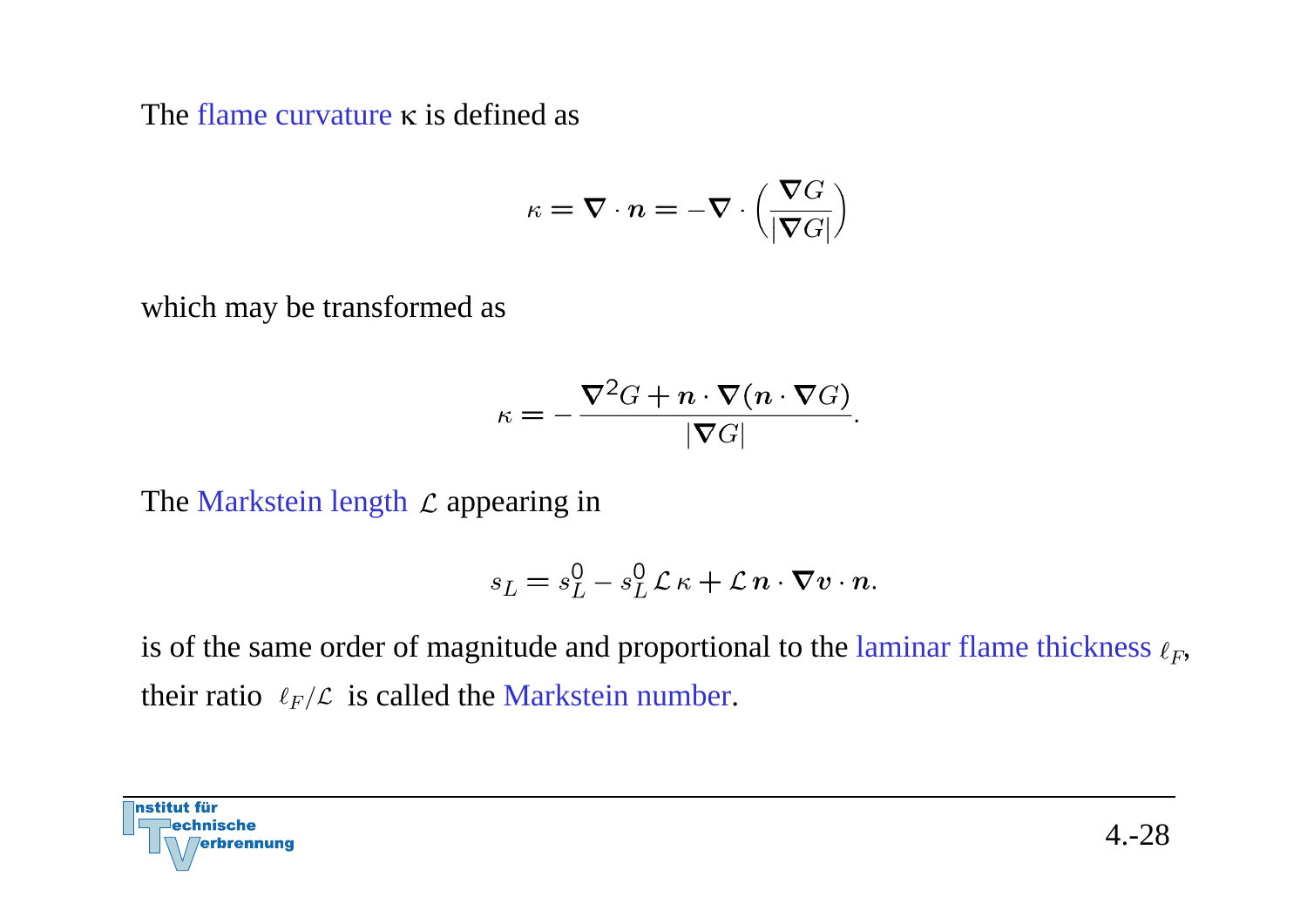For the case of a one-step reaction with a large activation energy, constant transport properties and a constant heat capacity  $c_p$ , the Markstein length with respect to the unburnt mixture reads

$$
\frac{\mathcal{L}_u}{\ell_F} = \frac{1}{\gamma} \ln \frac{1}{1 - \gamma} + \frac{\mathsf{Ze}(Le - 1)}{2} \frac{(1 - \gamma)}{\gamma} \int\limits_{0}^{\gamma/(1 - \gamma)} \frac{\ln(1 + x)}{x} dx.
$$

This expression was derived by [Clavin and Williams (1982)] and [Matalon and Matkowsky (1982)].

Here  $Ze = E(T_b - T_u)/(\mathcal{R}T_b^2)$  is the Zeldovich number, where *E* is the activation energy and  $R$  the universal gas constant, and Le is the Lewis number of the deficient reactant.

The expression is valid if  $s_L$  is defined with respect to the unburnt mixture. A different expression can be derived, if both,  $s_L$  and  $\mathcal L$  are defined with respect to the burnt gas [cf. Clavin, 1985].

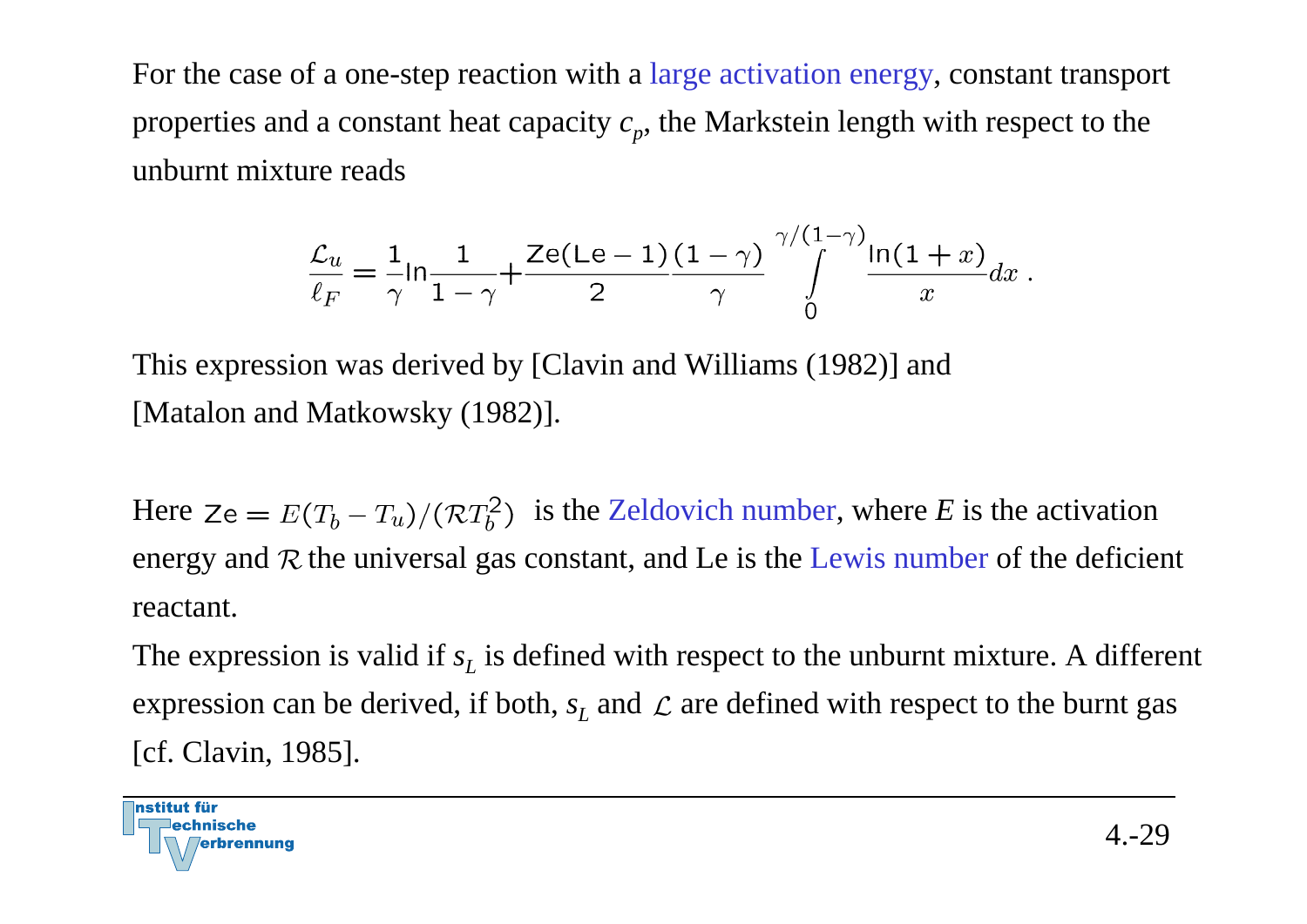We want to explore the influence of curvature on the burning velocity for the case of a spherical propagating flame.

Since the flow velocity is zero in the burnt gas, it is advantageous to formulate the *G*-equation with respect to the burnt gas:

$$
\frac{\text{d}r_f}{\text{d}t} = s_{L,b}
$$

where  $r_f(t)$  is the radial flame position.

The burning velocity is then *s* 0 *L,b* and the Markstein length is that with respect to the burnt gas  $\mathcal{L}_h$ .

Here we assume  $\mathcal{L}_b > 0$  to avoid complications associated with thermo-diffusive instabilities.

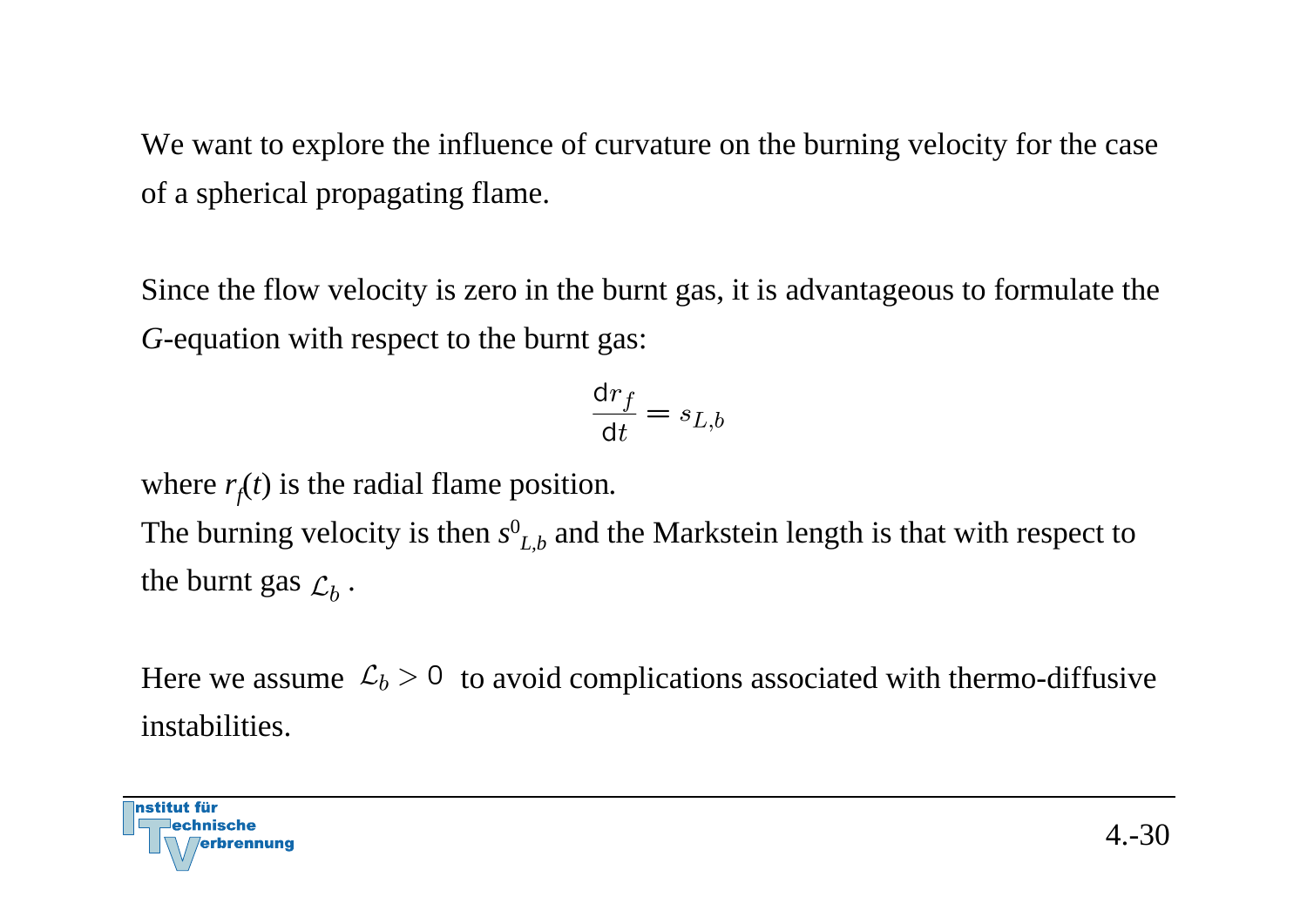In a spherical coordinate system the *G*-equation reads

$$
\frac{\partial G}{\partial t} = s_{L,b}^0 \left( \left| \frac{\partial G}{\partial r} \right| + \frac{2 \mathcal{L}_b \partial G}{r} \right),\,
$$

where the entire term in round brackets represents the curvature in spherical coordinates.

We introduce the ansatz

$$
G=r_f(t)-r,
$$

to obtain at the flame front  $r=r_f$ 

$$
\frac{\partial r_f}{\partial t} = s_{L,b}^0 \left( 1 - \frac{2\mathcal{L}_b}{r_f} \right).
$$

This equation may also be found in [Clavin (1985)].

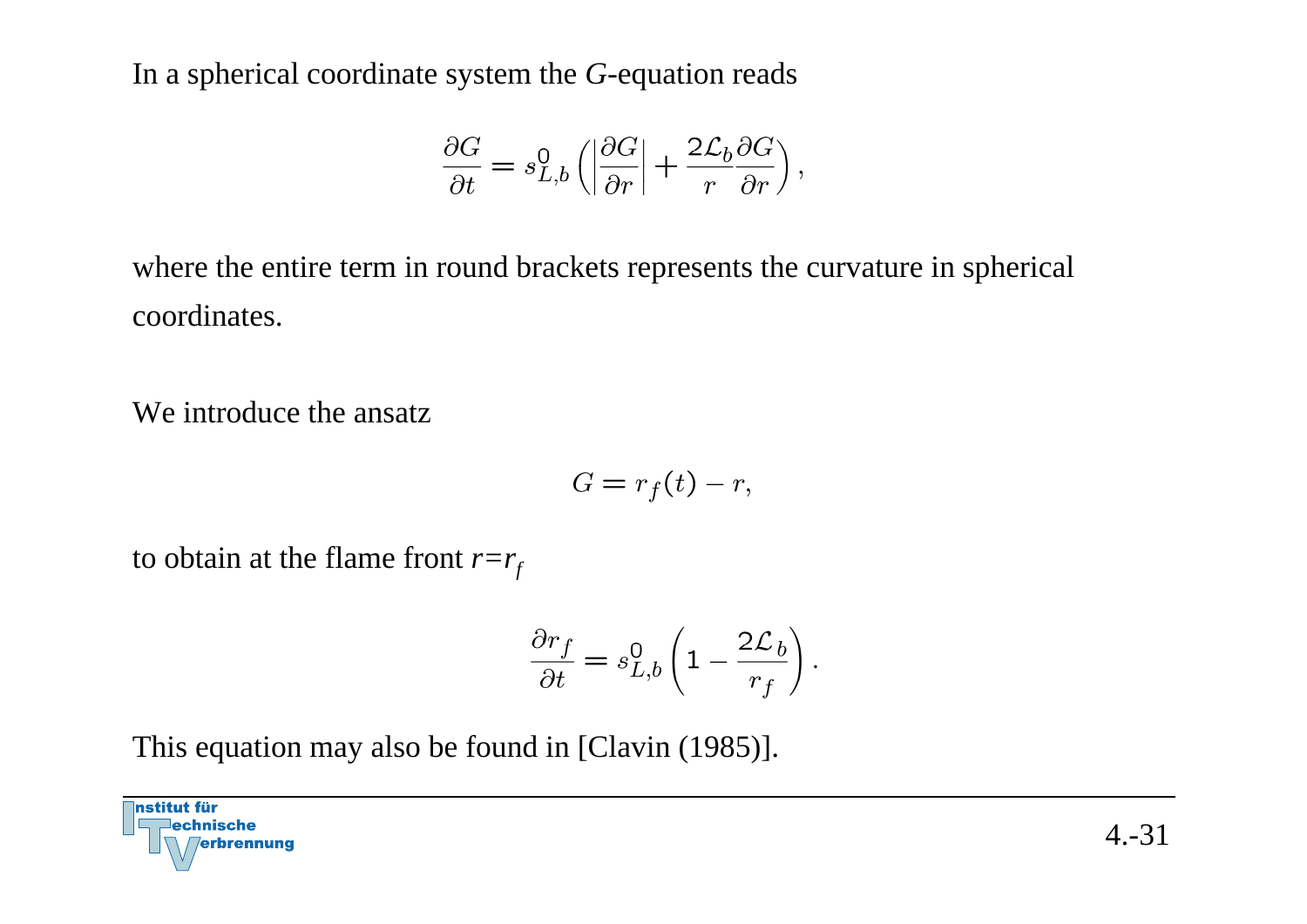This equation reduces to  $\frac{dr_f}{dt} = s_{L,b}$  for  $\mathcal{L}_b = 0$ . It may be integrated to obtain

$$
s_{L,b}^0t=r_f-r_{f,0}+2\mathcal{L}_b\ln\left(\frac{r_f-2\mathcal{L}_b}{r_{f,0}-2\mathcal{L}_b}\right),
$$

where the initial radius at  $t=0$  is denoted by  $r_{f,0}$ .

This expression has no meaningful solutions for  $r_{f,0} < 2\mathcal{L}_b$ indicating that there needs to be a minimum initial flame kernel for flame propagation to take off.

It should be recalled that

$$
s_L = s_L^0 - s_L^0 \mathcal{L} \kappa + \mathcal{L} \mathbf{n} \cdot \nabla \mathbf{v} \cdot \mathbf{n}.
$$

is only valid if the product  $\mathcal{L}\kappa \ll 1$ .

For  $r_{f,0} > 2\mathcal{L}_b$  curvature corrections are important at early times only.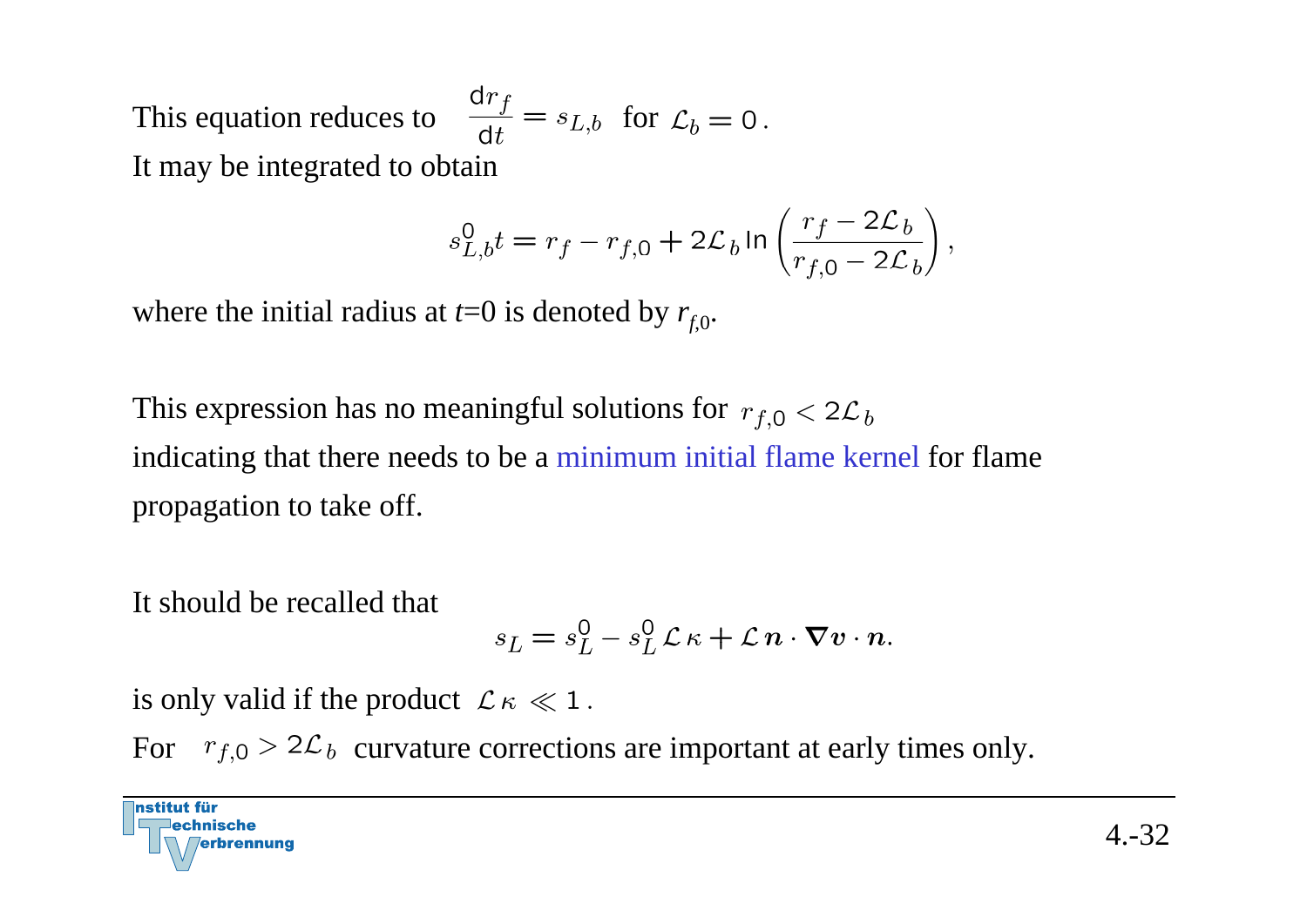## **Flame Front Instability**

Illustration of the hydro-dynamic instability of a slightly undulated flame



Gas expansion in the flame front lead to a deflection of a stream line that enters the front with an angle.

A stream tube with cross-sectional area  $A_0$  and upstream flow velocity  $u_{-\infty}$  widens due to flow divergence ahead of the flame.

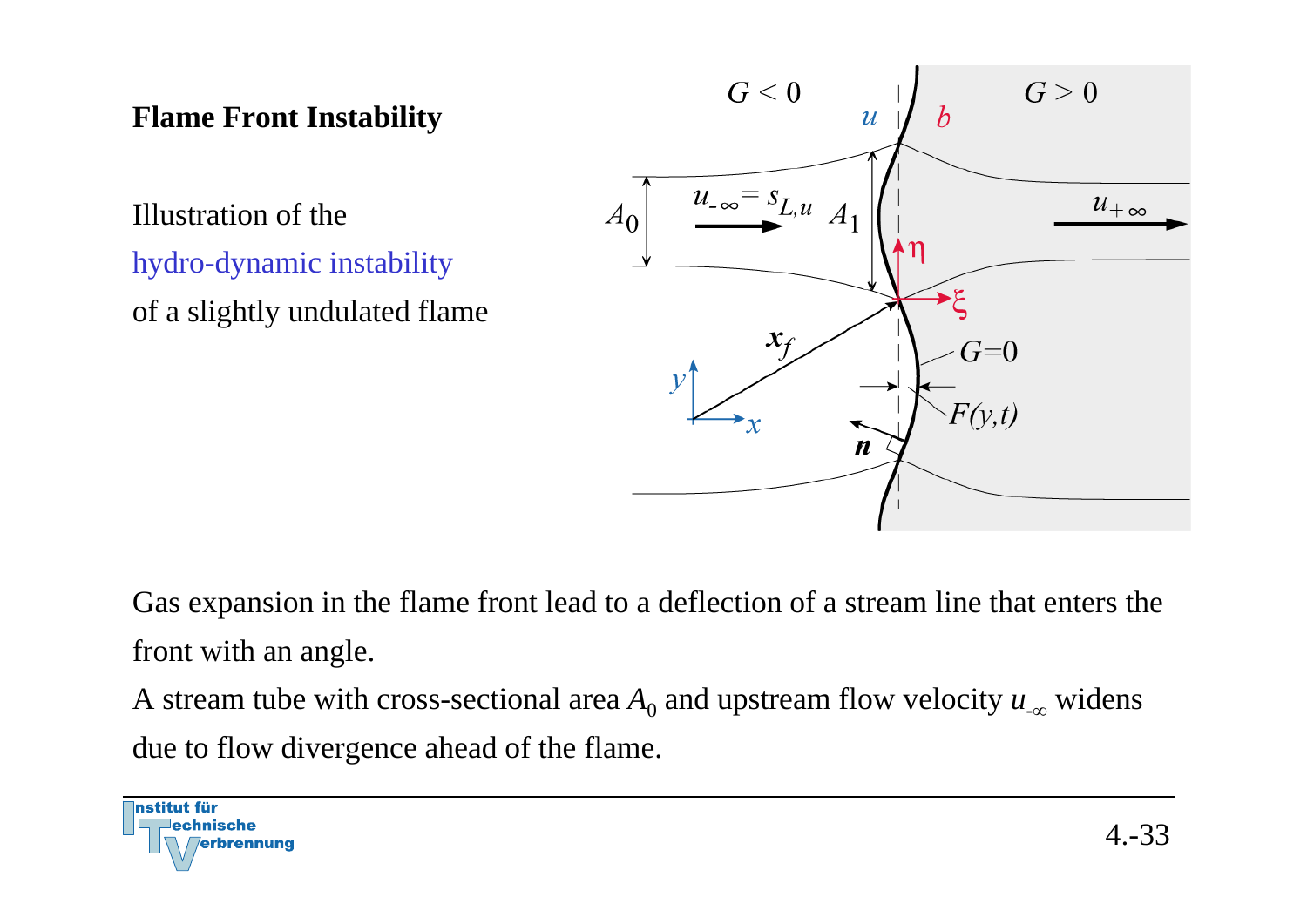Expansion at the front induces a flow component normal to the flame contour. As the stream lines cross the front they are deflected.

At large distances from the front the stream lines are parallel again, but the downstream velocity is

$$
u_{+\infty} = (\rho_u/\rho_b) u_{-\infty}
$$



$$
u_1 = \frac{A}{A_1} u_{-\infty} \le u_{-\infty}.
$$



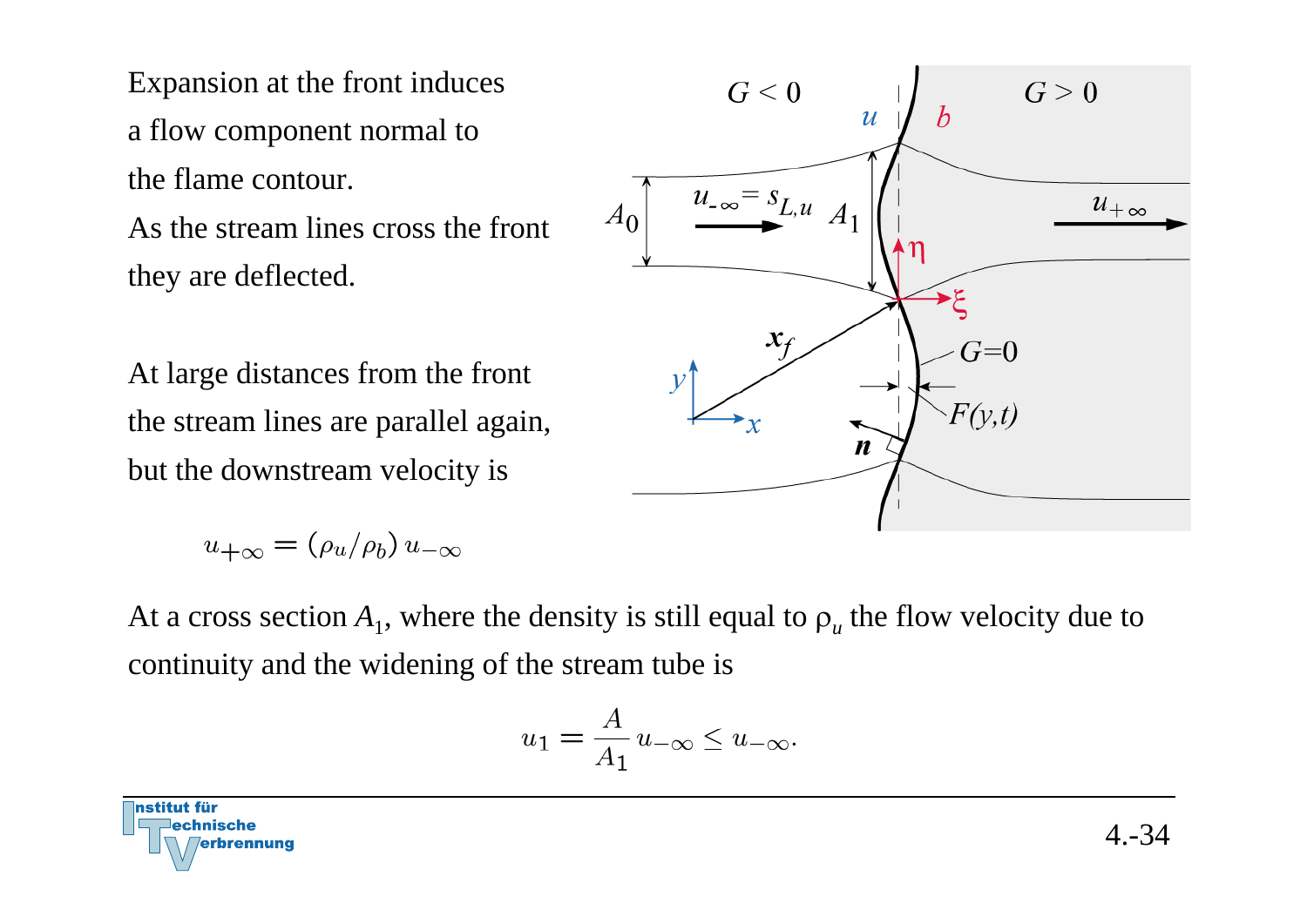The unperturbed flame propagates with

 $u_{-\infty} = s_{L,u}$ 

normal to itself .

The burning velocity is larger than  $u_1$ and the flame propagates upstream and thereby enhances the initial perturbation.



### Simplification:

Viscosity, gravity and compressibility in the burnt and unburnt gas are neglected. Density is discontinuous at the flame front.

The influence of the flame curvature on the burning velocity is retained,

flame stretch due to flow divergence is neglected.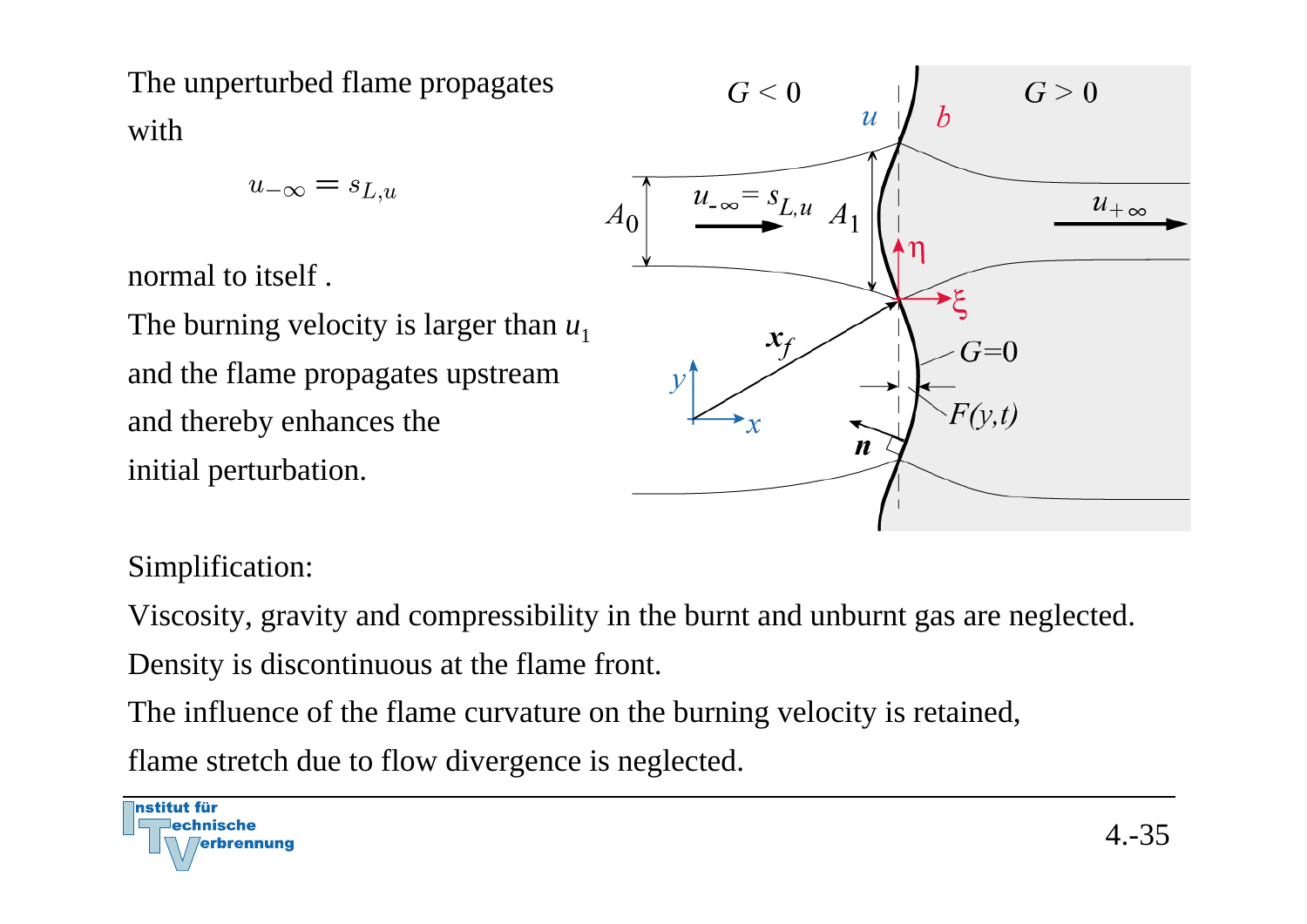The burning velocity is given by

$$
s_L = s_L^0 \left( 1 + \kappa \mathcal{L} \right)
$$

Reference values for length, time, density, pressure:  $\ell_F$ ,  $\ell_F/s_{L,u}$ ,  $\rho_u$ ,  $\rho_u s_{L,u}^2$ 

 $r = \rho_b/\rho_u < 1$ Introduce the density rate:

Dimensionless variables:

$$
u^* = u/s_{L,u}, \quad v^* = v/s_{L,u}, \quad p^* = \frac{p}{\rho_u s_{L,u}^2},
$$
  

$$
x^* = x/\ell_F, \quad y^* = y/\ell_F, \quad t^* = \frac{t}{\ell_F/s_{L,u}}.
$$

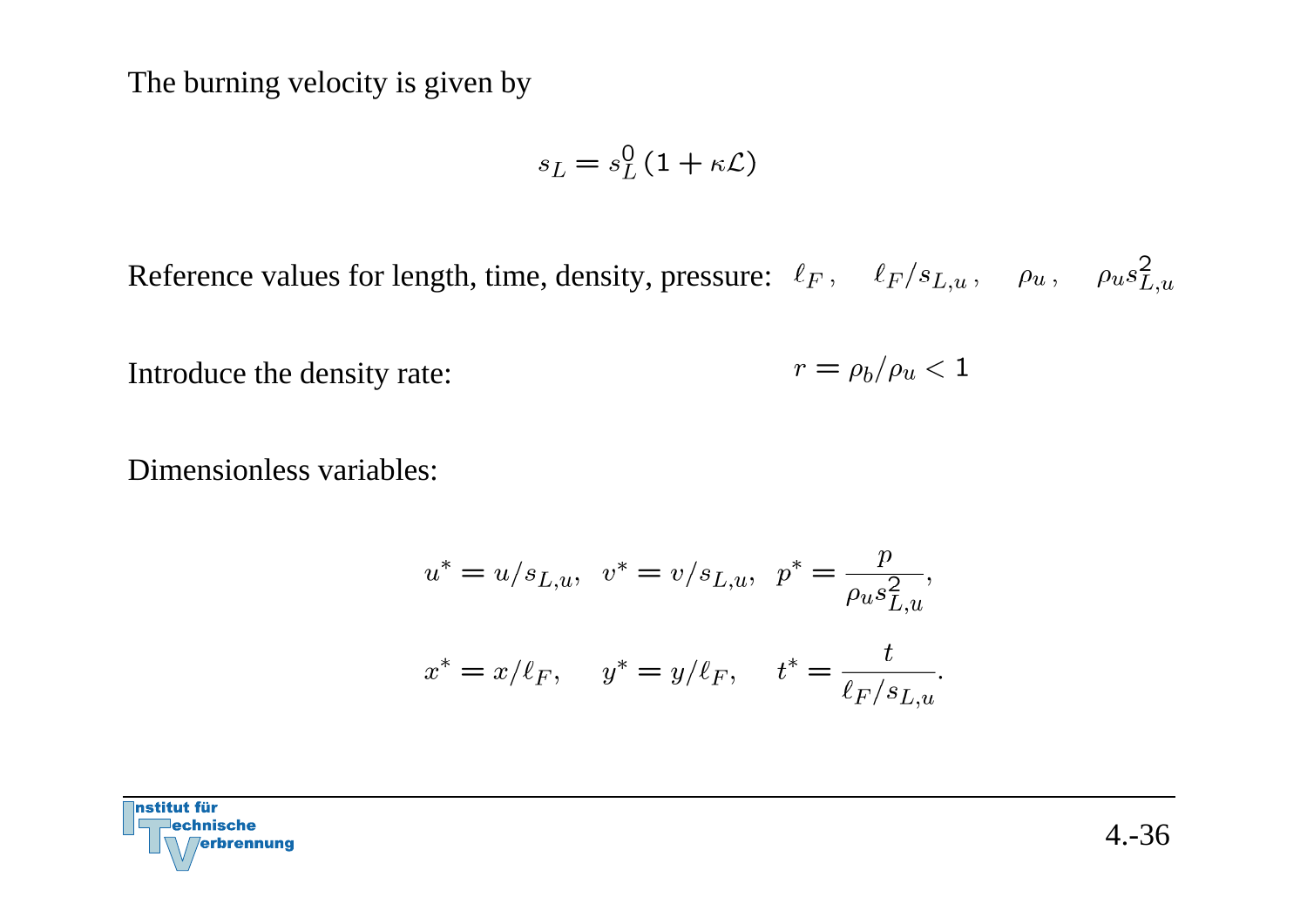The non-dimensional governing equations are then (with the asterisks removed)

$$
\frac{\partial u}{\partial x} + \frac{\partial v}{\partial y} = 0
$$

$$
\frac{\partial u}{\partial t} + u \frac{\partial u}{\partial x} + v \frac{\partial u}{\partial y} = -\frac{1}{\rho} \frac{\partial p}{\partial x}
$$
  

$$
\frac{\partial v}{\partial x} = \frac{\partial v}{\partial x} \qquad \frac{1}{\rho} \frac{\partial p}{\partial x}
$$

$$
\frac{\partial v}{\partial t} + u \frac{\partial v}{\partial x} + v \frac{\partial v}{\partial y} = -\frac{1}{\rho} \frac{\partial p}{\partial y}
$$

where  $\rho_u = 1$  and  $\rho = r$  in the unburnt and burnt mixture respectively.

If *G* is a measure of the distance to the flame front, the *G*-field is described by:

$$
G = x - F(y, t)
$$

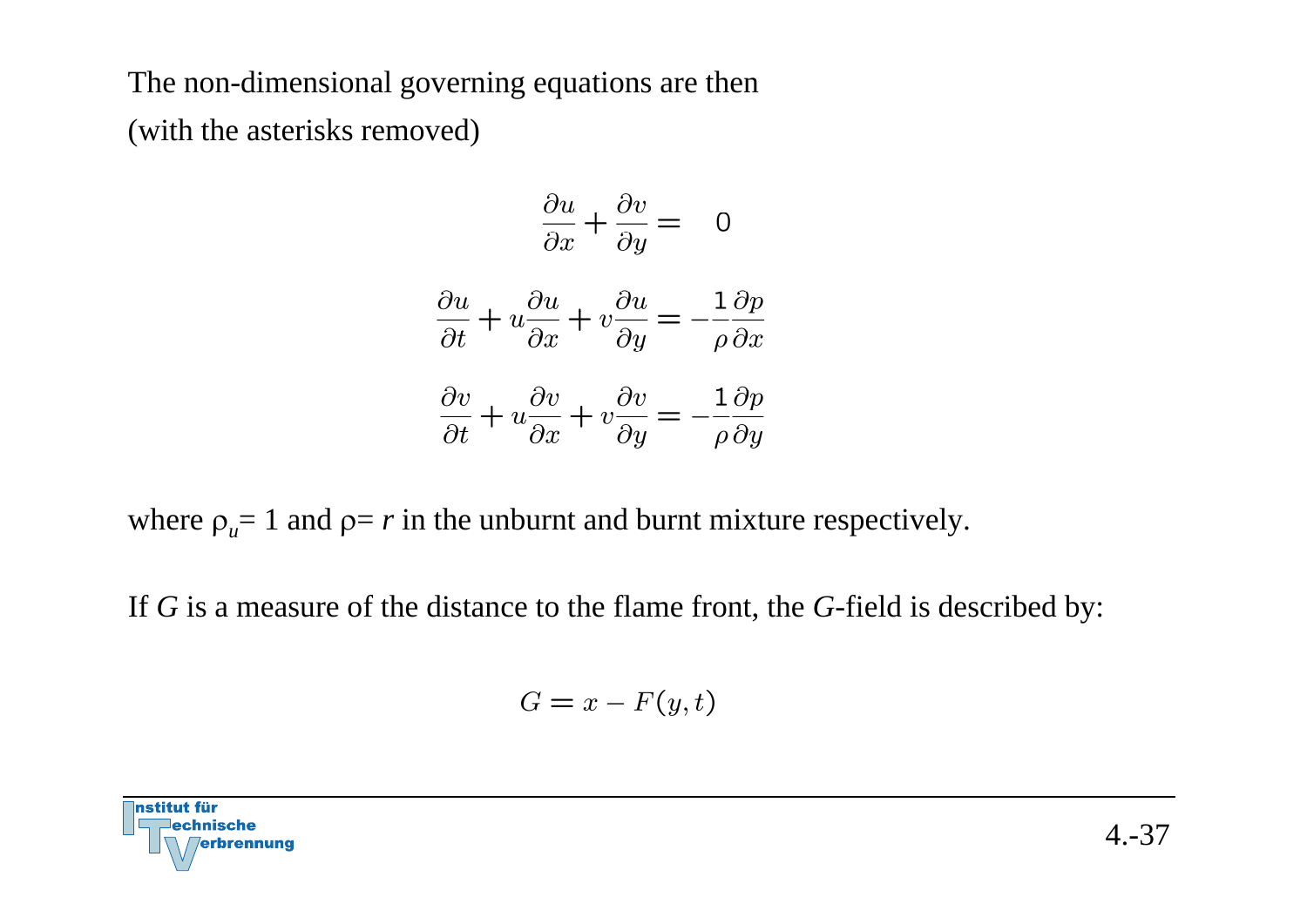With equations

$$
n = -\frac{\nabla G}{|\nabla G|}, \qquad \frac{\partial G}{\partial t} - |\nabla G| \; n \cdot \frac{\partial x}{\partial t}\Big|_{G = G_0} = 0
$$

the normal vector *n* and the normal propagation velocity then are

$$
n = \left(-1, \frac{\partial F}{\partial y}\right) / \sqrt{1 + \left(\frac{\partial F}{\partial y}\right)^2}, \quad n \cdot \frac{dx}{dt}\Big|_{G=G_0} = \frac{\partial F}{\partial t} / \sqrt{1 + \left(\frac{\partial F}{\partial y}\right)^2}
$$

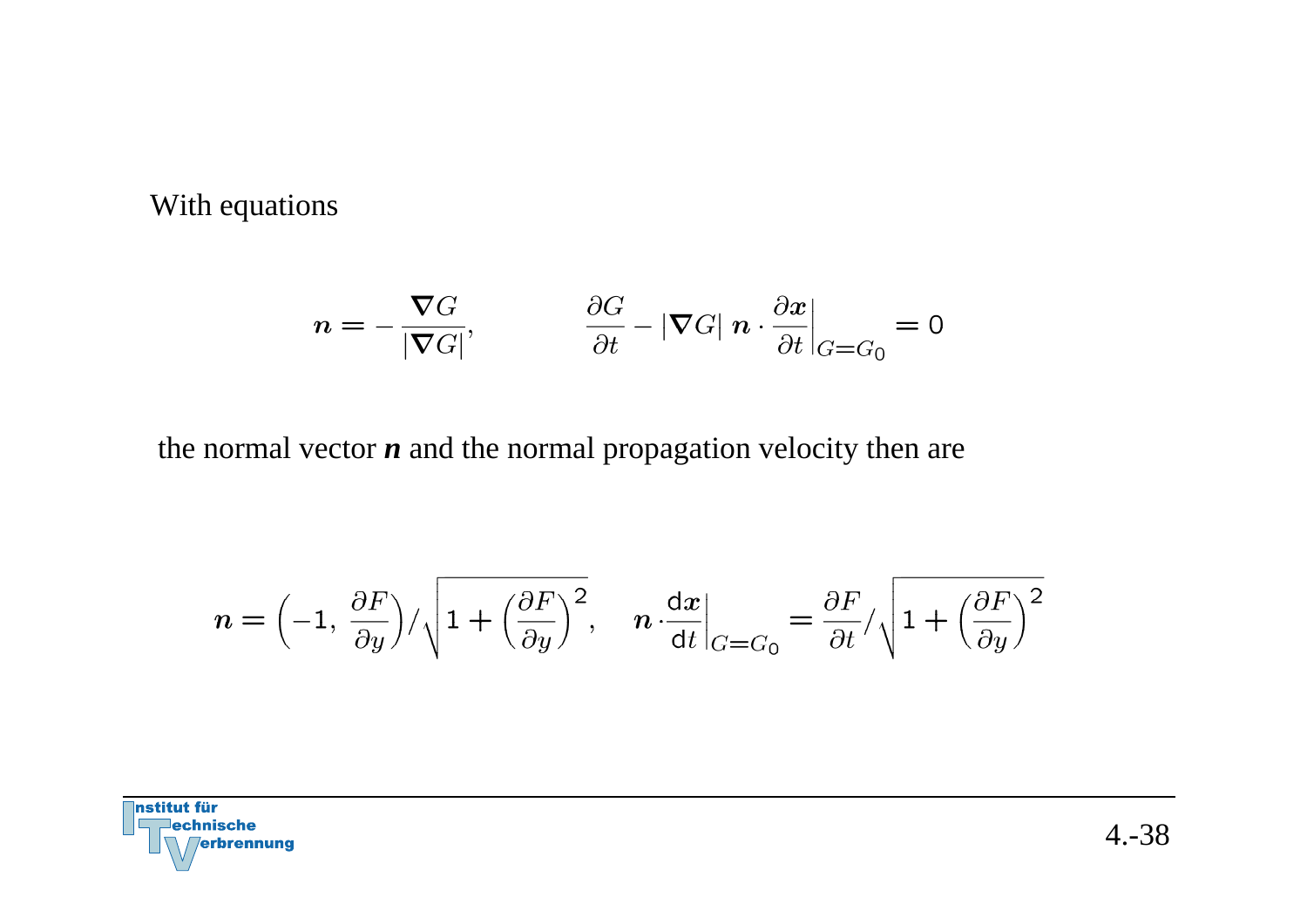Due to the discontinuity in density at the flame front, the Euler equations

$$
\frac{\partial u}{\partial x} + \frac{\partial v}{\partial y} = 0
$$

$$
\frac{\partial u}{\partial t} + u \frac{\partial u}{\partial x} + v \frac{\partial u}{\partial y} = -\frac{1}{\rho} \frac{\partial p}{\partial x}
$$

$$
\frac{\partial v}{\partial t} + u \frac{\partial v}{\partial x} + v \frac{\partial v}{\partial y} = -\frac{1}{\rho} \frac{\partial p}{\partial y},
$$

are only valid on either side of the front, but do not hold across it.

Therefore jump conditions for mass and momentum conservation across the discontinuity are introduced [Williams85,p. 16]:

$$
(r-1) n \cdot \frac{dx}{dt}\Big|_{G=G_0} = n \cdot (rv_+ - v_-)
$$

$$
(rv_+ - v_-) n \cdot \frac{dx}{dt}\Big|_{G=G_0} = n \cdot (rv_+v_+ - v_-v_- - (p_+ - p_-)I)
$$

The subscripts  $+$  and  $-$  refer to the burnt and the unburnt gas and denote the properties immediately downstream and upstream of the flame front.

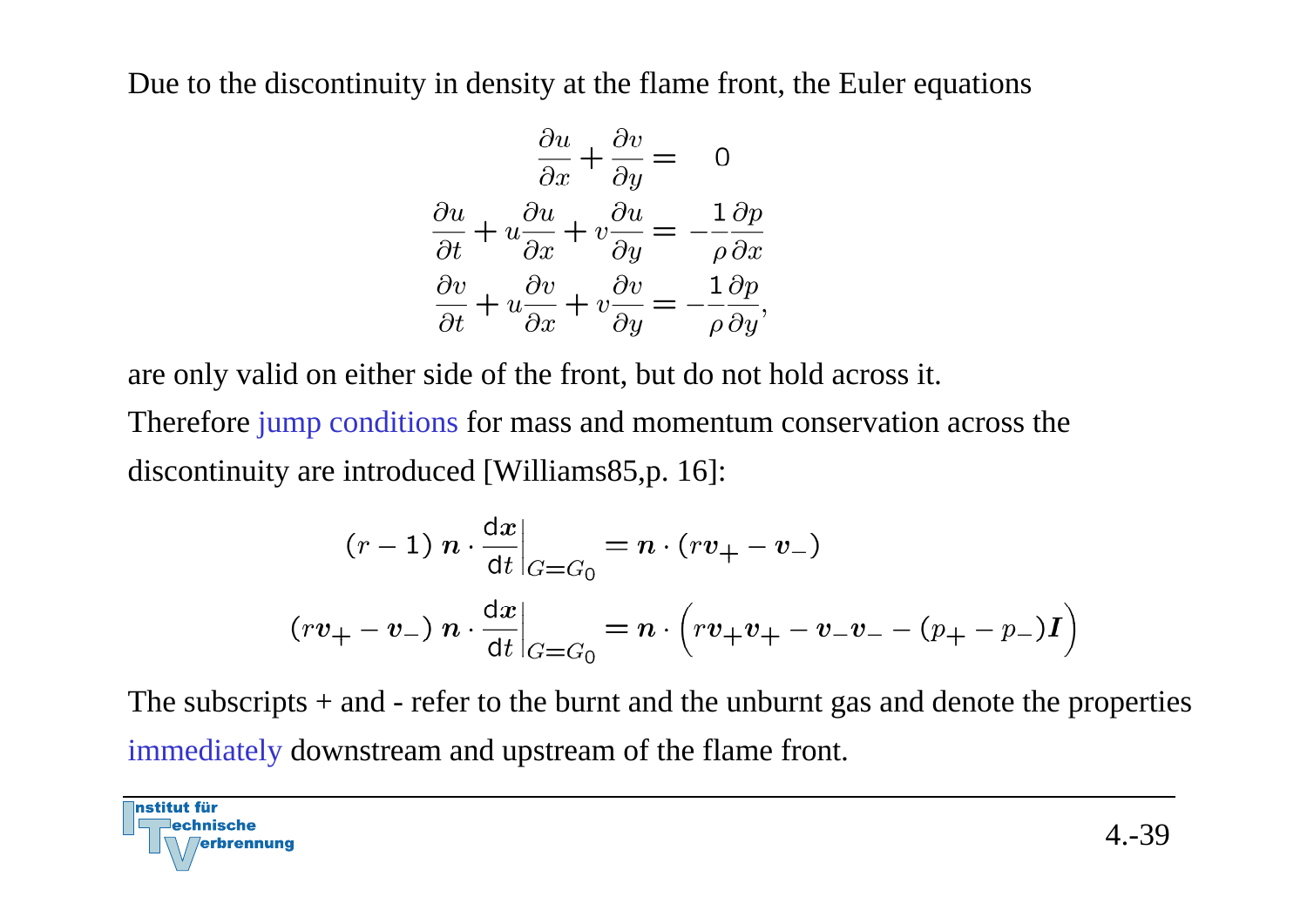In terms of the *u* and <sup>v</sup> components the jump conditions read

$$
(r-1)\frac{\partial F}{\partial t} = ru_{+} - u_{-} - \frac{\partial F}{\partial y}(rv_{+} - v_{-})
$$
  

$$
(ru_{+} - u_{-})\frac{\partial F}{\partial t} = ru_{+}(u_{+} - \frac{\partial F}{\partial y}v_{+}) - u_{-}(u_{-} - \frac{\partial F}{\partial y}v_{-}) + p_{+} - p_{-}
$$
  

$$
(rv_{+} - v_{-})\frac{\partial F}{\partial t} = rv_{+}(u_{+} - \frac{\partial F}{\partial y}v_{+}) - v_{-}(u_{-} - \frac{\partial F}{\partial y}v_{-}) - \frac{\partial F}{\partial y}(p_{+} - p_{-}).
$$

Under the assumption of small perturbations of the front, with  $\epsilon \ll 1$  the unknowns are expanded as

$$
u = U + \epsilon u, \quad v = \epsilon v
$$

$$
p = P + \epsilon p, \quad F = \epsilon f,
$$

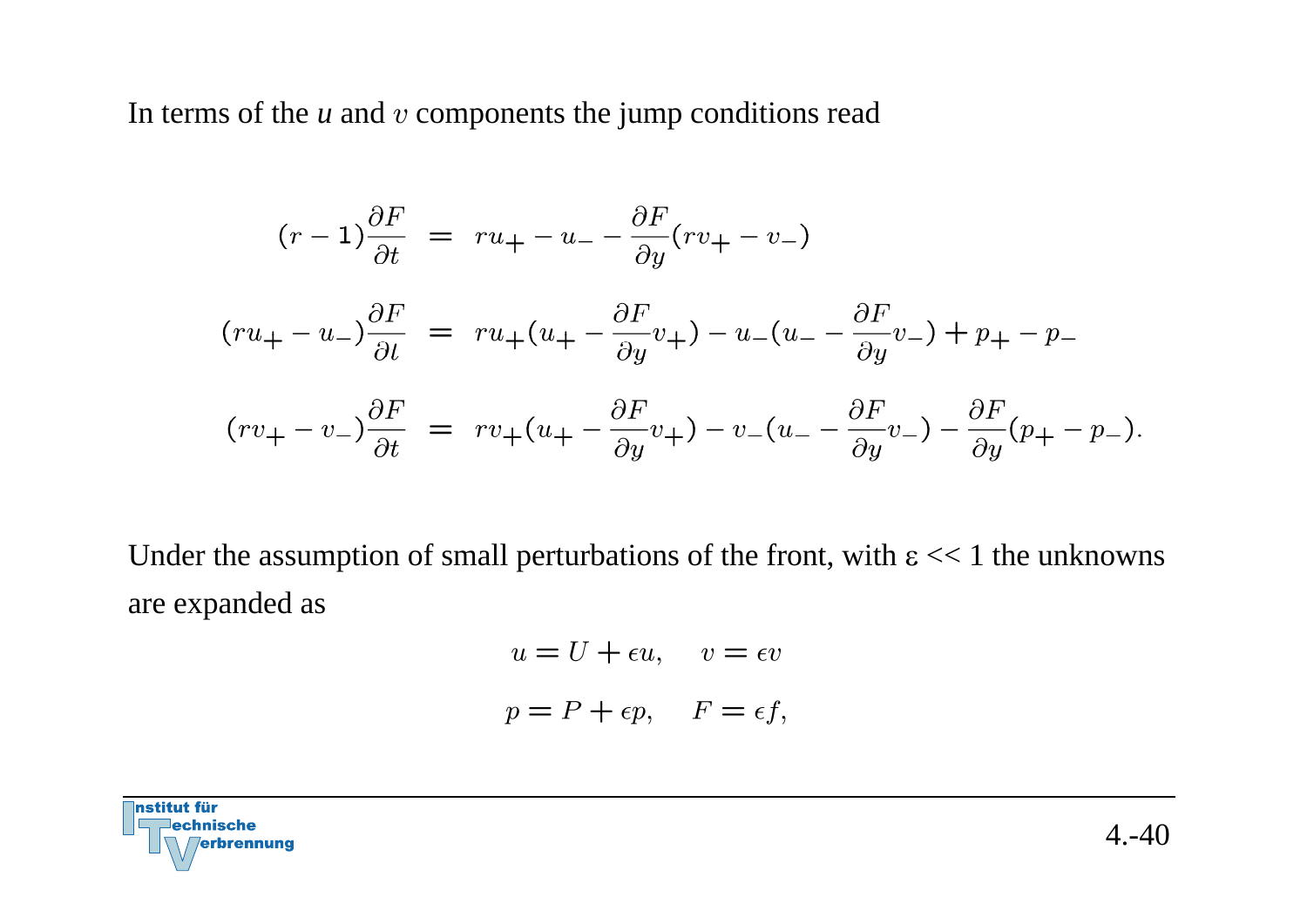Jump conditions to leading order

$$
U_{-} = 1, \quad P_{-} = 0
$$
  

$$
U_{+} = \frac{1}{r}, \quad P_{+} = \frac{r-1}{r},
$$

and to first order

$$
(r-1)\frac{\partial f}{\partial \tau} = ru_{+} - u_{-}
$$
  

$$
0 = 2(u_{+} - u_{-}) + p_{+} - p_{-}
$$
  

$$
0 = v_{+} - v_{-} + \frac{1-r}{r} \frac{\partial f}{\partial \eta},
$$

where the leading order mass flux has been set equal to one:

$$
\dot{m} = rU_+ = U_- = 1
$$

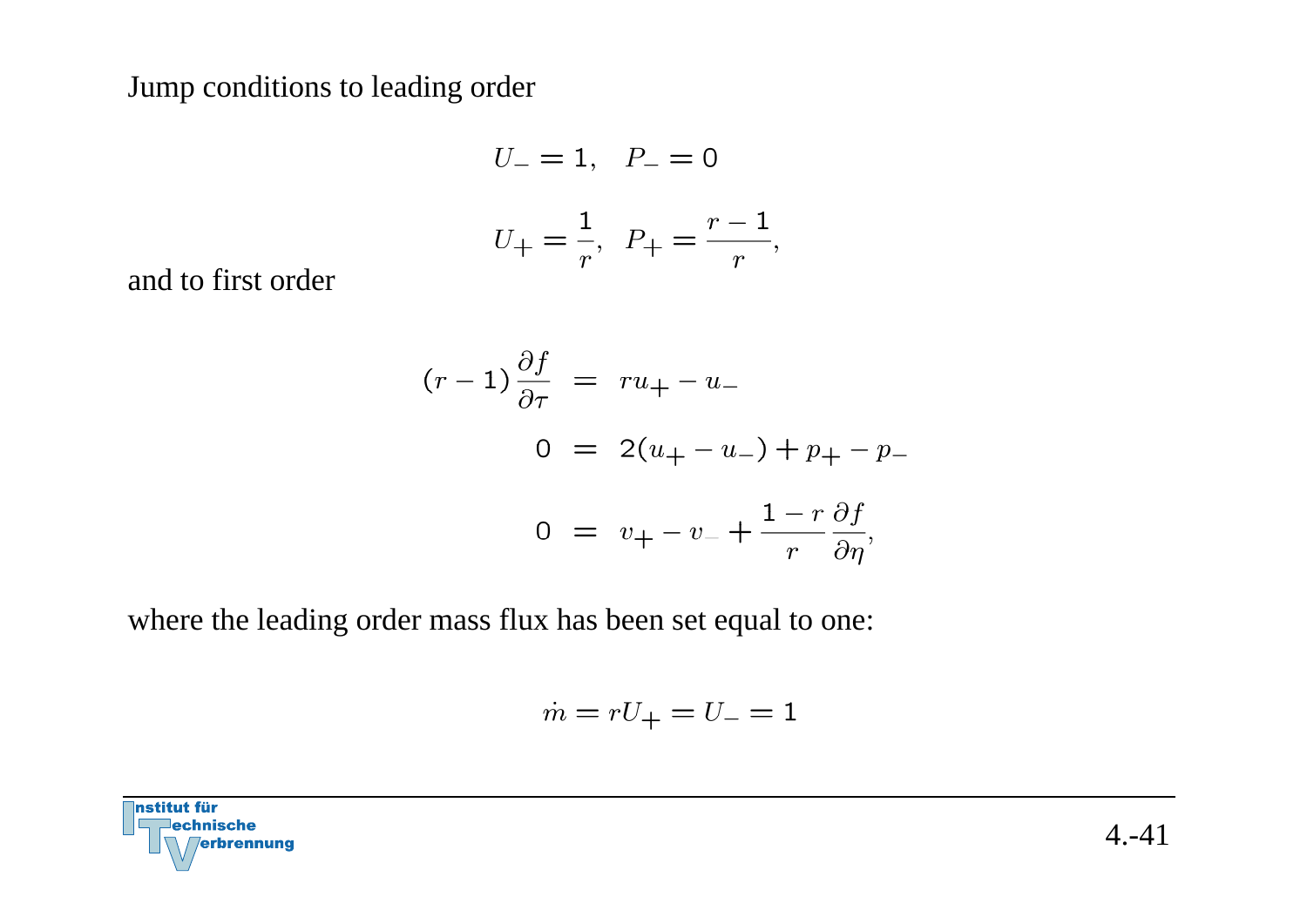With the coordinate transformation

we fix the discontinuity at  $\xi = 0$ .

To first order the equations for the perturbed quantities on both sides of the flame front now read

$$
\frac{\partial u}{\partial \xi} + \frac{\partial v}{\partial \eta} = 0
$$

$$
\frac{\partial u}{\partial \tau} + U \frac{\partial u}{\partial \xi} + \frac{1}{\rho} \frac{\partial p}{\partial \xi} = 0
$$

$$
\frac{\partial v}{\partial \tau} + U \frac{\partial u}{\partial \xi} + \frac{1}{\rho} \frac{\partial p}{\partial \eta} = 0,
$$

where  $\rho = 1$  for  $\xi < 0$  (unburnt gas) and  $\rho = r$  for  $\xi > 0$  (burnt gas) is to be used.

In case of instability perturbations which are initially periodic in the η-direction and vanish for  $\xi \rightarrow \pm \infty$  would increase with time.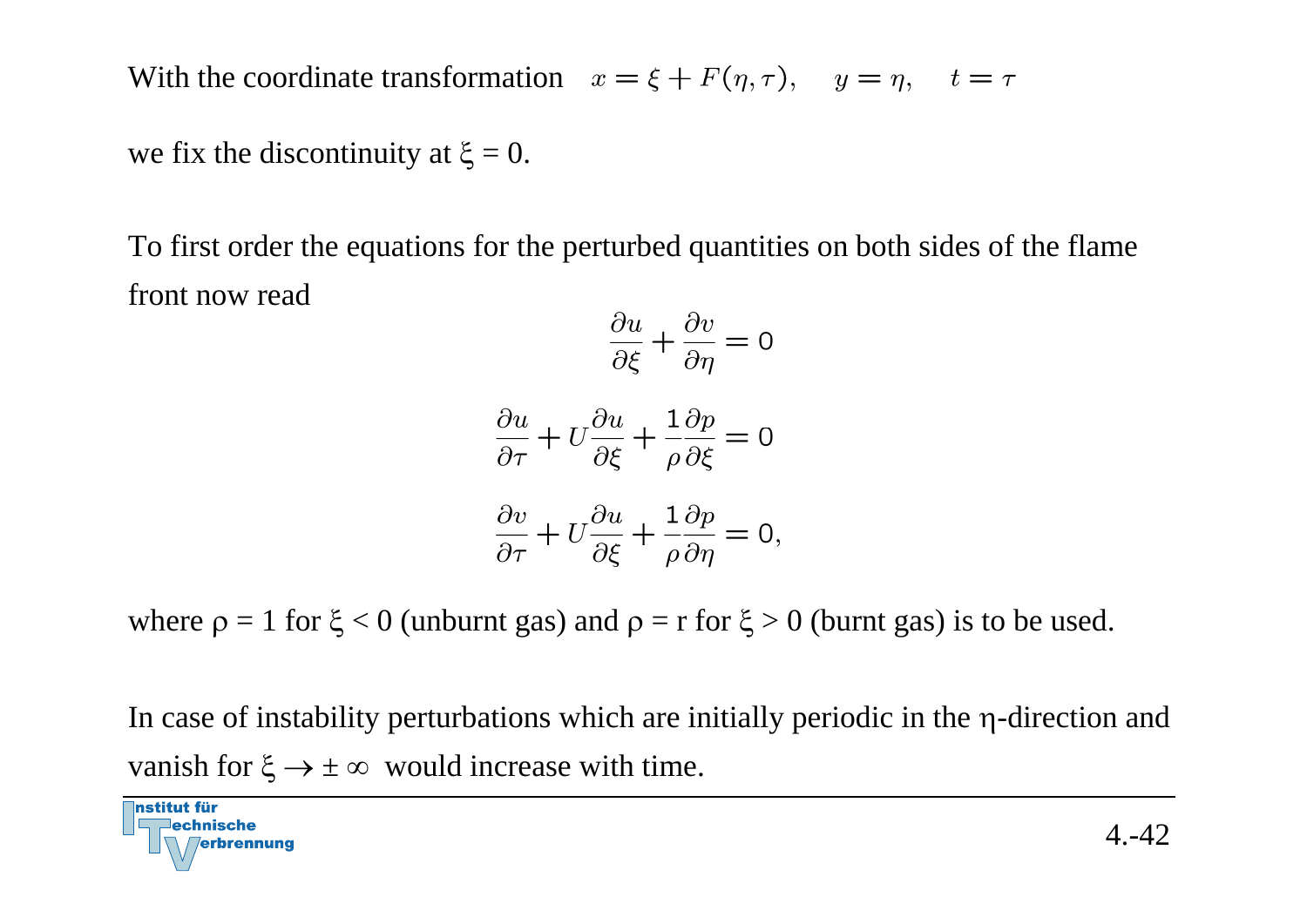Since the system is linear, the solution may be written as

$$
w = \begin{pmatrix} u \\ v \\ p \end{pmatrix} = w_0 \exp(\alpha \xi) \exp(\sigma \tau - i k \eta),
$$

where σ is the non-dimensional growth rate, *k* the non-dimensional wave number and i the imaginary unit.

Introducing this into the first order equations the linear system may be written as

$$
A\cdot w=0
$$

The matrix *A* is given by

$$
A = \begin{pmatrix} \alpha & -ik & 0 \\ \sigma + \alpha U & 0 & \alpha/\rho \\ 0 & \sigma + \alpha U & -ik/\rho \end{pmatrix}
$$

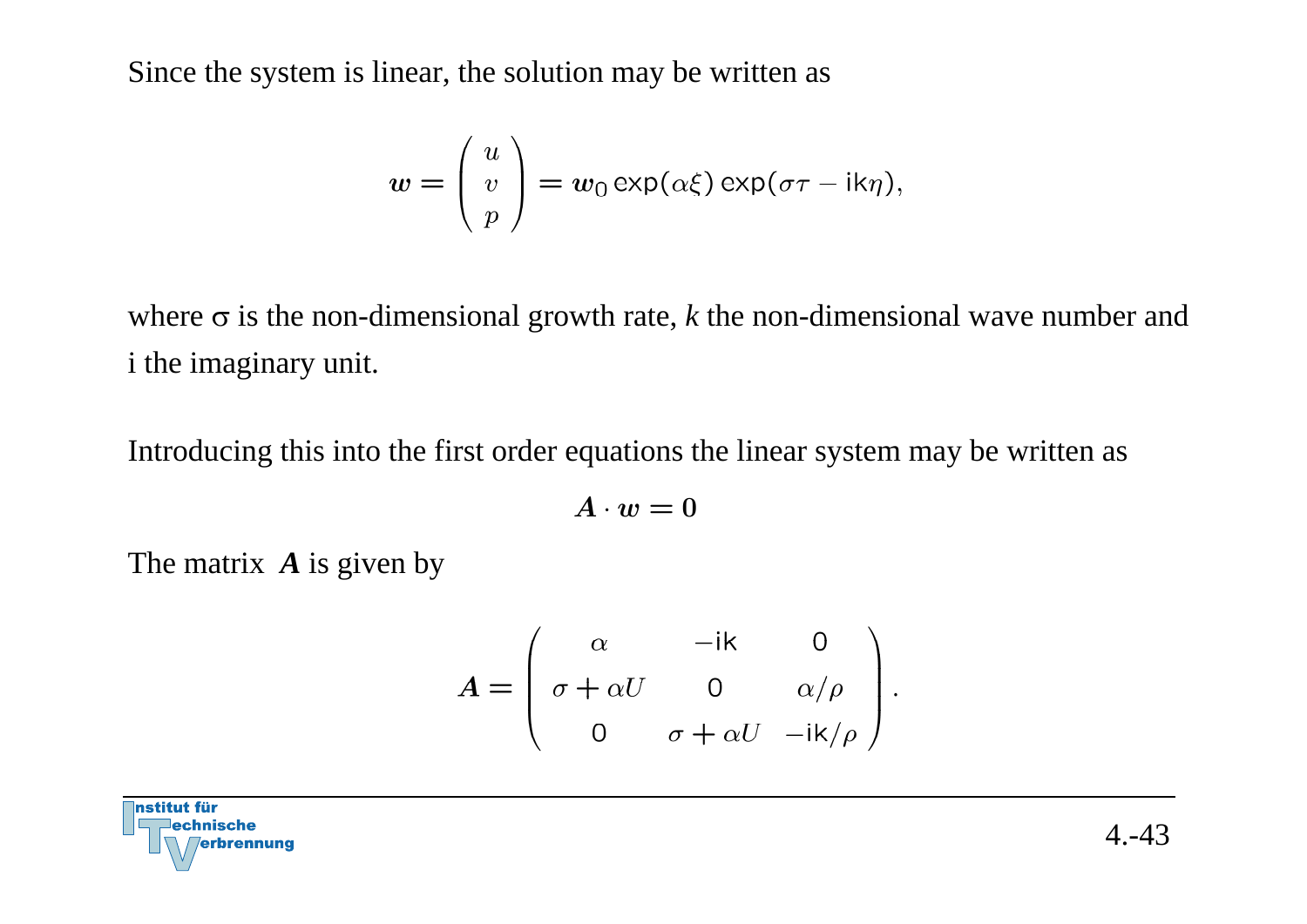The eigenvalues of *A* are obtained by setting  $det(A) = 0$ .

This leads to the characteristic equation

$$
\det(\mathbf{A}) = \frac{1}{\rho} (k^2 - \alpha^2) (\sigma + \alpha U) = 0.
$$

Here again  $U = 1/r$ ,  $\rho = r$  for  $\xi > 0$  and  $U = 1$ ,  $\rho = 1$  for  $\xi < 0$ .

There are three solutions to the characteristic equation for the eigenvalues  $\alpha_i$ ,  $j = 1,2,3$ .

Positive values of  $\alpha_j$  satisfy the upstream ( $\xi$  < 0) and negative values the downstream  $(\xi > 0)$  boundary conditions of the Euler equations.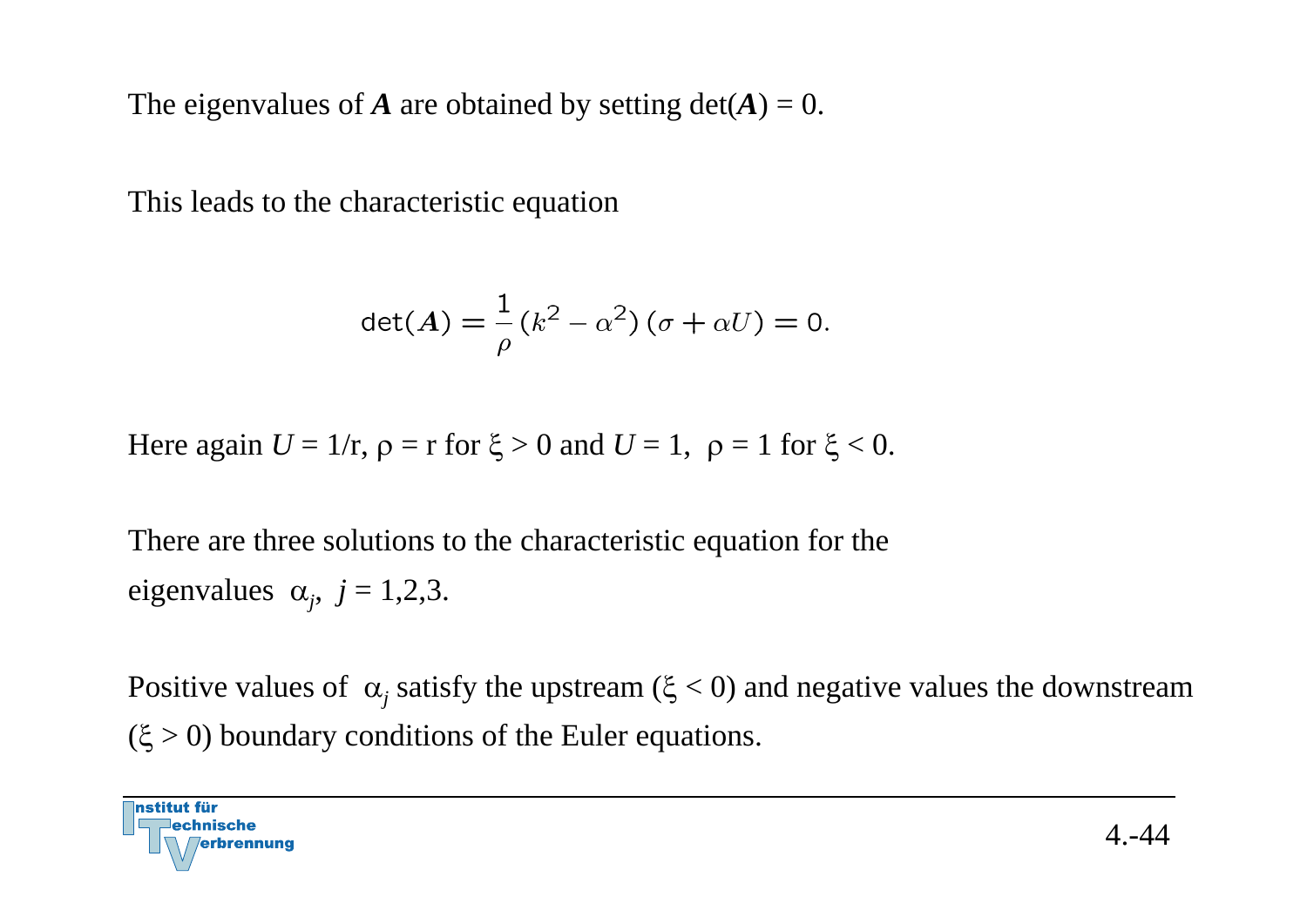Therefore

$$
\xi > 0: \ \alpha_1 = -r\sigma, \ \alpha_2 = -k
$$

$$
\xi < 0: \ \alpha_2 = -k.
$$

Introducing the eigenvalues into  $A \cdot w = 0$  again, the corresponding eigenvectors  $w_{0,j}$ ,  $j = 1,2,3$  are calculated to

$$
j = 1: \t w_{0,1} = \begin{pmatrix} 1, & i\frac{r\sigma}{k}, & 0 \end{pmatrix}
$$
  

$$
j = 2: \t w_{0,2} = \begin{pmatrix} 1, & i, & -1 + \frac{r\sigma}{k} \end{pmatrix}
$$
  

$$
j = 3: \t w_{0,3} = \begin{pmatrix} 1, & -i, & -1 - \frac{\sigma}{k} \end{pmatrix}
$$

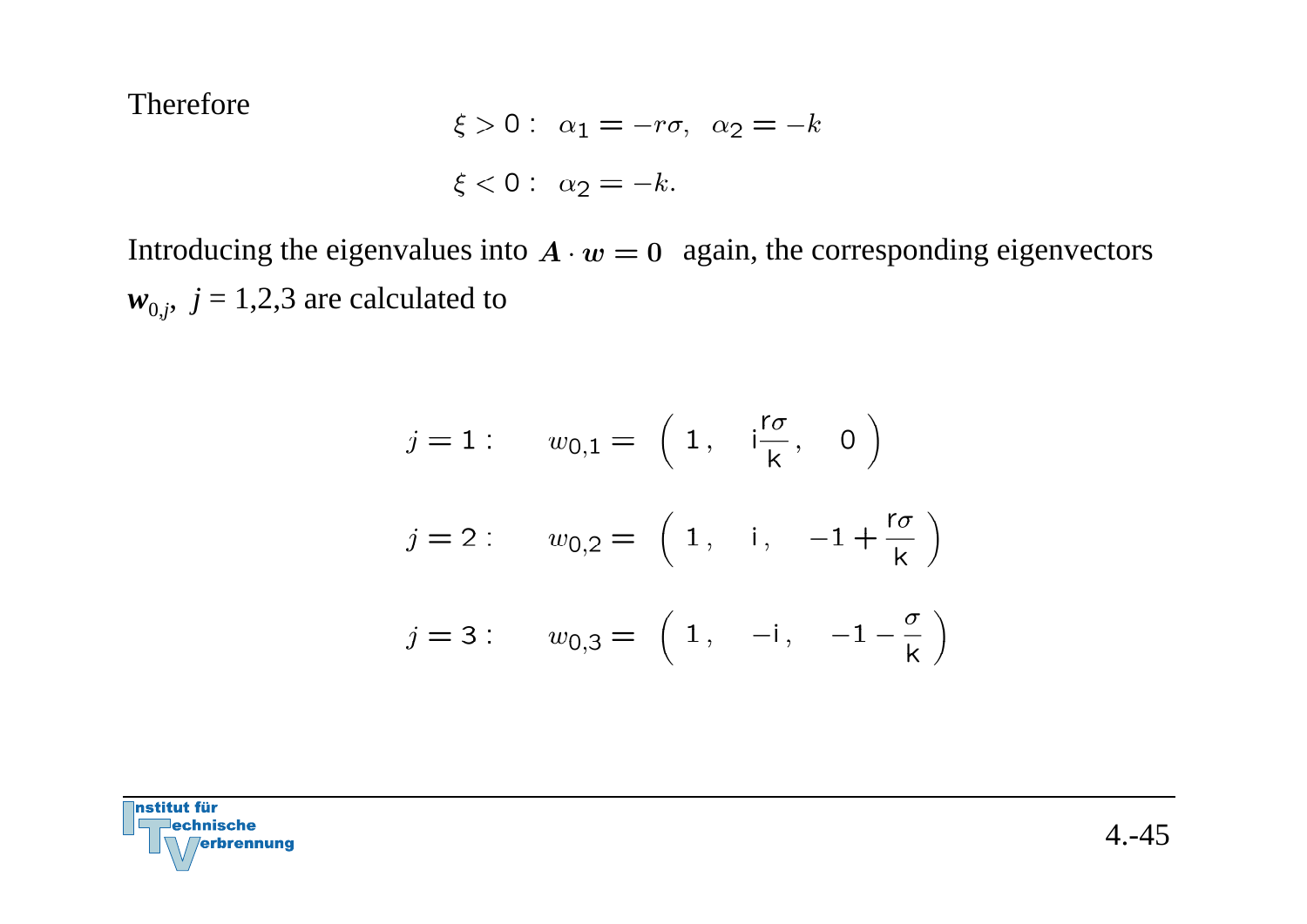In terms of the original unknowns *<sup>u</sup>*, *<sup>v</sup>* and the solution is now

$$
\xi > 0: \begin{pmatrix} u \\ v \\ p \end{pmatrix} = \begin{cases} a \begin{pmatrix} \frac{1}{r\sigma} \\ \frac{k}{r\sigma} \\ 0 \end{pmatrix} \exp(-r\sigma\xi) + b \begin{pmatrix} 1 \\ i \\ -1 + \frac{r\sigma}{k} \end{pmatrix} \exp(-k\xi) \begin{cases} \exp(\sigma\tau - ik\eta) \\ \exp(\sigma\tau - ik\eta) \end{cases}
$$

$$
\xi < 0: \begin{pmatrix} u \\ v \\ p \end{pmatrix} = c \begin{pmatrix} 1 \\ -i \\ -1 - \frac{\sigma}{k} \end{pmatrix} \exp(k\xi + \sigma\tau - ik\eta).
$$

For the perturbation  $f(\eta, \tau)$  the form

$$
f = \tilde{f} \exp(\sigma \tau - ik\eta)
$$

will be introduced.

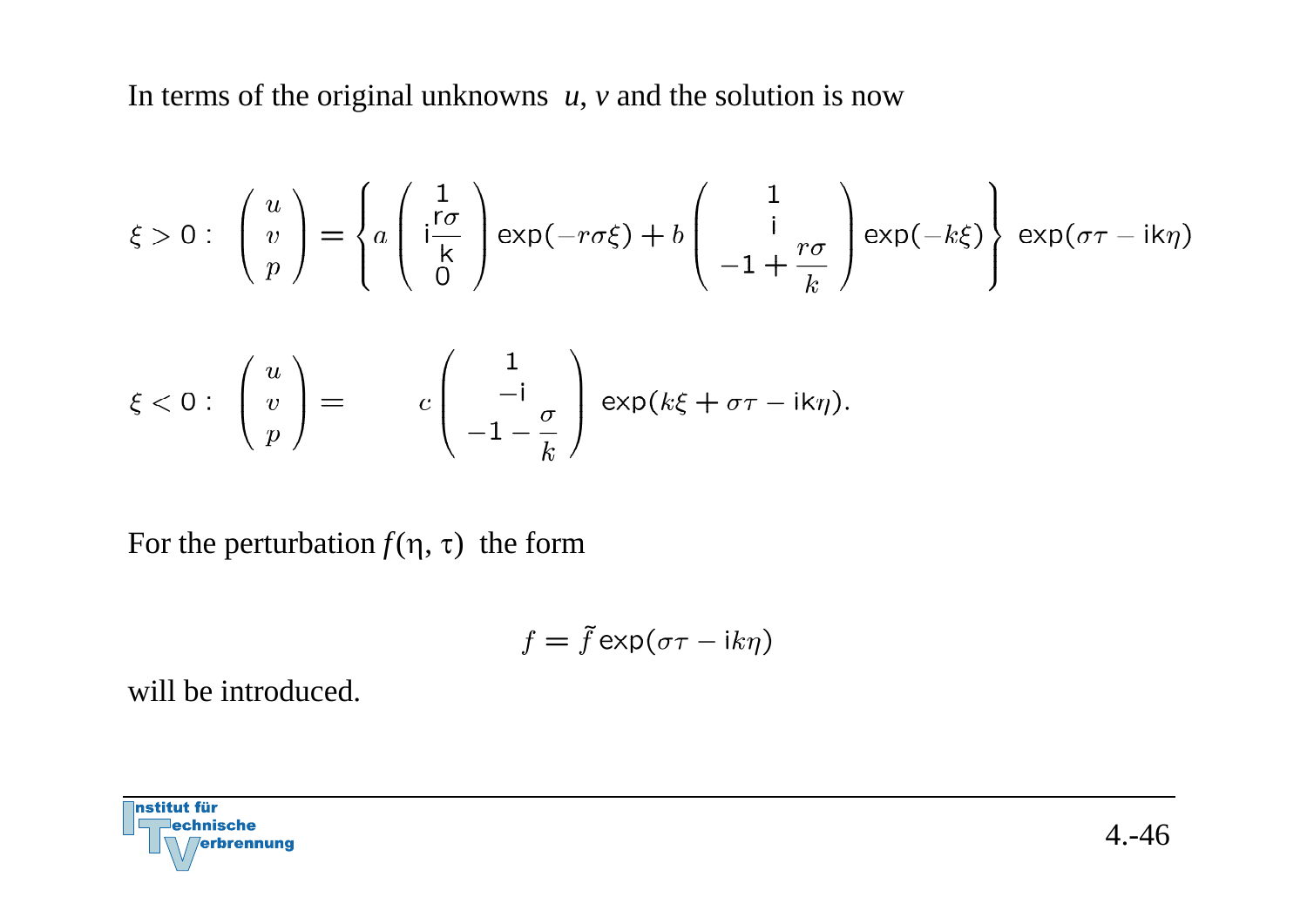Inserting  
\n
$$
\kappa = -\frac{\nabla^2 G + n \cdot \nabla (n \cdot \nabla G)}{|\nabla G|}, \quad G = x - F(y, t),
$$
\nand  
\n
$$
u = U + \epsilon u, \quad v = \epsilon v
$$
\n
$$
p = P + \epsilon p, \quad F = \epsilon f,
$$

#### into the non-dimensional *G*-equation

$$
\left(\frac{\partial G}{\partial t} + u \frac{\partial G}{\partial x} + v \frac{\partial G}{\partial y}\right) = \sqrt{\left(\frac{\partial G}{\partial x}\right)^2 + \left(\frac{\partial G}{\partial y}\right)^2} (1 + \kappa \mathcal{L})
$$

satisfies to leading order with

$$
u = U + \epsilon u, \quad v = \epsilon v
$$

$$
p = P + \epsilon p, \quad F = \epsilon f,
$$

and  $x = 0$ <sub>-</sub>,  $x = 0$ <sub>+</sub> respectively.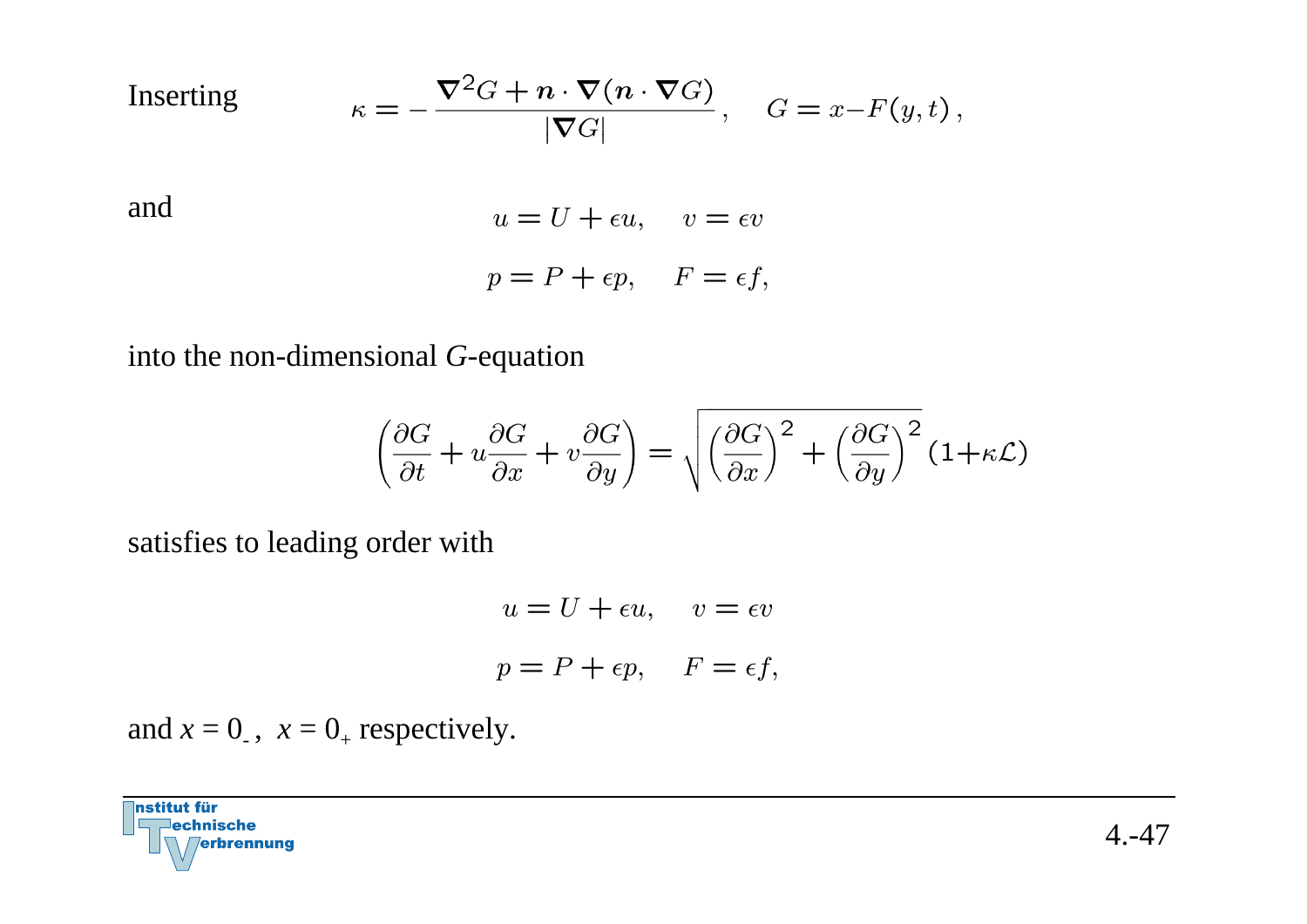This leads to first order to

$$
u_{-} = \frac{\partial f}{\partial \tau} - \frac{\partial^2 f}{\partial \eta^2} \mathcal{L}
$$

$$
u_{+} = \frac{\partial f}{\partial \tau} - \frac{\partial^2 f}{\partial \eta^2} \frac{\mathcal{L}}{r}.
$$

With

$$
f = \tilde{f} \exp(\sigma \tau - ik\eta)
$$

the jump conditions

$$
(r-1)\frac{\partial f}{\partial \tau} = ru_{+} - u_{-}
$$
  
\n
$$
0 = 2(u_{+} - u_{-}) + p_{+} - p_{-}
$$
  
\n
$$
0 = v_{+} - v_{-} + \frac{1 - r}{r} \frac{\partial f}{\partial \eta},
$$

can be written as

$$
(r-1)\sigma\tilde{f} = r(a+b) - c
$$
  

$$
0 = 2a + b(1 + r\frac{\sigma}{k}) + c(\frac{\sigma}{k} - 1)
$$
  

$$
\frac{1-r}{r}k\tilde{f} = a\frac{r\sigma}{k} + b + c
$$

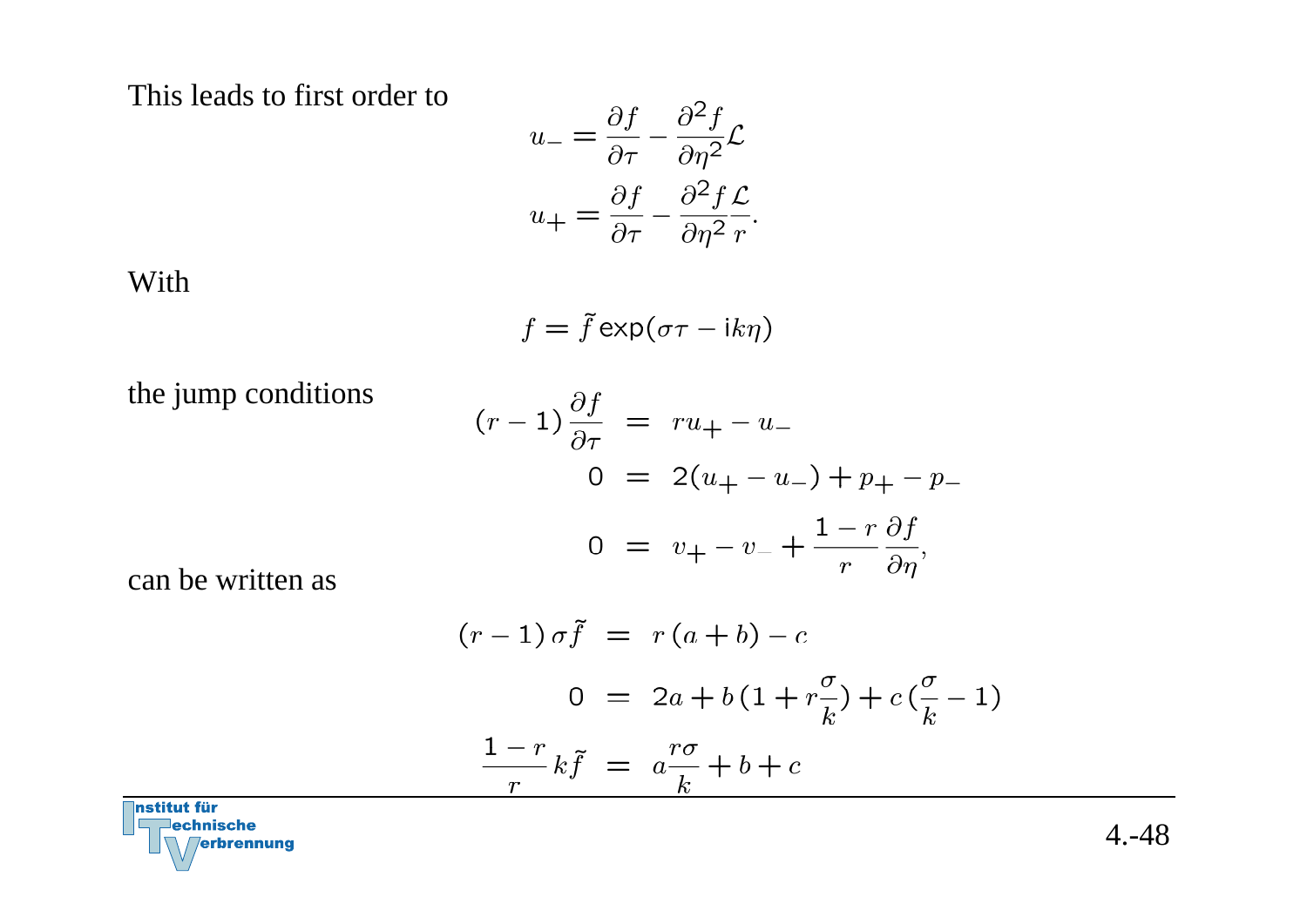#### The system

$$
u_{-} = \frac{\partial f}{\partial \tau} - \frac{\partial^2 f}{\partial \eta^2} \mathcal{L}
$$

$$
u_{+} = \frac{\partial f}{\partial \tau} - \frac{\partial^2 f}{\partial \eta^2} \frac{\mathcal{L}}{r}
$$

then reads

$$
c = \tilde{f}(\sigma + k^2 \mathcal{L})
$$

$$
a + b = \tilde{f}(\sigma + \frac{k^2 \mathcal{L}}{r})
$$

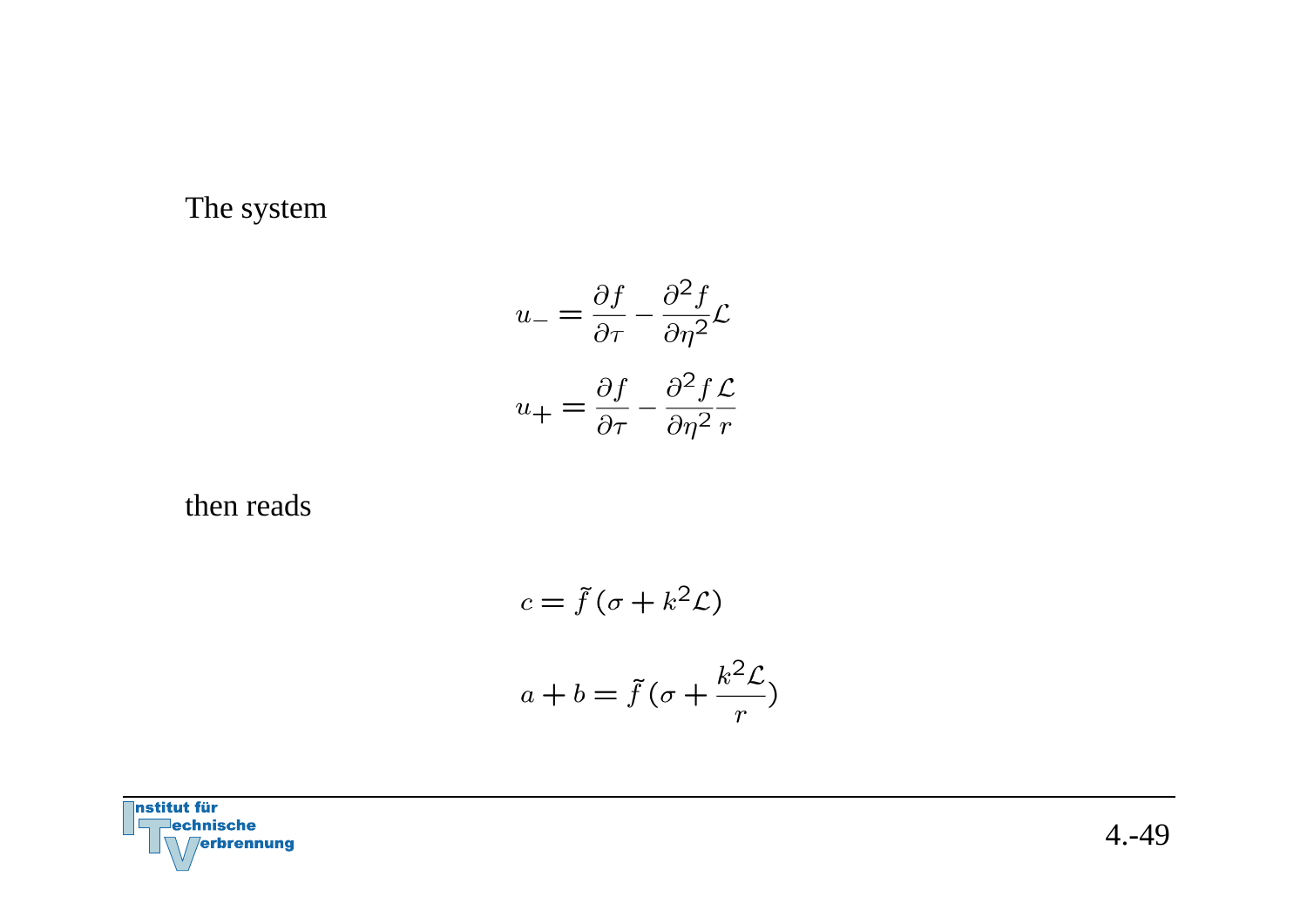Since equation

$$
(r-1)\,\sigma\tilde{f} = r\,(a+b) - c
$$

is linear dependent from equations

$$
c = \tilde{f}(\sigma + k^2 \mathcal{L})
$$

$$
a + b = \tilde{f} \left( \sigma + \frac{k^2 \mathcal{L}}{r} \right)
$$

it is dropped and the equations

$$
0 = 2a + b(1 + r\frac{\sigma}{k}) + c(\frac{\sigma}{k} - 1)
$$
  
\n
$$
\frac{1 - r}{r}k\tilde{f} = a\frac{\sigma}{k} + b + c
$$
  
\n
$$
a + b = \tilde{f}(\sigma + k^{2} \mathcal{L})
$$
  
\n
$$
a + b = \tilde{f}(\sigma + \frac{k^{2} \mathcal{L}}{r})
$$

remain for the determination of a, b, c and σ(*k*).

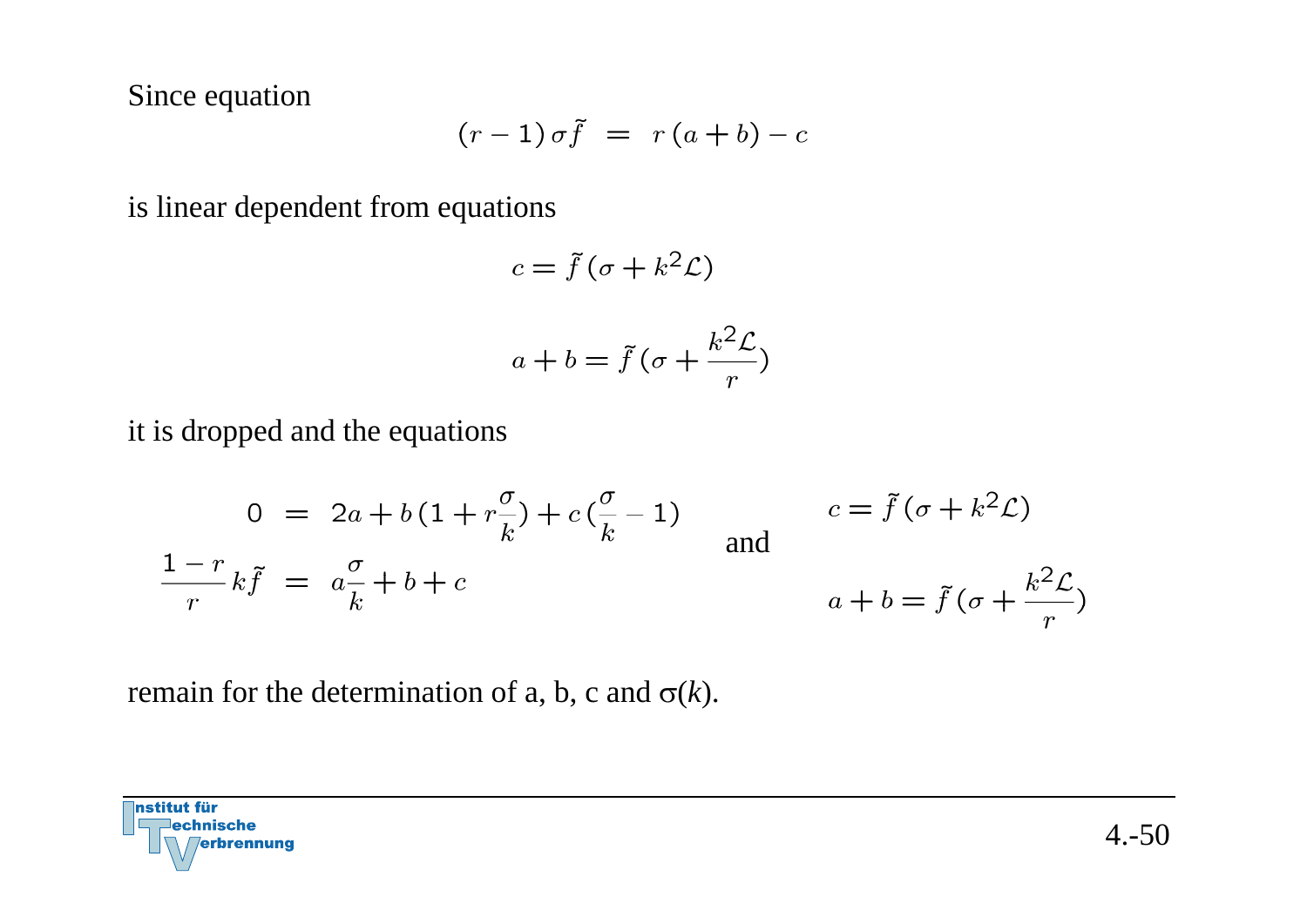Dividing all equations by  $k \tilde{f}$  one obtains four equations for

$$
\hat{a} = a/(k\tilde{f}), \quad \hat{b} = b/(k\tilde{f}), \quad \hat{c} = c/(k\tilde{f}), \quad \varphi = \sigma/k
$$

The elimination of the first three unknown yields the equation

$$
\varphi^2(1+r) + 2\varphi(1+k\mathcal{L}) + \frac{2k\mathcal{L}}{r} + \frac{r-1}{r} = 0
$$

The solution may be written in terms of dimensional quantities as

$$
\sigma = \frac{s_{LO}^{-}k}{1+r} \left\{ \sqrt{1 + k^2 \mathcal{L}^2 - \frac{2k\mathcal{L}}{r} + \frac{1-r^2}{r}} - (1+k\mathcal{L}) \right\}
$$

Here only the positive root has been taken, since it refers to possible solutions with exponential growing amplitudes.

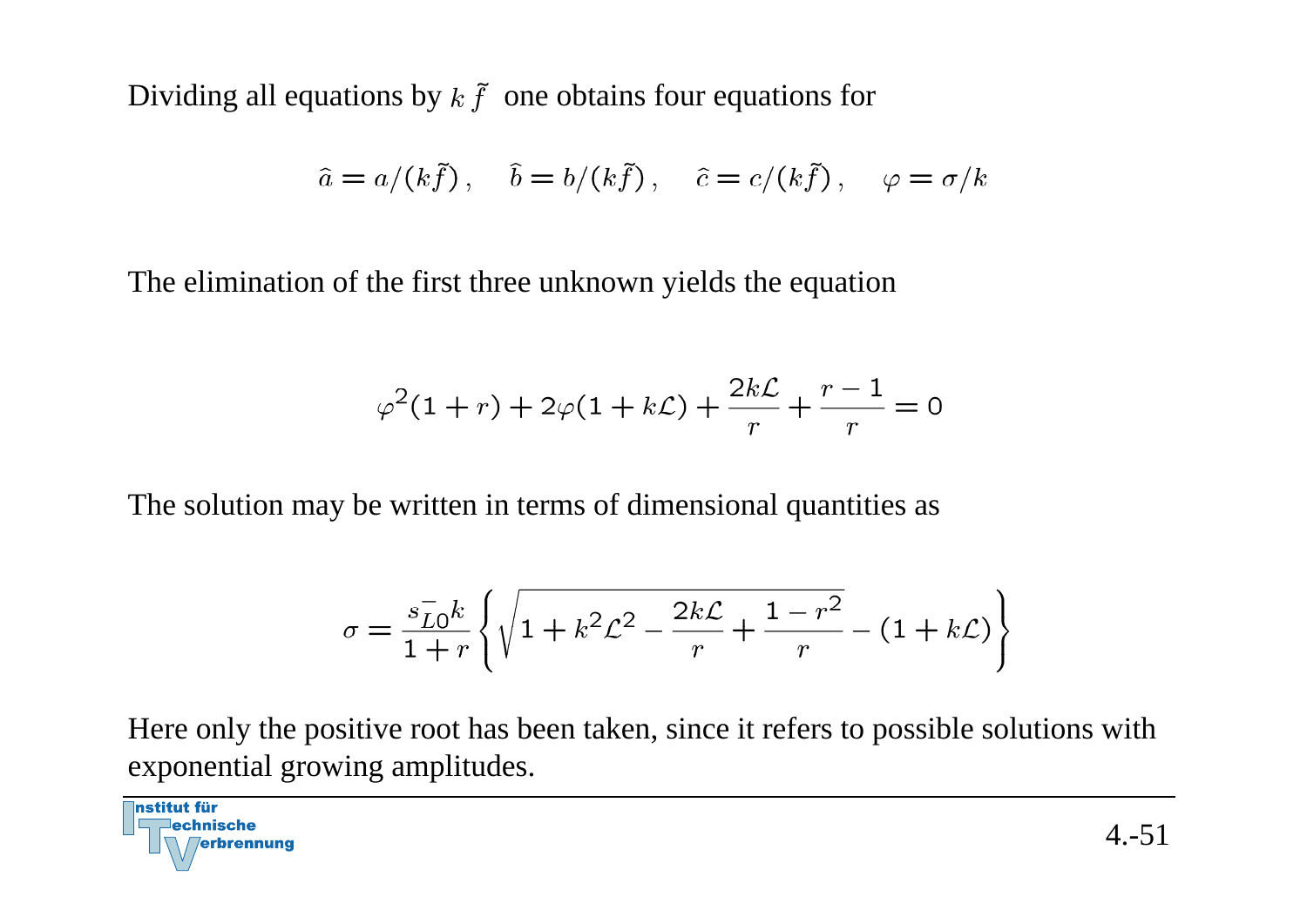#### The relation

$$
\sigma = \frac{s_{LO}^{-}k}{1+r} \left\{ \sqrt{1 + k^2 \mathcal{L}^2 - \frac{2k\mathcal{L}}{r} + \frac{1-r^2}{r}} - (1+k\mathcal{L}) \right\}
$$

is the dispersion relation which shows that the perturbation *f* grows exponentially in time only for a certain wavenumber range  $0 < k < k^*$ .

Here  $k^*$  is the wave number of which  $\varphi = 0$  in

$$
\varphi^2(1+r) + 2\varphi(1+k\mathcal{L}) + \frac{2k\mathcal{L}}{r} + \frac{r-1}{r} = 0
$$

which leads to

$$
k^* = (r-1)/(2\mathcal{L}).
$$

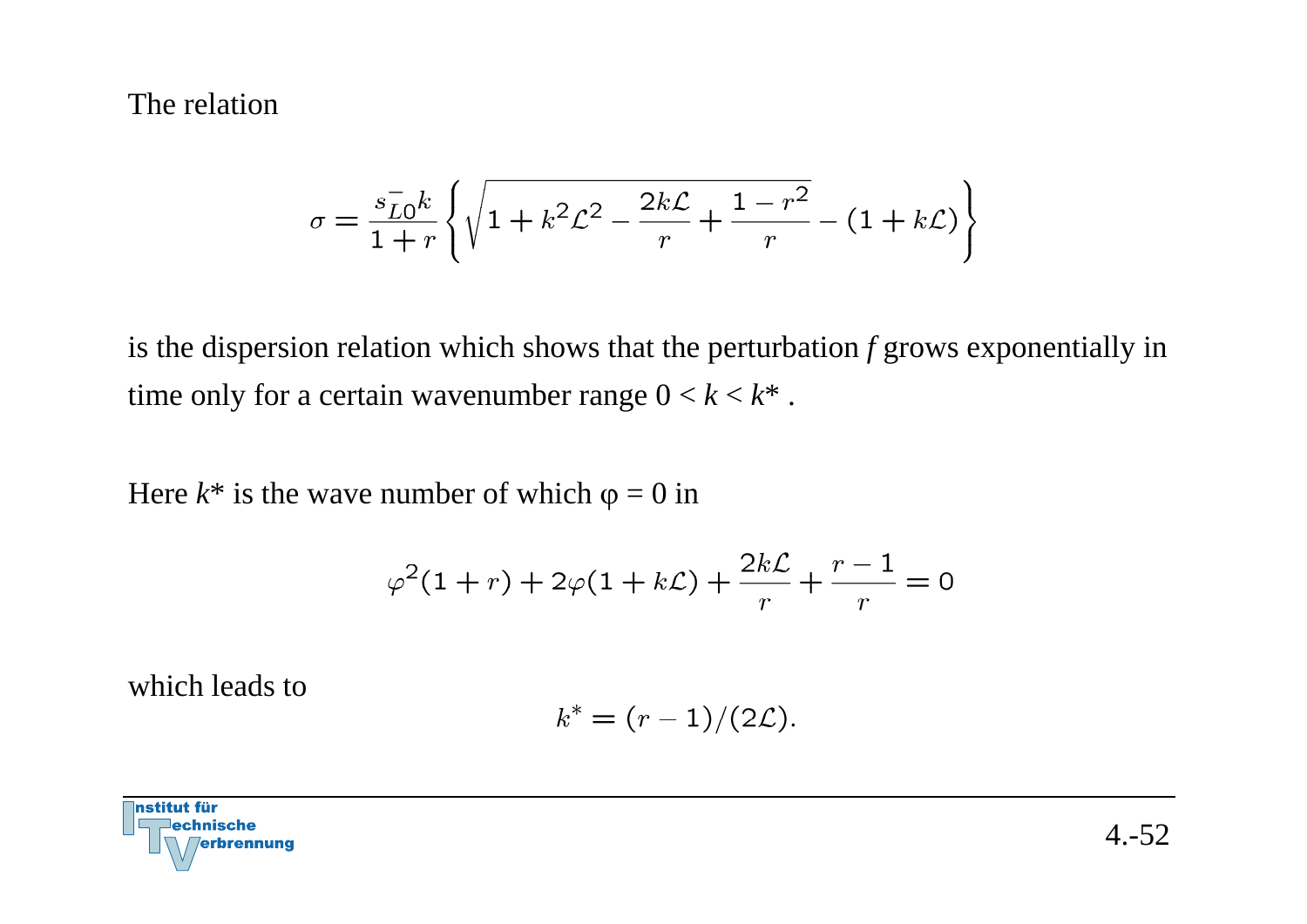For perturbations at wave numbers  $k > k^*$  a plane flame of infinitively small thickness, described as a discontinuity in density, velocity and pressure is unconditionally stable.

This is due to the influence of the front curvature on the burning velocity.

As one would expect on the basis of simple thermal theories of flame propagation, the burning velocity increases when the flame front is concave and decreases when it is convex towards the unburnt gas, so that initial perturbations are smoothen.

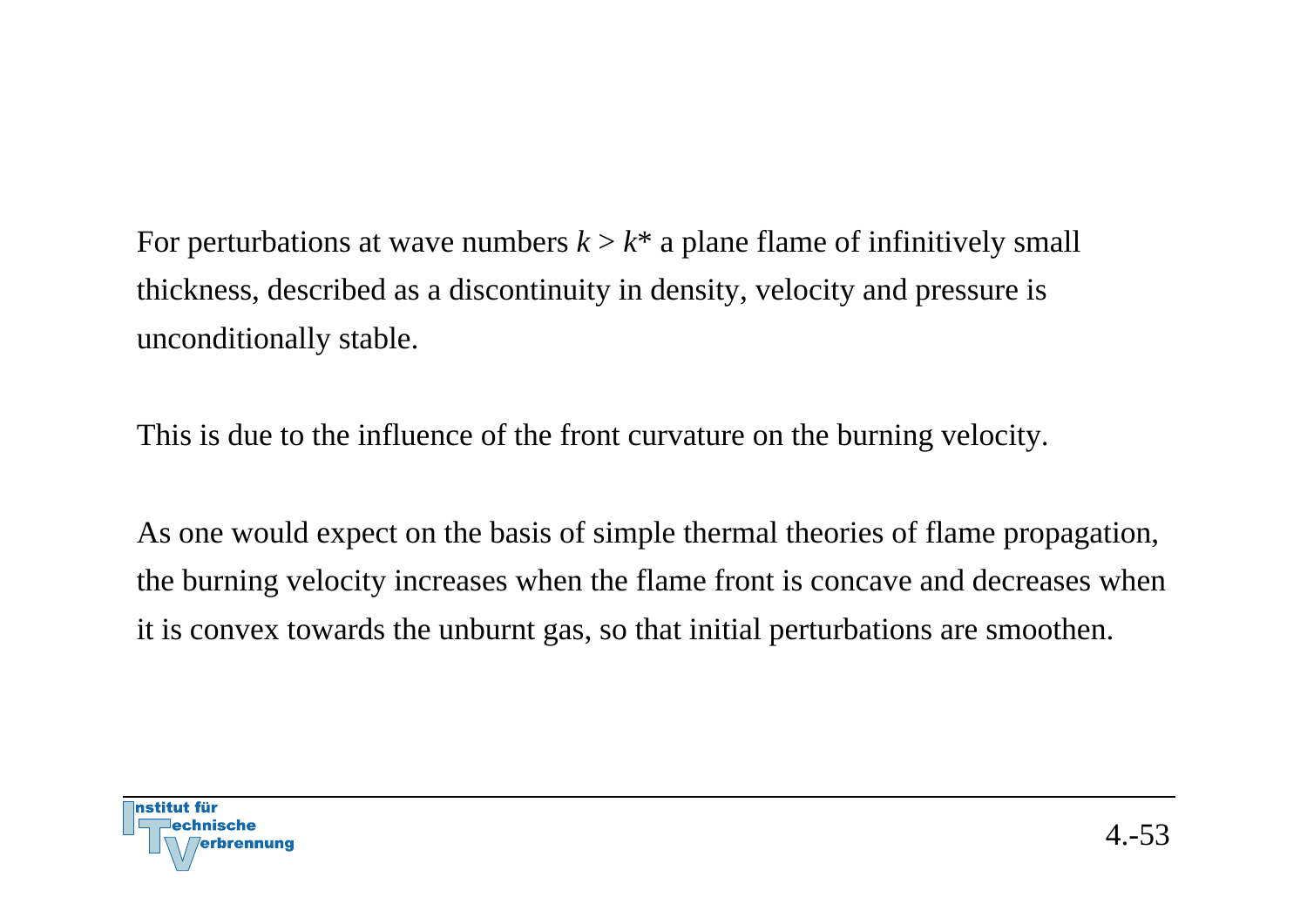However, hydrodynamic and curvature effects are not the only influencing factors for flame front stability.

Flame stretch due to flow divergence, gravity (in a downward propagating flame) and the thermo-diffusive effect with a Lewis number larger unity are stabilizing effects.

A more detailed discussion of these phenomena may be found in [Clavin85] and [Williams85].

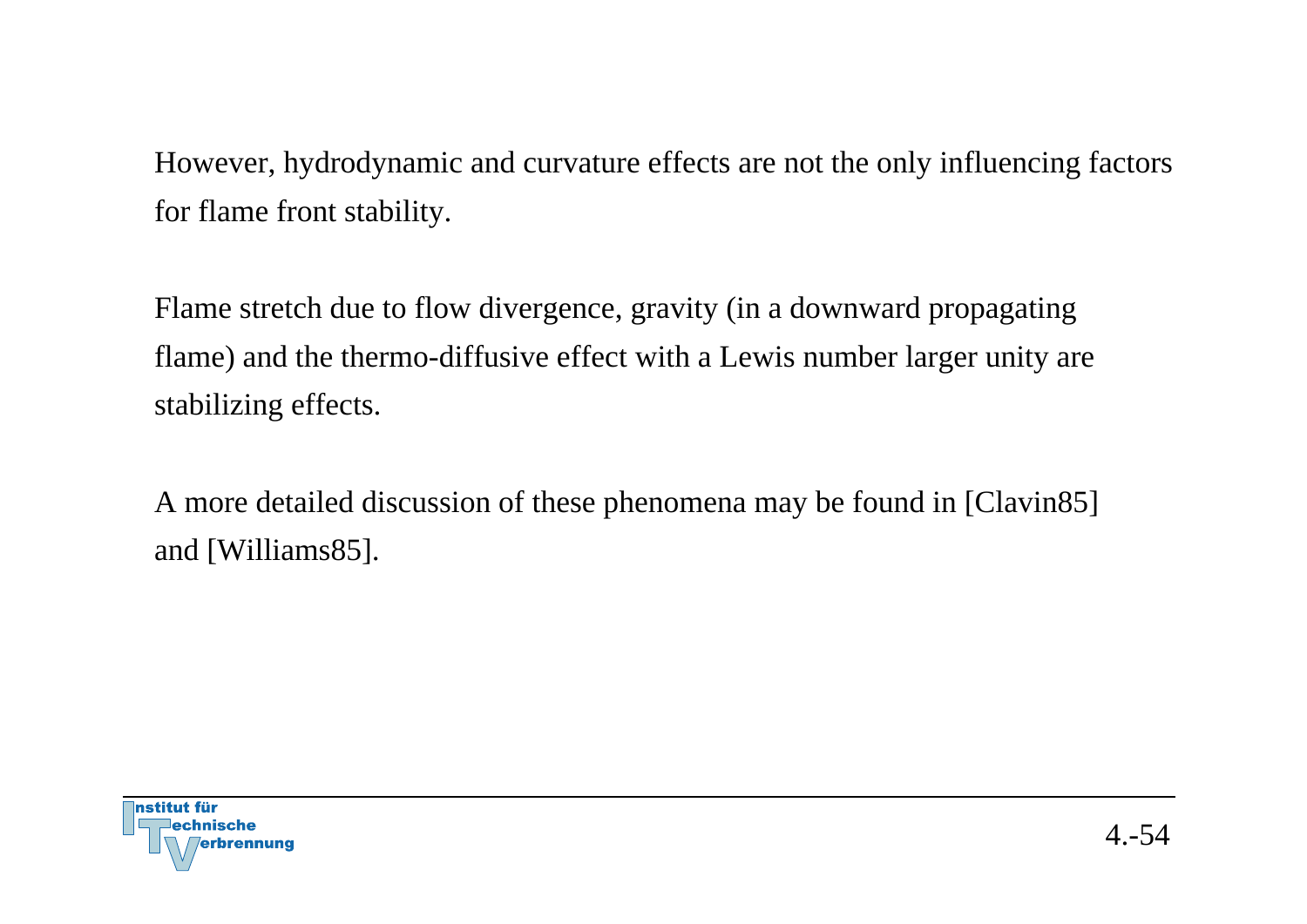#### **Exercise**

Under the assumption of a constant burning velocity  $\underline{s}_L = \underline{s}_{L0}$  the linear stability analysis leads to the following dispersion relation

$$
\sigma = \frac{s_{LO}^{-}k}{1+r} \left\{ \sqrt{1 + \frac{1-r^2}{r}} - 1 \right\}.
$$

Validate this expression by inserting  $\mathcal{L} = 0$ 

$$
\sigma = \frac{s_{L0}^{-}k}{1+r} \left\{ \sqrt{1 + k^2 \mathcal{L}^2 - \frac{2k\mathcal{L}}{r} + \frac{1-r^2}{r}} - (1 + k\mathcal{L}) \right\}
$$

What is the physical meaning of this result?

What effect has the front curvature on the flame front stability?

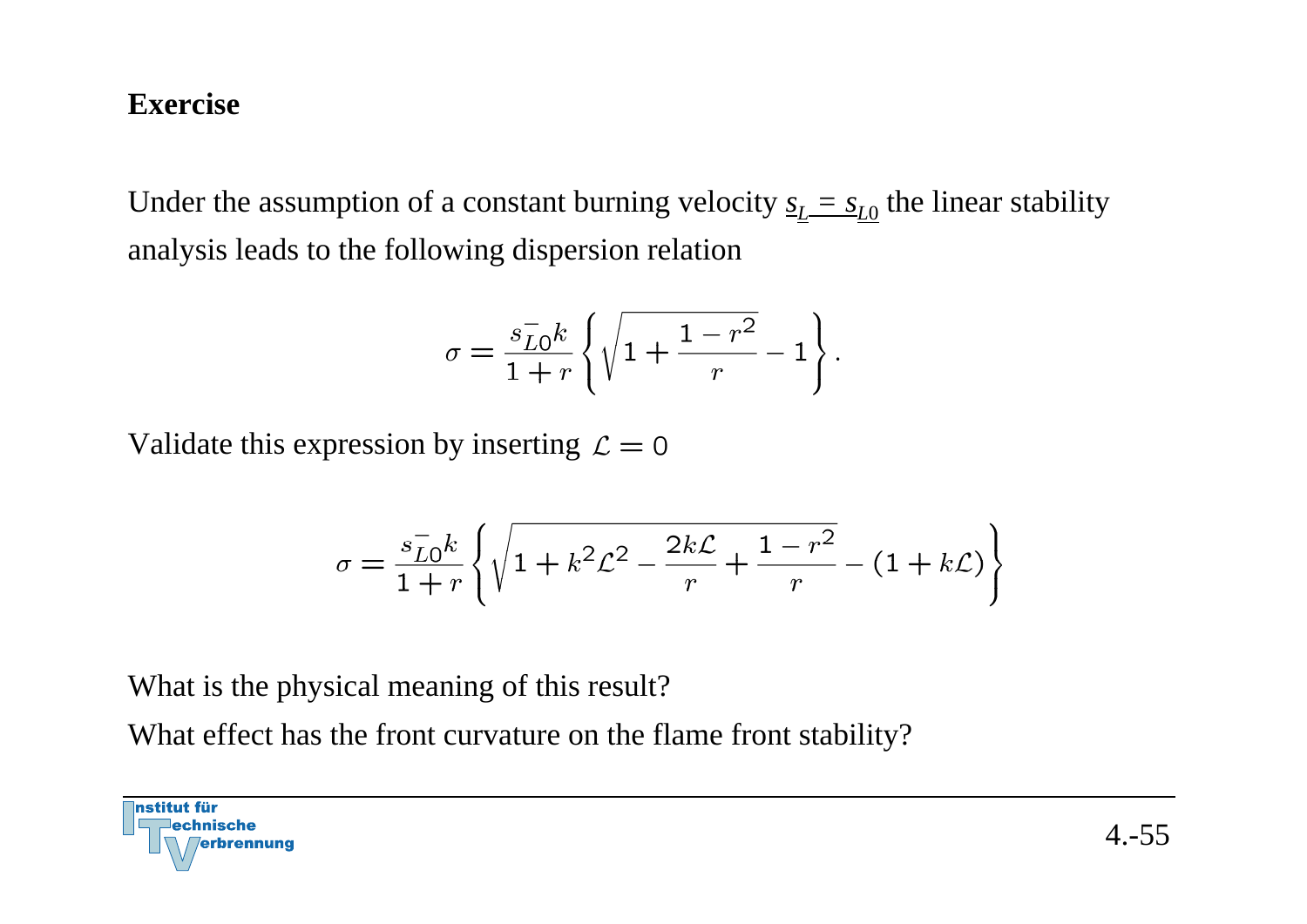#### **Solution**

The dispersion relation for constant burning velocity  $s_L = s_{L0}$ ,

$$
\sigma = \frac{s_{L0}^-k}{1+r}\left\{\sqrt{1+\frac{1-r^2}{r}}-1\right\}.
$$

shows that the perturbation *F* grows exponentially in time for all wave numbers.

The growth  $\sigma$  is proportional to the wave number *k* and always positive since the density rate r is less than unity.

This means that a plane flame front with constant burning velocity is unstable to any perturbation.